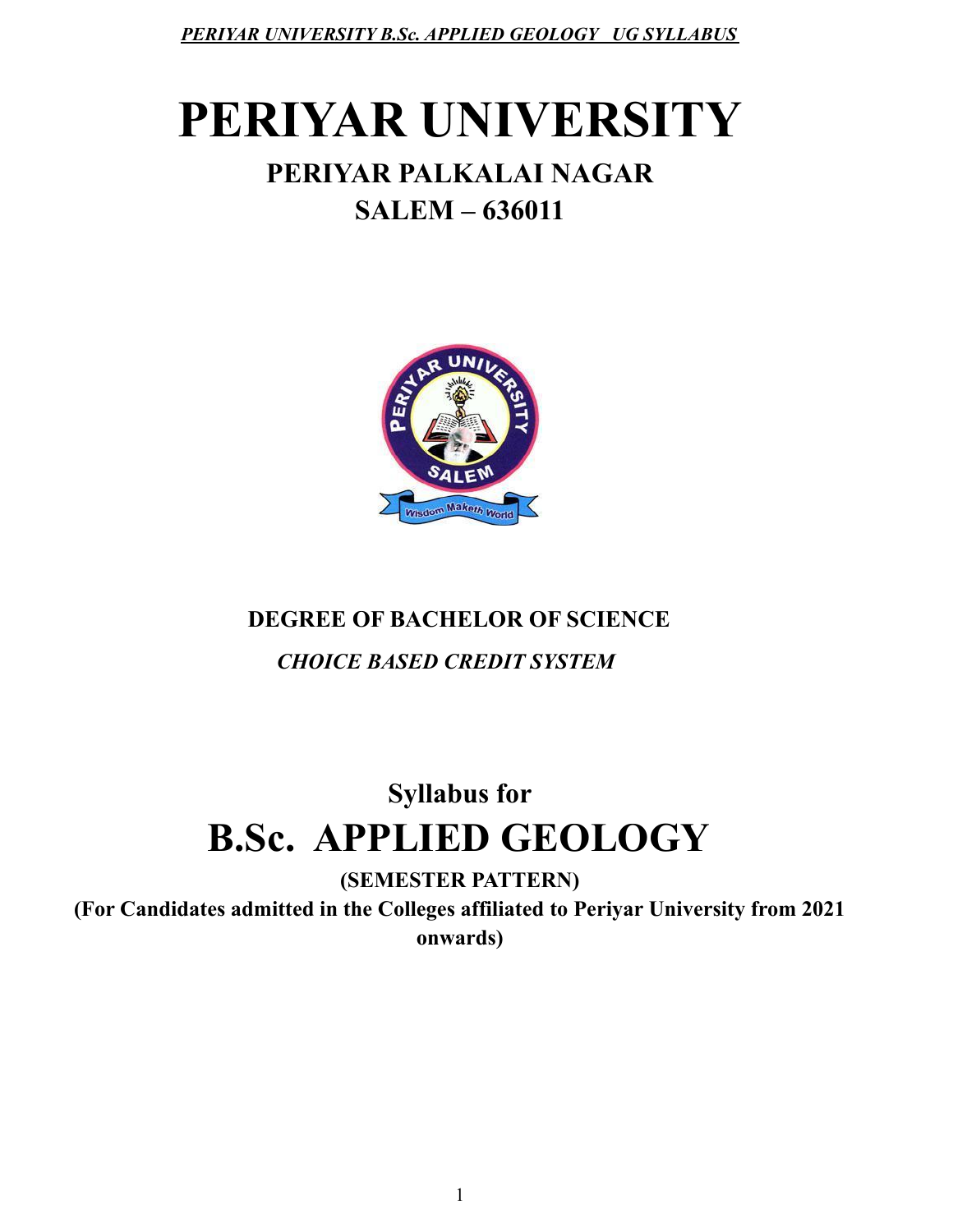# **REGULATIONS**

# **1. ELIGIBILITY**

Refer this office circular No: PU/R/AD-1/UG/PG/Programs Eligibility/2019 Dated: 16-04-2019.

# **2. DURATION OF THE COURSE**

The course for the degree of Bachelor of Science shall consist of three years divided into six semesters with internal assessment under choice based credit system.

# **3. COURSE OF STUDY**

The course of study shall comprise instruction in the following subjects according to the syllabus and books prescribed from time to time.

# **I. SEMESTER**

- 1. Language I (Tamil etc.)
- 2. Communication English-I
- 3. Core Geology Paper I- Physical Geology and Geodynamics
- 4. Allied Chemistry Paper I or Allied Mathematics Paper-I
- 5. Skill Based Elective Course-I (select any one from list-1 SBEC)
- 6. Value education
- 7. Professional English I

# **II. SEMESTER**

- 8. Language II (Tamil etc.)
- 9. Communication English II
- 10.Core Geology Paper II-Geomorphology and Structural Geology
- 11.Core Geology Practical Paper I\* Structural Geology and Surveying
- 12.Allied Chemistry Paper-II or Allied Mathematics Paper II
- 13.Allied Chemistry Practical Paper-I\* or Allied Mathematics Paper III
- 14.Skill based Elective Course II (select any one from list 1 SBEC)
- 15.Environmental Studies
- 16.Professional English II

# **III. SEMESTER**

- 17.Language III (Tamil etc.)
- 18.English III
- 19.Core Geology Paper III Paleontology
- 20.Allied Physics Paper I
- 21.Skill based Elective Course III (select any one from list-1 SBEC)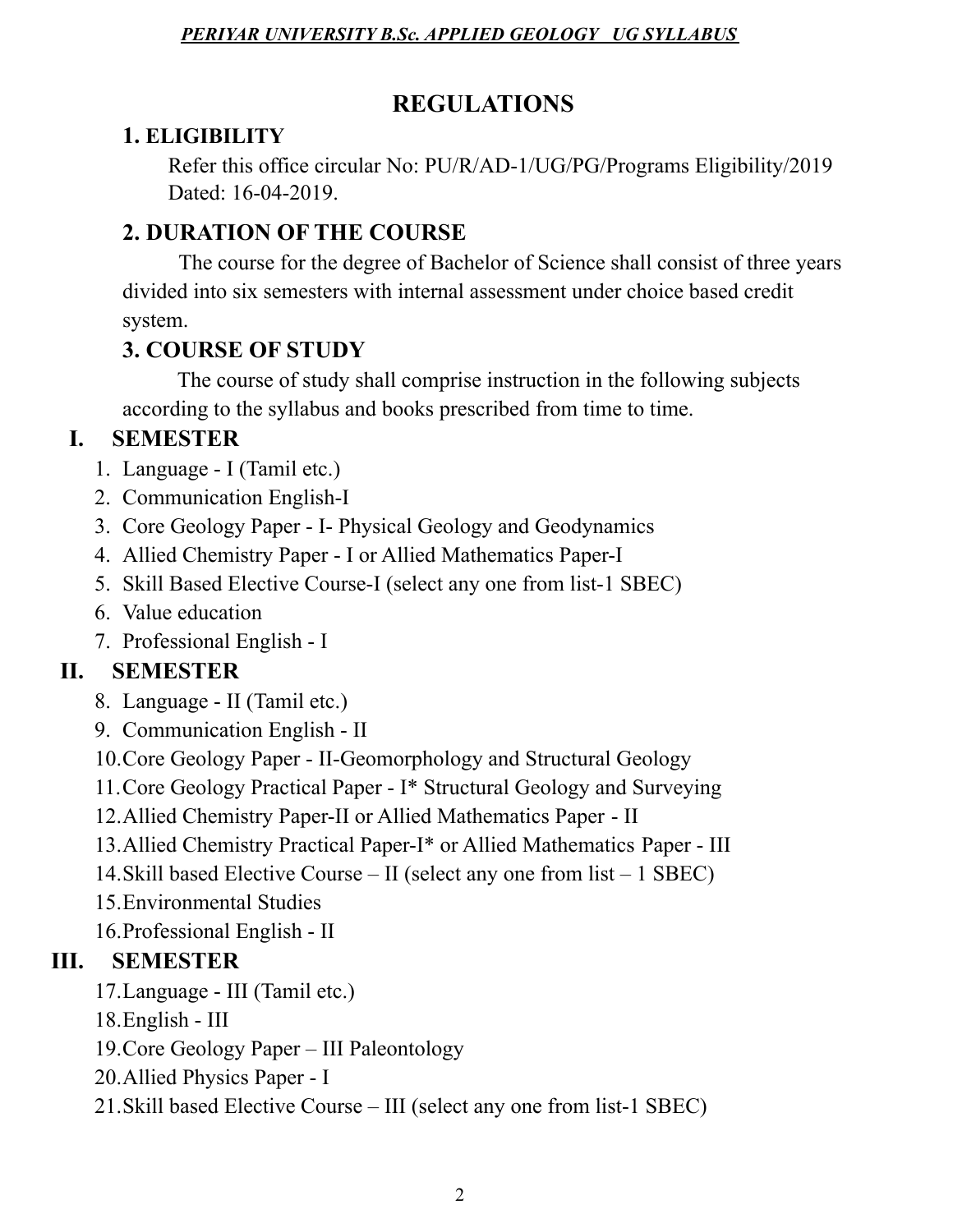22.Non -Major Elective Course - I

# **IV. SEMESTER**

- 23.Language IV (Tamil etc.)
- 24.English IV
- 25.Core Geology Paper IV Stratigraphy
- 26.Core Geology Practical Paper II Paleontology and Stratigraphy
- 27.Allied Physics Paper II
- 28.Allied Physics Practical Paper I\*
- 29.Skill based Elective Course IV (select any one from list -1SBEC)
- 30.Non -Major Elective Course II
- 31.Add on course-Internship Training

# **V. SEMESTER**

- 32.Core Geology Paper V Crystallography
- 33.Core Geology Paper VI Mineralogy
- 34.Core Geology Paper VII Igneous Petrology
- 35.Core Geology Paper VIII Sedimentary and Metamorphic Petrology
- 36.Skill based Elective Course V (select any one from list 1 SBEC)
- 37.Skill based Elective Course VI (select any one from list 1SBEC)

# **VI. SEMESTER**

- 38.Core Geology Paper IX Economic Geology
- 39.Core Geology Paper X Photo geology and Remote Sensing
- 40.Core Geology Paper XI Mining and Engineering Geology
- 41.Core Geology Paper XII Hydrogeology and Environmental Geology
- 42.Core Geology Practical Paper III\* Crystallography and Mineralogy
- 43.Core Geology Practical Paper IV\* Economic Geology and Petrology
- 44.Skill based Elective Course VII (select any one from list-1 SBEC)

# **LIST - 1: SKILL BASED ELECTIVE COURSES**

- 1. Mapping Techniques in Geology
- 2. Gemology and Gemstone Evaluation
- 3. Field Hydrogeology and Techniques
- 4. Water Quality analysis
- 5. Granite exploration and exploitation
- 6. Geostatistics and Computer Applications
- 7. Remote Sensing and GIS
- 8. Mines and Minerals Legislation of India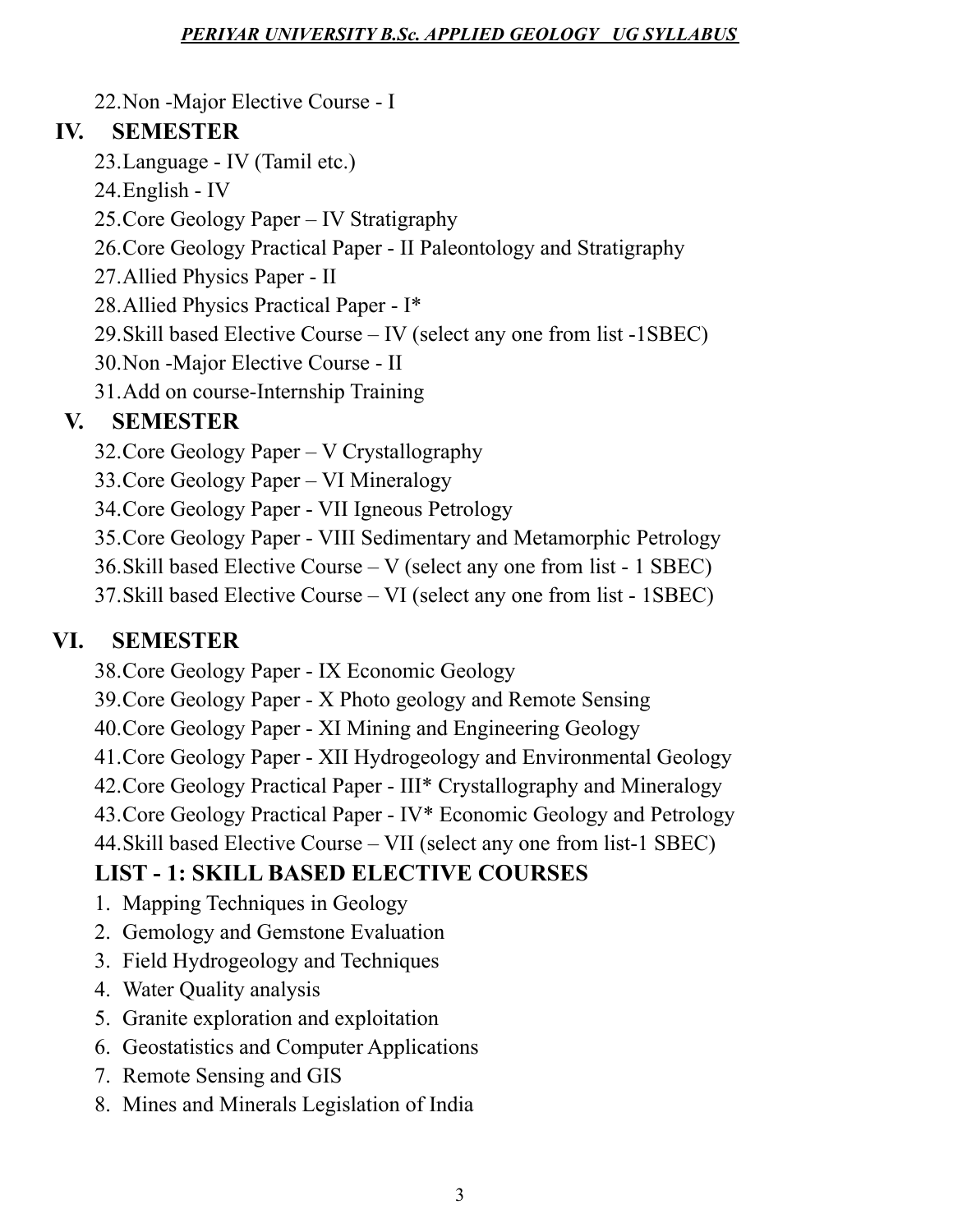- 9. Introduction to Geo instrumentation
- 10.Cartography
- 11.Geology for competitive examination
- 12.Principles of Surveying

# **LIST - 2: NON-MAJOR ELECTIVE COURSES**

- 1. Oceanography
- 2. Climatology
- 3. Basic Geochemistry
- 4. Basic Geophysics
- 5. Geohazards
- 6. Groundwater Management and Rain Water Harvesting

# **LIST - 3: COMPULSORY COURSES**

- 1. Value Education
- 2. Environmental Studies
- 3. Extension Activities (NSS, NCC, YRC, RRC, Green Club)

# **4. EXAMINATIONS**

The Theory examination shall be three hours duration to each paper at the end of each semester. The candidates failing in any subject(s) will be permitted to appear for each failed subject(s) in the subsequent examination.

# **5. SCHEME OF EXAMINATION**

The scheme of examination of a different semester shall be as follows: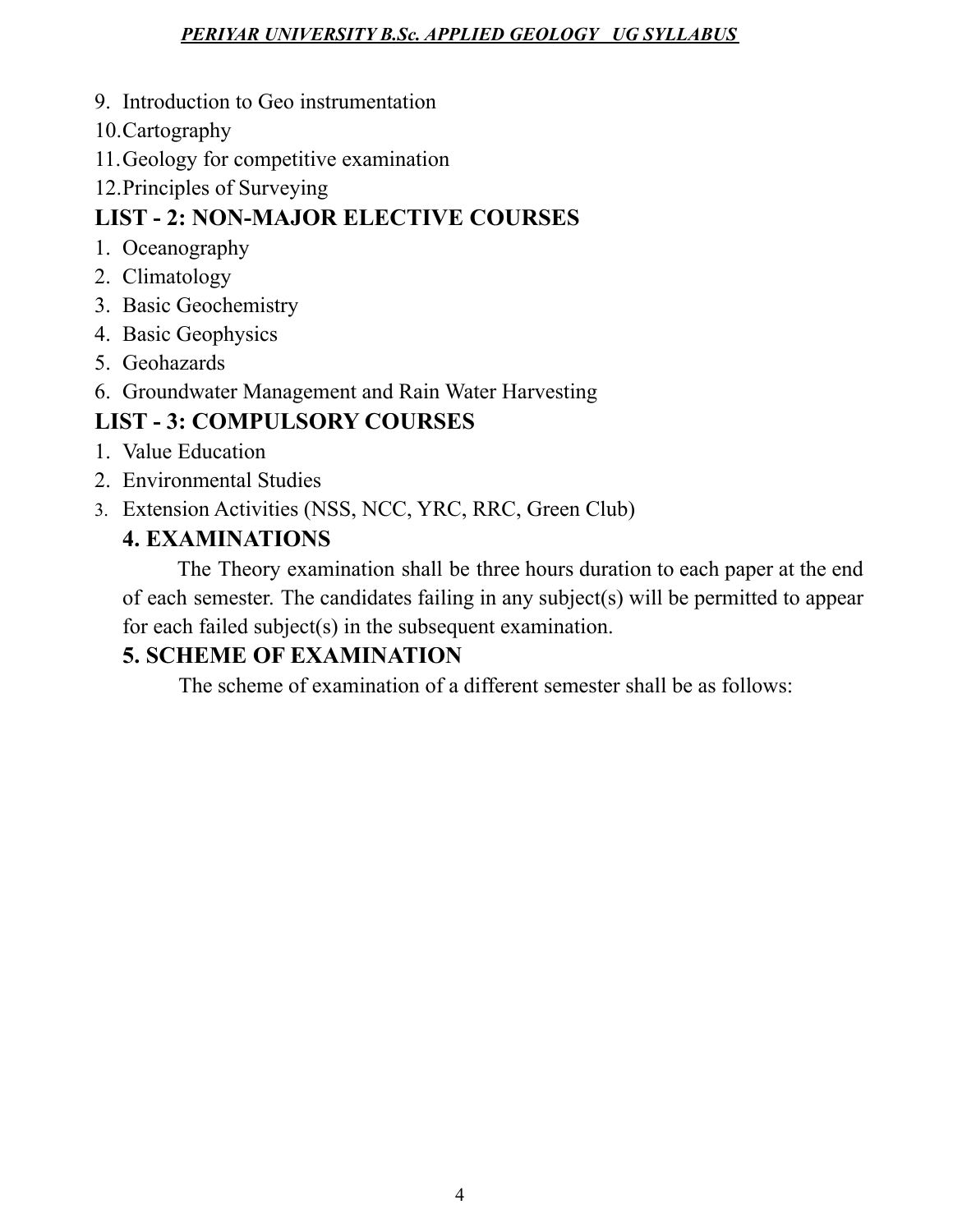#### **B.Sc. APPLIED GEOLOGY COURSE STRUCTURE UNDER CBCS (FOR CANDIDATES ADMITTED FROM THE ACADEMIC YEAR 2021 ONWARDS)**

| <b>I-SEMESTER</b> |                                                                      |                                           |                  |                                                |                                                  |                                                             |                             |  |
|-------------------|----------------------------------------------------------------------|-------------------------------------------|------------------|------------------------------------------------|--------------------------------------------------|-------------------------------------------------------------|-----------------------------|--|
|                   | <b>SUBJECT</b>                                                       |                                           |                  | $\mathbf C$<br>$\bf R$<br>E<br>DI<br><b>TS</b> | <b>UNIVERSITY</b><br><b>EXAMINATION</b>          |                                                             |                             |  |
| <b>PART</b>       |                                                                      | <b>INSTRUCTI</b><br>ON<br><b>HRS/WEEK</b> | <b>EXAM HRS.</b> |                                                | <b>INT</b><br><b>ERN</b><br>AL<br>(25)<br>$\%$ ) | <b>EXT</b><br>ER<br><b>NA</b><br>L<br>(75)<br>$\frac{6}{2}$ | <b>TO</b><br><b>TA</b><br>L |  |
| I                 | Tamil or any other<br>Language Paper-I                               | 6                                         | $\overline{3}$   | $\overline{3}$                                 | 25                                               | 75                                                          | 100                         |  |
| $\mathbf{I}$      | English - I<br>Communicative<br>English                              | 6                                         | 3                | $\overline{3}$                                 | 25                                               | 75                                                          | 100                         |  |
|                   | Core I - Geology<br>$Paper - I$                                      | 5                                         | $\overline{3}$   | 5                                              | 25                                               | 75                                                          | 100                         |  |
|                   | Core II Geology<br>Practical Paper-I*                                | $\overline{3}$                            | $\overline{3}$   | $\overline{\phantom{0}}$                       |                                                  | $\overline{\phantom{0}}$                                    |                             |  |
| III               | <b>Allied Chemistry</b><br>Paper -I or Allied<br>Maths Paper -I      | 5                                         | 3                | $\overline{4}$                                 | 25                                               | 75                                                          | 100                         |  |
|                   | <b>Allied Chemistry</b><br>Practical Paper-I*                        | $\overline{2}$                            | 3                | -                                              |                                                  | $\overline{\phantom{a}}$                                    |                             |  |
|                   | Skill based Elective<br>course-I (Select any<br>one from the list-1) | $\overline{2}$                            | 3                | $\overline{2}$                                 | 25                                               | 75                                                          | 100                         |  |
| IV                | Value education                                                      | $\overline{2}$                            | $\overline{3}$   | $\overline{2}$                                 | 25                                               | 75                                                          | 100                         |  |
|                   | Professional<br>English-Physical<br>science-I                        | 6                                         | $\mathbf{3}$     | $\overline{4}$                                 | 25                                               | 75                                                          | 100                         |  |

**\*Examinations will be at the end of II semester**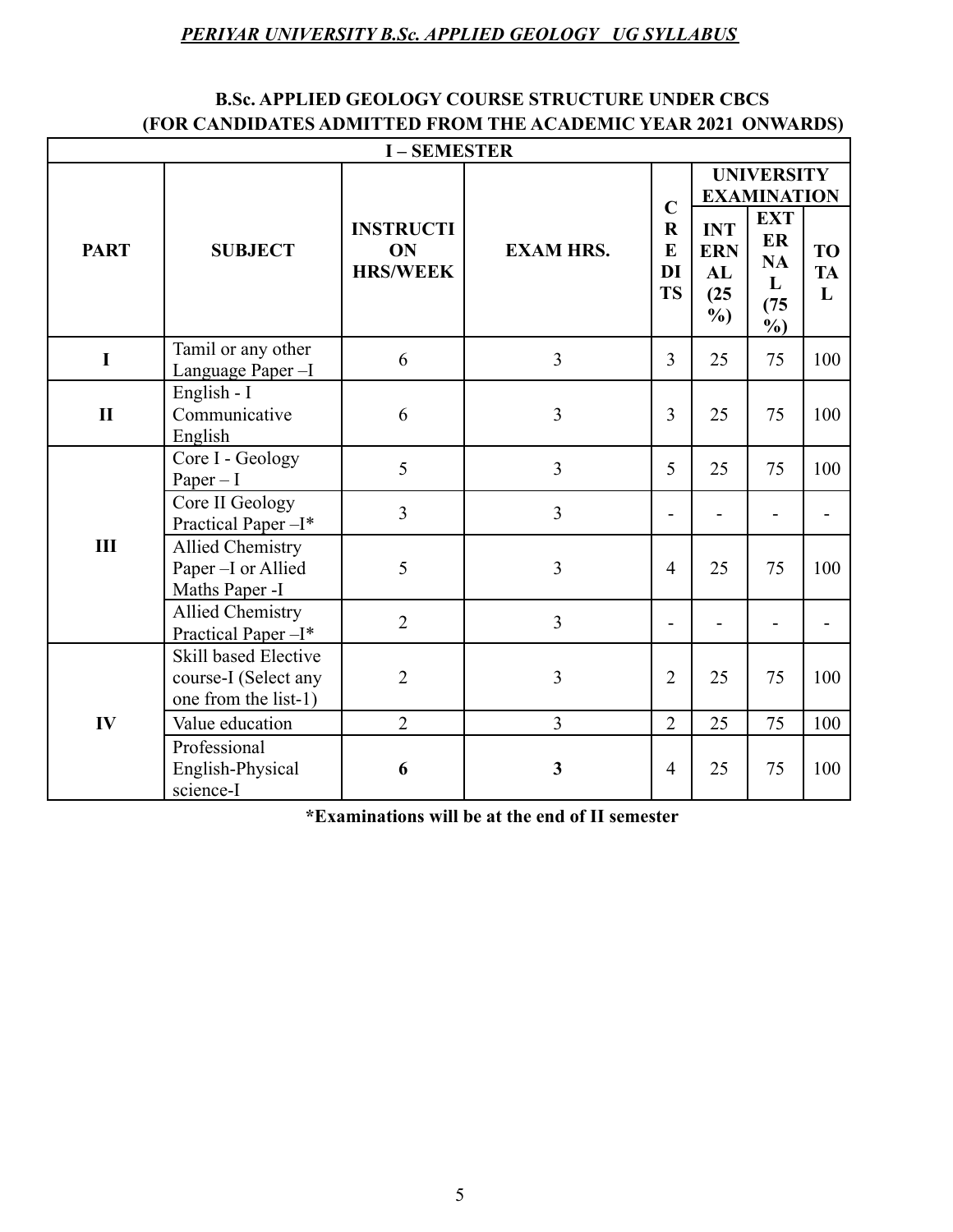| <b>II SEMESTER</b> |                                                                                   |                                           |                  |                                                           |                                                  |                                                             |                             |  |
|--------------------|-----------------------------------------------------------------------------------|-------------------------------------------|------------------|-----------------------------------------------------------|--------------------------------------------------|-------------------------------------------------------------|-----------------------------|--|
|                    | <b>SUBJECT</b>                                                                    |                                           |                  | $\mathbf C$<br>$\mathbf R$<br>$\bf{E}$<br>DI<br><b>TS</b> | <b>UNIVERSITY</b><br><b>EXAMINATION</b>          |                                                             |                             |  |
| <b>PART</b>        |                                                                                   | <b>INSTRUCTI</b><br>ON<br><b>HRS/WEEK</b> | <b>EXAM HRS.</b> |                                                           | <b>INT</b><br><b>ERN</b><br>AL<br>(25)<br>$\%$ ) | <b>EXT</b><br>ER<br><b>NA</b><br>L<br>(75)<br>$\frac{6}{9}$ | <b>TO</b><br><b>TA</b><br>L |  |
| $\mathbf I$        | Tamil or any other<br>Language Paper-II                                           | 6                                         | $\overline{3}$   | $\overline{3}$                                            | 25                                               | 75                                                          | 100                         |  |
| $\mathbf{I}$       | English-II<br>Communicative<br>English                                            | 6                                         | $\overline{3}$   | $\overline{3}$                                            | 25                                               | 75                                                          | 100                         |  |
|                    | Core III - Geology<br>$Paper - II$                                                | 5                                         | $\overline{3}$   | 5                                                         | 25                                               | 75                                                          | 100                         |  |
|                    | Core IV - Geology<br>Practical Paper-I*                                           | $\overline{3}$                            | $\overline{3}$   | 5                                                         | 25                                               | 75                                                          | 100                         |  |
| III                | <b>Allied Chemistry</b><br>Paper-I or Allied<br>Maths Paper -II                   | 5                                         | 3                | $\overline{4}$                                            | 25                                               | 75                                                          | 100                         |  |
|                    | <b>Allied Chemistry</b><br>Practical Paper-I*<br>Or Allied Maths<br>$Paper - III$ | $\overline{2}$                            | 3                | $\overline{4}$                                            | 25                                               | 75                                                          | 100                         |  |
|                    | <b>Skill based Elective</b><br>course-I (Select any<br>one from the list-1)       | $\overline{2}$                            | 3                | 2                                                         | 25                                               | 75                                                          | 100                         |  |
| IV                 | Environmental<br>Studies*                                                         | $\mathbf{1}$                              | 3                | $\overline{2}$                                            | 25                                               | 75                                                          | 100                         |  |
|                    | Professional<br>English-Physical<br>science-II                                    | 6                                         | 3                | 4                                                         | 25                                               | 75                                                          | 100                         |  |

\***Continued from I semester and Examinations will be at the end of II semester**

**Total Credit for I and II Semester = 45 credits Total Marks for I and II Semester = 1600Marks**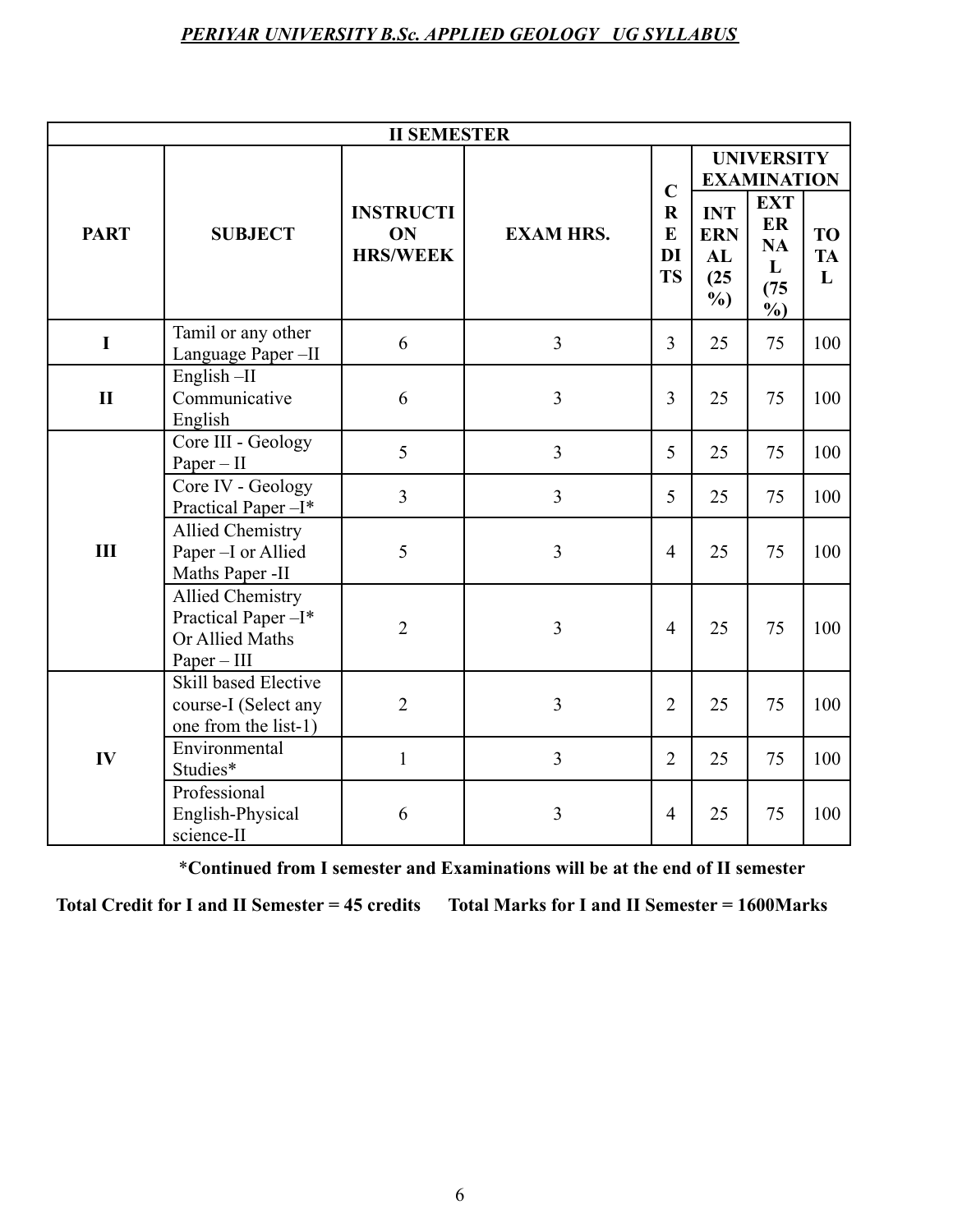| <b>III SEMESTER</b> |                                                                             |                                           |                  |                                                    |                                                  |                                                                                             |                             |  |
|---------------------|-----------------------------------------------------------------------------|-------------------------------------------|------------------|----------------------------------------------------|--------------------------------------------------|---------------------------------------------------------------------------------------------|-----------------------------|--|
| <b>PART</b>         | <b>SUBJECT</b>                                                              | <b>INSTRUCTI</b><br>ON<br><b>HRS/WEEK</b> | <b>EXAM HRS.</b> | $\mathbf C$<br>$\mathbf R$<br>E<br>DI<br><b>TS</b> | <b>INT</b><br><b>ERN</b><br>AL<br>(25)<br>$\%$ ) | <b>UNIVERSITY</b><br><b>EXAMINATION</b><br><b>EXT</b><br><b>ERN</b><br>AL<br>(75)<br>$\%$ ) | <b>TO</b><br><b>TA</b><br>L |  |
| $\mathbf I$         | Tamil or any other<br>Language Paper-III                                    | 6                                         | $\overline{3}$   | $\overline{3}$                                     | 25                                               | 75                                                                                          | 100                         |  |
| $\mathbf{I}$        | English Paper-III                                                           | 6                                         | 3                | $\overline{3}$                                     | 25                                               | 75                                                                                          | 100                         |  |
| III                 | Core V - Geology<br>$Paper - III$                                           | 5                                         | 3                | 5                                                  | 25                                               | 75                                                                                          | 100                         |  |
|                     | Core VI - Geology<br>Practical Paper-II*                                    | $\overline{3}$                            | 3                |                                                    |                                                  |                                                                                             |                             |  |
|                     | <b>Allied Physics Paper</b><br>$-\mathbf{I}$                                | 5                                         | 3                | $\overline{4}$                                     | 25                                               | 75                                                                                          | 100                         |  |
|                     | <b>Allied Physics</b><br>Practical Paper-I*                                 | $\overline{2}$                            | $\overline{3}$   |                                                    |                                                  |                                                                                             |                             |  |
| IV                  | Skill based Elective<br>course-III (Select<br>any one from the<br>$list-1)$ | $\overline{2}$                            | 3                | $\overline{2}$                                     | 25                                               | 75                                                                                          | 100                         |  |
|                     | Non-Major Elective<br>$Course-I$                                            | $\overline{2}$                            | 3                | $\overline{2}$                                     | 25                                               | 75                                                                                          | 100                         |  |

**\*Examinations will be at the end of IV semester**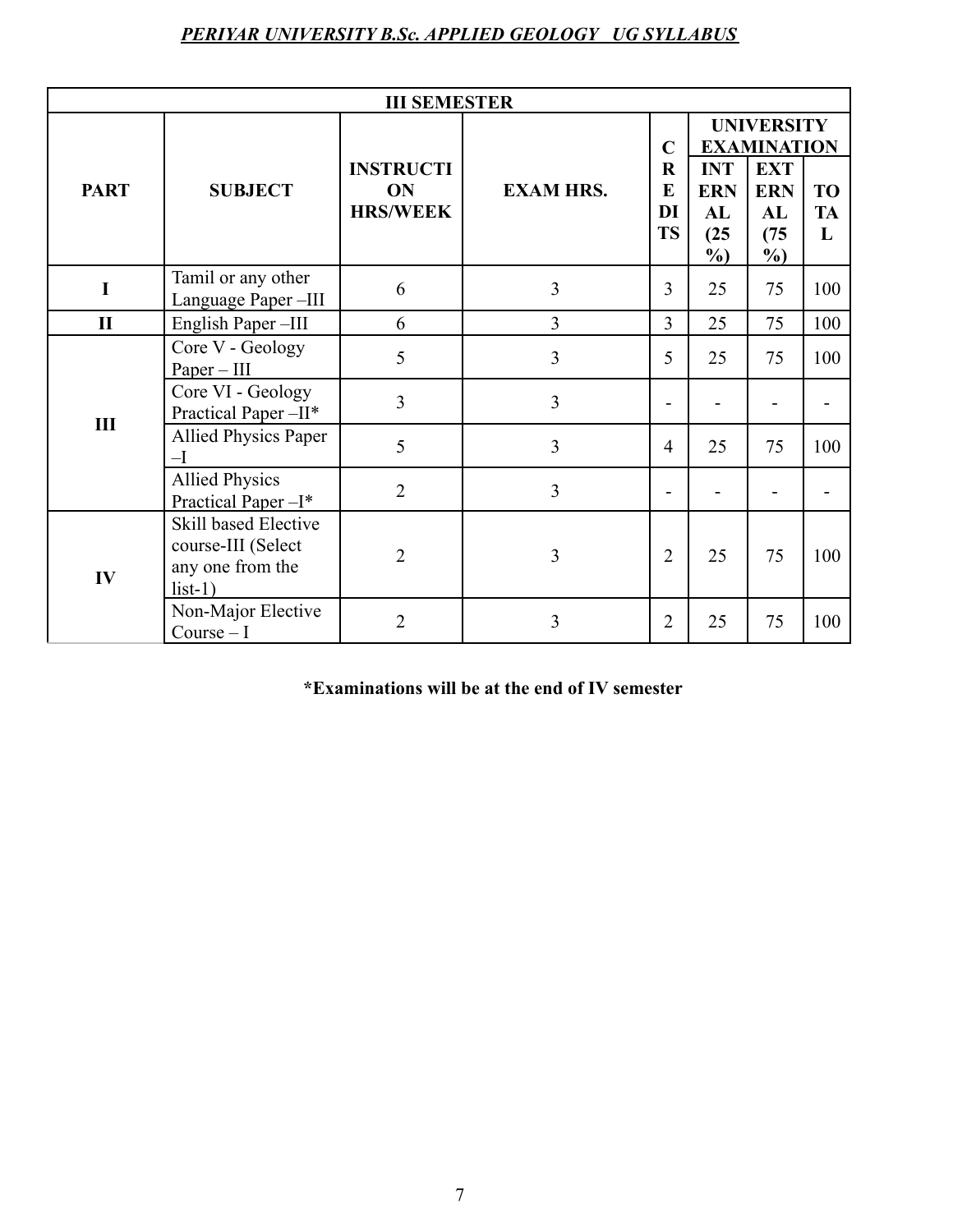| <b>IV SEMESTER</b> |                                                                            |                                           |                  |                                                    |                                                  |                                                                                             |                             |  |
|--------------------|----------------------------------------------------------------------------|-------------------------------------------|------------------|----------------------------------------------------|--------------------------------------------------|---------------------------------------------------------------------------------------------|-----------------------------|--|
| <b>PART</b>        | <b>SUBJECT</b>                                                             | <b>INSTRUCTI</b><br>ON<br><b>HRS/WEEK</b> | <b>EXAM HRS.</b> | $\mathbf C$<br>$\mathbf R$<br>E<br>DI<br><b>TS</b> | <b>INT</b><br><b>ERN</b><br>AL<br>(25)<br>$\%$ ) | <b>UNIVERSITY</b><br><b>EXAMINATION</b><br><b>EXT</b><br><b>ERN</b><br>AL<br>(75)<br>$\%$ ) | <b>TO</b><br><b>TA</b><br>L |  |
| $\mathbf I$        | Tamil or any other<br>Language Paper-IV                                    | 6                                         | $\overline{3}$   | $\overline{3}$                                     | 25                                               | 75                                                                                          | 100                         |  |
| $\mathbf{I}$       | English Paper-IV                                                           | 6                                         | $\overline{3}$   | $\overline{3}$                                     | 25                                               | 75                                                                                          | 100                         |  |
| III                | Core VII - Geology<br>$Paper - IV$                                         | 5                                         | $\overline{3}$   | 5                                                  | 25                                               | 75                                                                                          | 100                         |  |
|                    | Core VIII - Geology<br>Practical Paper-II*                                 | $\overline{3}$                            | $\overline{3}$   | 5                                                  | 25                                               | 75                                                                                          | 100                         |  |
|                    | <b>Allied Physics Paper</b><br>$-II$                                       | 5                                         | $\overline{3}$   | $\overline{4}$                                     | 25                                               | 75                                                                                          | 100                         |  |
|                    | <b>Allied Physics</b><br>Practical Paper-I*                                | $\overline{2}$                            | $\overline{3}$   | $\overline{4}$                                     | 25                                               | 75                                                                                          | 100                         |  |
| IV                 | Skill based Elective<br>course-IV (Select<br>any one from the<br>$list-1)$ | $\overline{2}$                            | 3                | $\overline{2}$                                     | 25                                               | 75                                                                                          | 100                         |  |
|                    | Non-Major Elective<br>Course                                               | $\overline{2}$                            | $\overline{3}$   | $\overline{2}$                                     | 25                                               | 75                                                                                          | 100                         |  |
|                    | Add on<br>course-Internship                                                | $\overline{2}$                            |                  | $\overline{2}$                                     | 25                                               | 75                                                                                          | 100                         |  |

\***Continued from III semester and Examinations will be at the end of IV semester**

**Total Credits for III and IV Semester = 49 credits**

**Total Marks for III and IV Semester = 1500 Marks**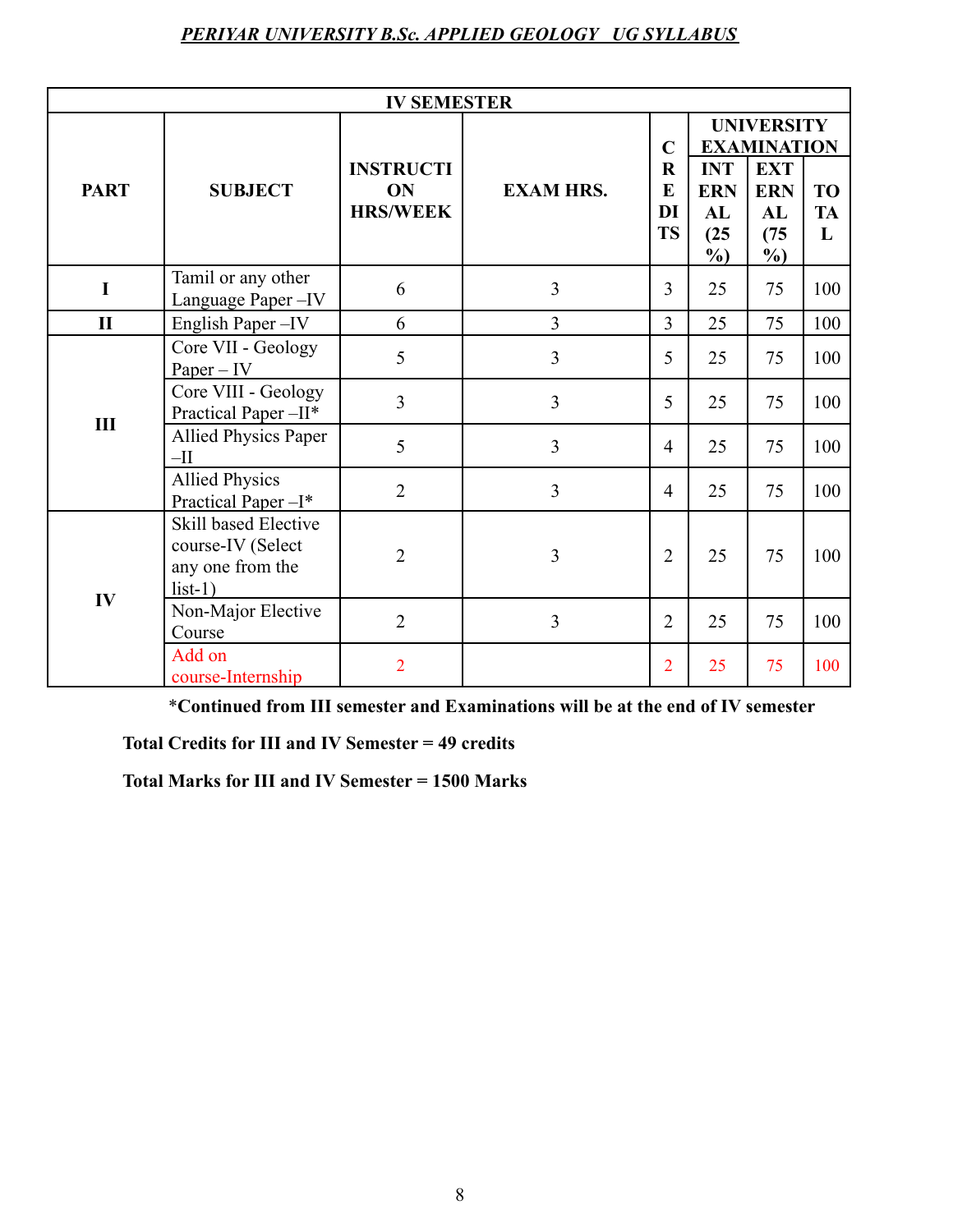| <b>V SEMESTER</b> |                                                                            |                        |                  |                                 |                          |                                                             |                |
|-------------------|----------------------------------------------------------------------------|------------------------|------------------|---------------------------------|--------------------------|-------------------------------------------------------------|----------------|
| <b>PART</b>       | <b>SUBJECT</b>                                                             | <b>INSTRUCTI</b><br>ON | <b>EXAM HRS.</b> | $\mathbf C$<br>$\mathbf R$<br>E | <b>INT</b><br><b>ERN</b> | <b>UNIVERSITY</b><br><b>EXAMINATION</b><br><b>EXT</b><br>ER | <b>TO</b>      |
|                   |                                                                            | <b>HRS/WEEK</b>        |                  | DI<br><b>TS</b>                 | AL<br>(25)<br>$\%$ )     | <b>NA</b><br>L<br>(75)<br>$\%$ )                            | <b>TA</b><br>L |
|                   | Core IX - Geology<br>$Paper - V$                                           | 5                      | $\overline{3}$   | $\overline{4}$                  | 25                       | 75                                                          | 100            |
| $\mathbf I$       | Core X - Geology<br>$Paper - VI$                                           | 5                      | 3                | $\overline{4}$                  | 25                       | 75                                                          | 100            |
|                   | Core XI - Geology<br>$Paper - VII$                                         | 5                      | $\overline{3}$   | $\overline{4}$                  | 25                       | 75                                                          | 100            |
|                   | Core XII - Geology<br>$Paper - VIII$                                       | 5                      | 3                | $\overline{4}$                  | 25                       | 75                                                          | 100            |
| $\mathbf{I}$      | Core XIII - Geology<br>Practical - III                                     | 3                      | 3                | Ξ.                              |                          | $\blacksquare$                                              |                |
| III               | Core XIV - Geology<br>Practical – IV                                       | $\overline{3}$         | $\overline{3}$   | -                               |                          |                                                             |                |
| IV                | Skill based Elective<br>course-V (Select any<br>one from the list-1)       | $\overline{2}$         | 3                | $\overline{2}$                  | 25                       | 75                                                          | 100            |
|                   | Skill based Elective<br>course-VI (Select<br>any one from the<br>$list-1)$ | $\overline{2}$         | 3                | $\overline{2}$                  | 25                       | 75                                                          | 100            |

**\*Examinations will be at the end of VI semester**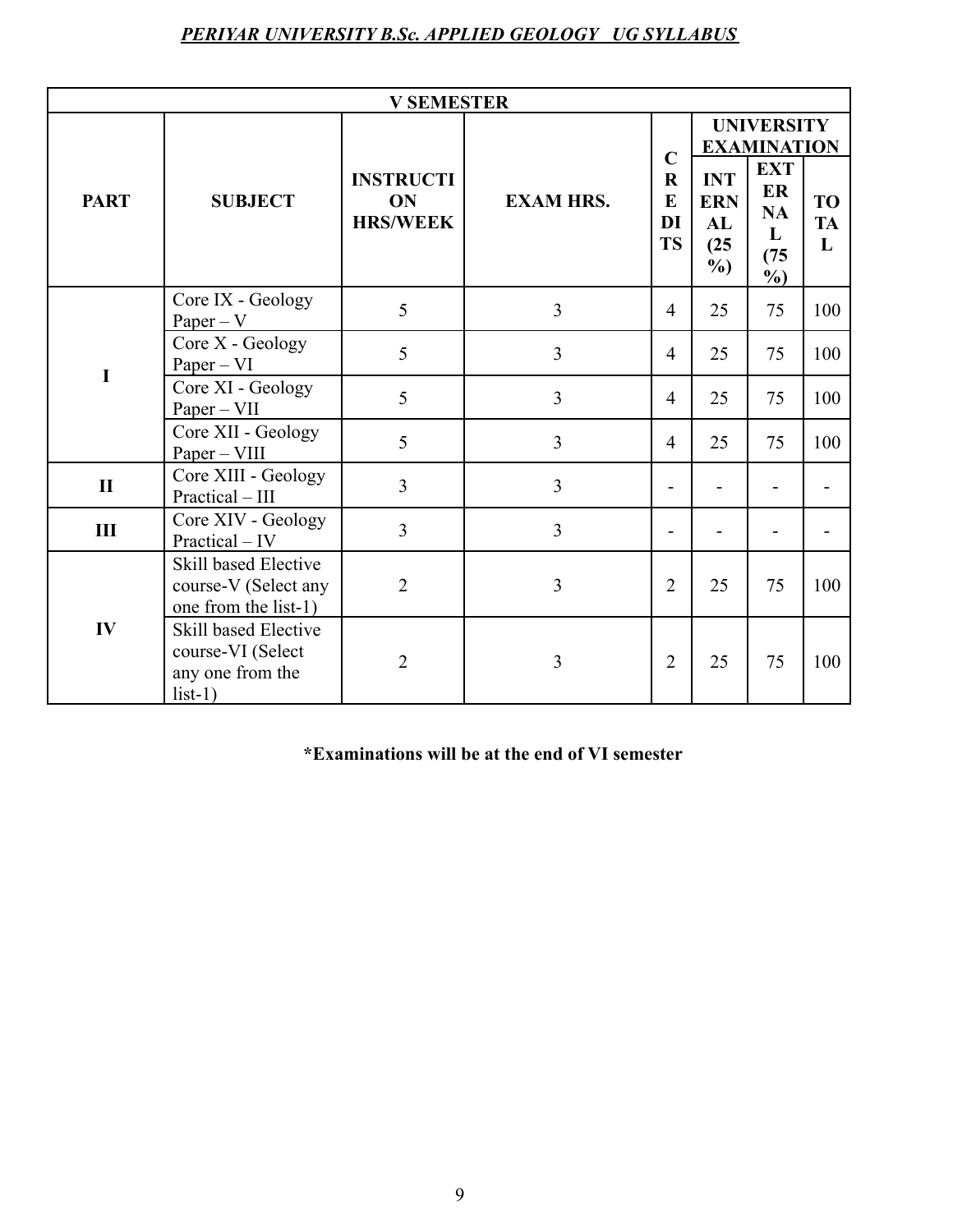| <b>VI SEMESTER</b> |                                                                      |                                           |                  |                                                |                                                |                                                             |                             |  |
|--------------------|----------------------------------------------------------------------|-------------------------------------------|------------------|------------------------------------------------|------------------------------------------------|-------------------------------------------------------------|-----------------------------|--|
|                    | <b>SUBJECT</b>                                                       |                                           |                  | $\mathbf C$<br>$\bf R$<br>E<br>DI<br><b>TS</b> | <b>UNIVERSITY</b><br><b>EXAMINATION</b>        |                                                             |                             |  |
| <b>PART</b>        |                                                                      | <b>INSTRUCTI</b><br>ON<br><b>HRS/WEEK</b> | <b>EXAM HRS.</b> |                                                | <b>INT</b><br><b>ERN</b><br>AL<br>(25)<br>$\%$ | <b>EXT</b><br>ER<br><b>NA</b><br>L<br>(75)<br>$\frac{0}{0}$ | <b>TO</b><br><b>TA</b><br>L |  |
| $\mathbf I$        | Core XV - Geology<br>$Paper - IX$                                    | 5                                         | 3                | 4                                              | 25                                             | 75                                                          | 100                         |  |
|                    | Core XVI - Geology<br>Paper – $X$                                    | 5                                         | 3                | $\overline{4}$                                 | 25                                             | 75                                                          | 100                         |  |
|                    | Core XVII - Geology<br>$Paper - XI$                                  | 5                                         | $\overline{3}$   | $\overline{4}$                                 | 25                                             | 75                                                          | 100                         |  |
| III                | Core XVIII -<br>Geology Paper - XII                                  | 5                                         | 3                | $\overline{4}$                                 | 25                                             | 75                                                          | 100                         |  |
|                    | Core XIX - Geology<br>Practical - III*                               | $\overline{3}$                            | 3                | 5                                              | 25                                             | 75                                                          | 100                         |  |
|                    | Core XX - Geology<br>Practical - IV*                                 | 3                                         | 3                | 5                                              | 25                                             | 75                                                          | 100                         |  |
| IV                 | Skill based Elective<br>course-VII (Select<br>any one from the list) | $\overline{2}$                            | 3                | $\overline{2}$                                 | 25                                             | 75                                                          | 100                         |  |

**\*Continued from III semester and Examinations will be at the end of VI semester Total credits for V and VI semester = 48 Credits Total Marks for V and VI Semester = 1300 Marks**

| <b>Total credit for 3 years</b> | $= 152$ Credits |
|---------------------------------|-----------------|
| <b>Total Marks for 3 years</b>  | $= 4400$ Marks  |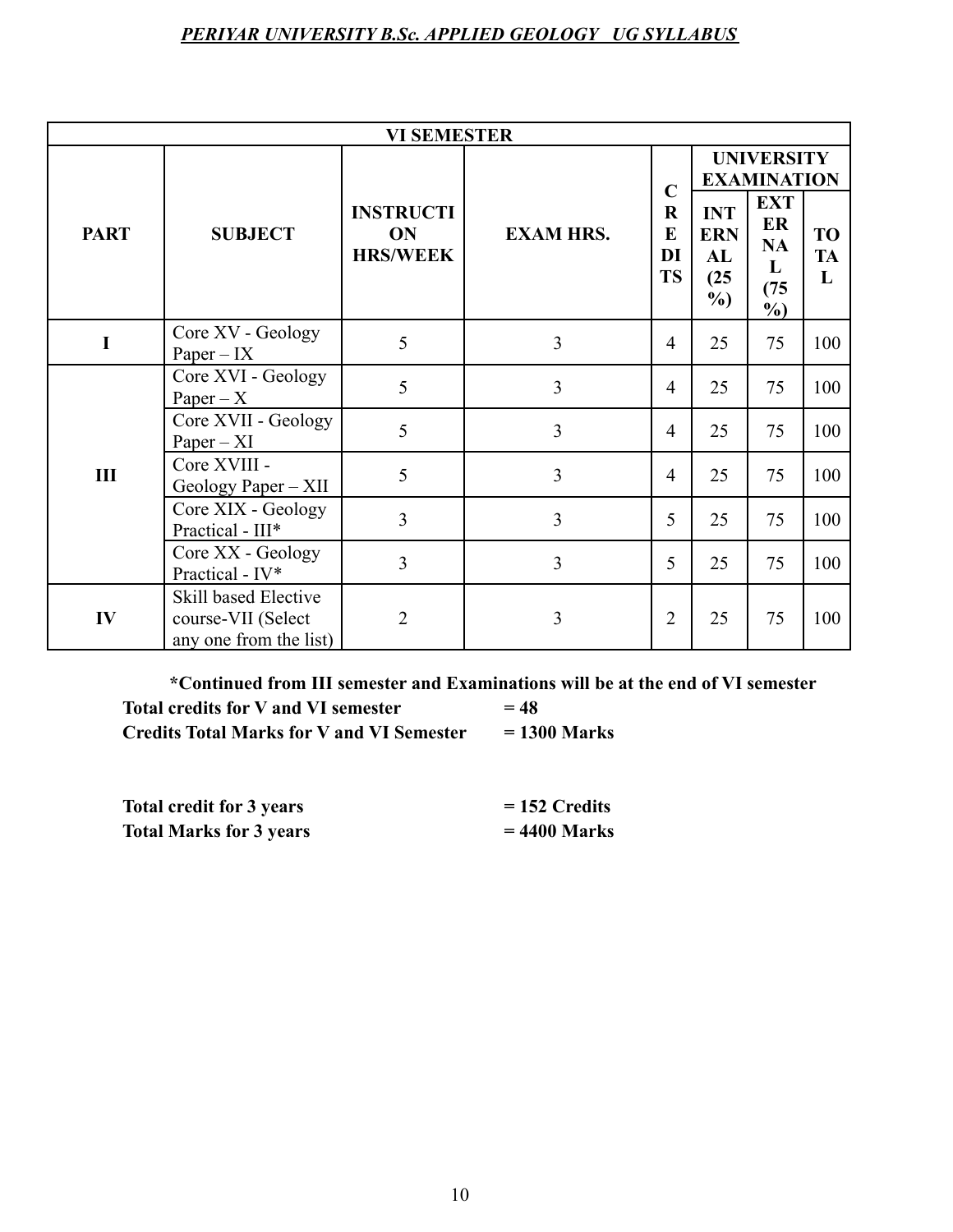### **6. QUESTION PAPER PATTERN FOR EXAMINATION**

Time:3 Hours Maximum Marks:75

**Part-A (15 x 1=15 Marks)**

(Answer all Questions, Three questions from each unit)

#### **Part - B (2 x 5=10 Marks)**

(Answer any two Questions, One question from each unit)

#### **Part - C (5 x 10 = 50 Marks)**

(Answer all Questions, One question from each unit with internal choice)

### **7. MINIMUM PASSING MARKS**

Theory-IA (25 marks) University Examination: 75 marks

| <b>EVALUATION OF IA</b> |          | <b>PASSING MINIMUM</b> |          |  |
|-------------------------|----------|------------------------|----------|--|
| Test                    | 15 Marks | IA $(40\%)$            | 10 Marks |  |
| Assignment              | 05 Marks | UE(40%)                | 30 Marks |  |
| Attendance              | 05 Marks | Total                  | 40 Marks |  |
| Total                   | 25 Marks |                        |          |  |
| UE                      | 75 Marks |                        |          |  |

Practical-IA (25 marks) University Examination: 75 marks

| <b>EVALUATION OF IA</b>             |          | <b>PASSING</b><br><b>MINIMUM</b> |          |  |
|-------------------------------------|----------|----------------------------------|----------|--|
| Field visit, Collections and Report | 10 marks | IA $(40\%)$                      | 10 marks |  |
| Model Exam                          | 05marks  | UE $(40\%)$                      | 30 marks |  |
| Record Submission                   | 05 marks | Total                            | 40 marks |  |
| Attendance                          | 05 marks |                                  |          |  |
| Total                               | 25 marks |                                  |          |  |
| UE                                  | 75 marks |                                  |          |  |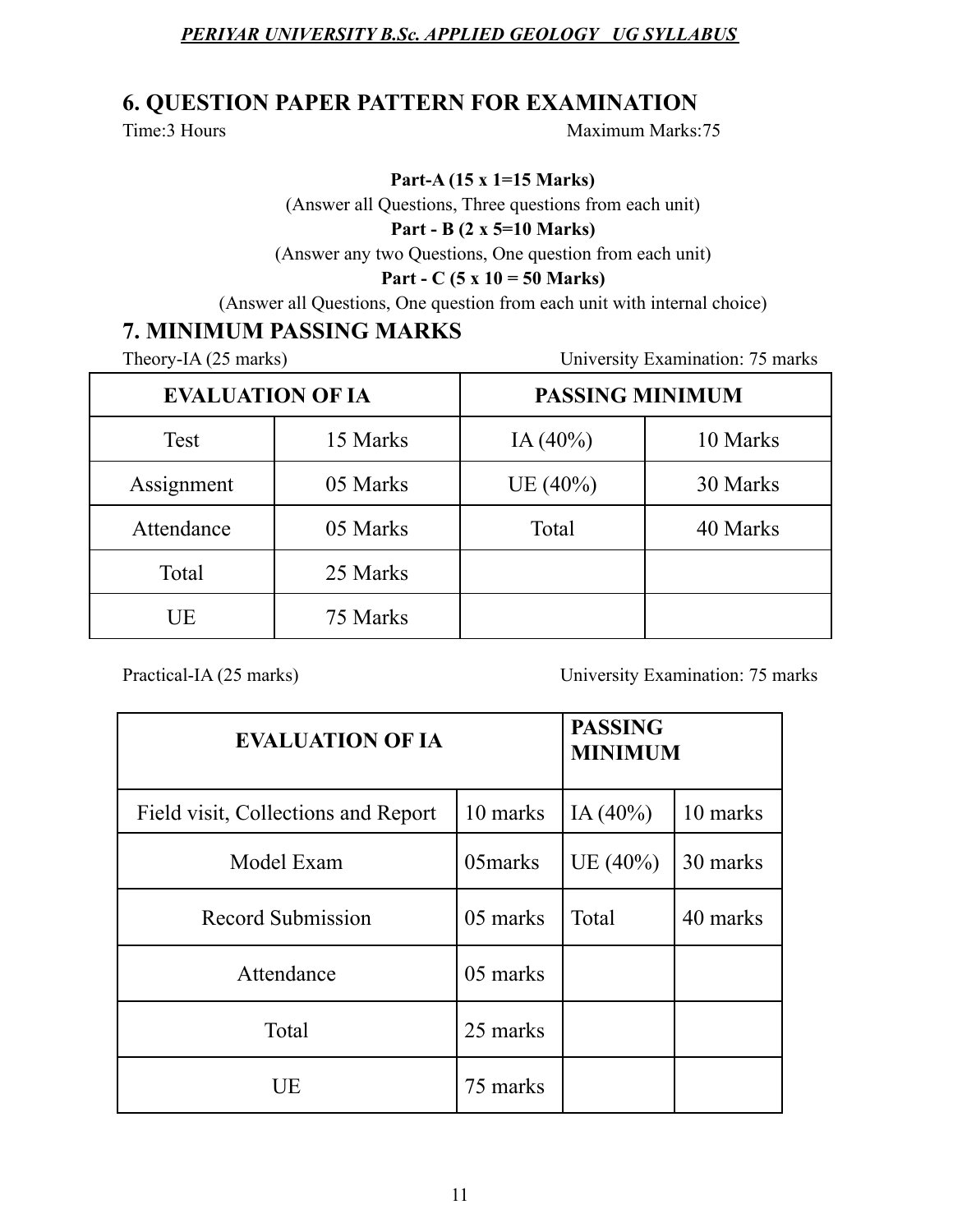# **8.CLASSIFICATION OF SUCCESSFUL CANDIDATES**

Candidates who secure not less than 60% of the aggregate marks in the whole examination shall be declared to have passed in First Class. All other successful candidates shall be declared to have passed in Second Class. Candidates who obtain 75% of the marks in the aggregate shall be deemed to have passed in First Class with Distinction provided they pass all the examinations prescribed for the course at first appearance.

Candidates who pass all the examinations prescribed for the course in the first attempt and within a period of three academic years from the year of admission to the course alone are eligible for University Ranking.

| <b>LETTER</b><br><b>GRADE</b> | <b>CUMULATIVE</b><br><b>GRADE</b><br><b>POINTS</b><br><b>AVERAGE</b> | <b>GRADE</b><br><b>DESCRIPTION</b> | <b>RANGE</b><br>OF<br><b>MARKS</b> |
|-------------------------------|----------------------------------------------------------------------|------------------------------------|------------------------------------|
|                               | 10                                                                   | Outstanding                        | 90-100                             |
| A                             | q                                                                    | Excellent                          | 80-89                              |
| B                             | 8                                                                    | Very Good                          | 70-89                              |
|                               |                                                                      | Good                               | 60-69                              |
|                               | b                                                                    | Average                            | 50-59                              |
| E                             |                                                                      | Satisfactory                       | 40-49                              |
| RA                            |                                                                      | Re-Appear                          | $0-39$                             |

# **EVALUATION OF CREDITS:**

 $GP = \frac{(Marks obtained in course \times credit)}{100}$ 100

 $GPA = \frac{Total\ grade\ points\ earned\ in\ a\ semester}{Total\ gradients\ realized\ in\ a\ semester}$ Total credits registered in a semester

> $GPA = \frac{Sum of grade points earned}{Sum of credits realized}$ Sum of credits registered

# **CLASSIFICATION:**

| <b>CGPA</b> | 9 and above       | I Class with<br>Distinction |
|-------------|-------------------|-----------------------------|
| <b>CGPA</b> | Between 7 and 8.9 | I Class                     |
| <b>CGPA</b> | Between 5 and 6.9 | II Class                    |

The above classification shall be given for overall performance including Non-Major Electives and Skill based Courses. i.e., For Performance in the Part III only.

# **9. MAXIMUM DURATION FOR THE COMPLETION OF UG**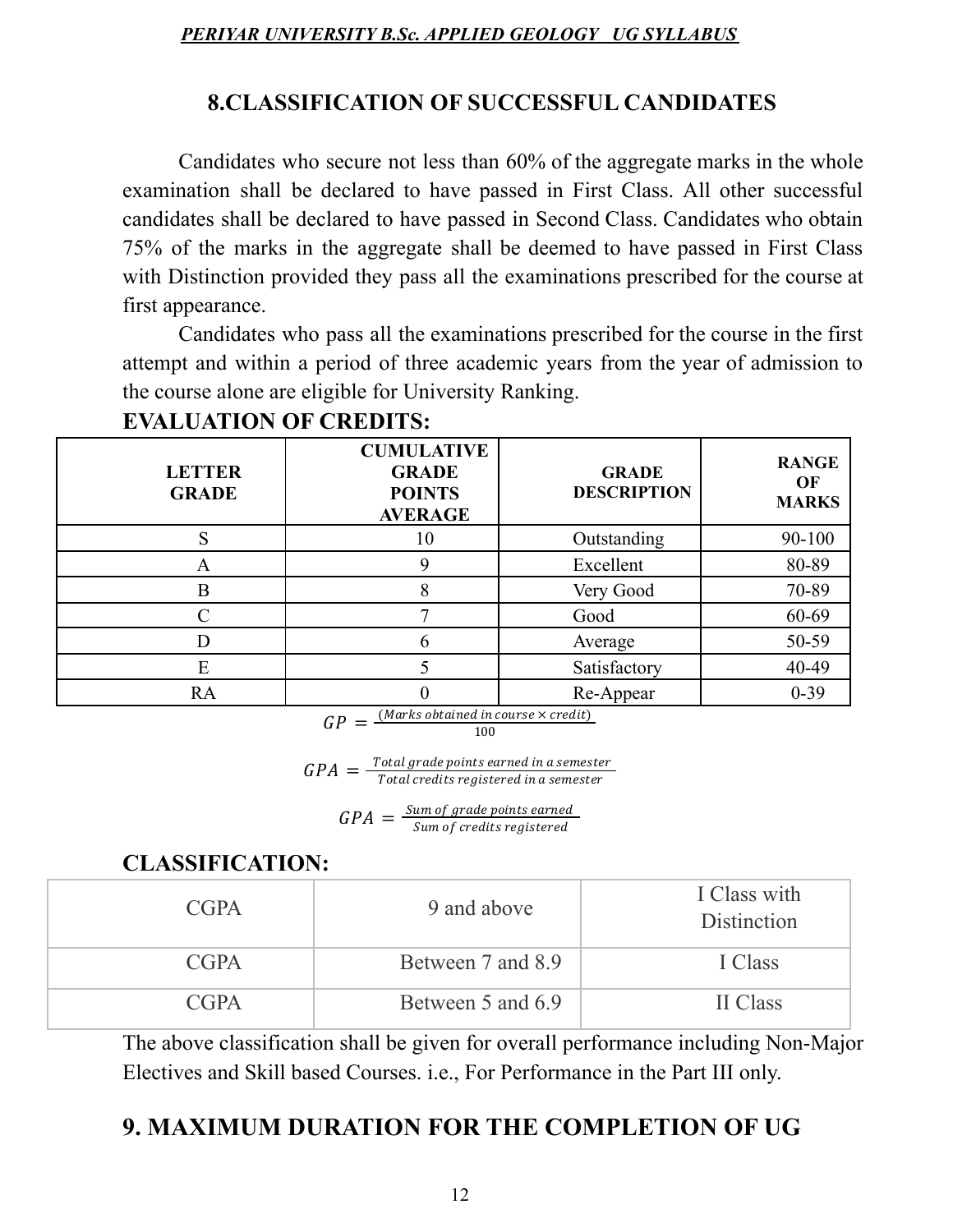# **PROGRAM**

The maximum duration for the completion of UG Program shall not exceed twelve semesters.

# **10. COMMENCEMENT OF THIS REGULATION**

These regulations shall take effect from the academic year 2017 - 2018 and thereafter.

# **11. TRANSITORY PROVISION**

Candidates who were admitted to the UG course of study before 2017 - 2018 shall be permitted to appear for the examinations under those regulations for a period for three years i.e. up to and inclusive of the examination of April/May 2021. Thereafter they will be permitted to appear only under regulations then in force.

| <b>PAPER</b>                | <b>SUBJECT</b>                            | <b>PAPERCODE</b> |
|-----------------------------|-------------------------------------------|------------------|
| Core Paper-I                | Physical Geology and Geodynamics          | 21UGY01          |
| Core Paper-II               | Geomorphology and Structural<br>Geology   | 21UGY02          |
| Core Paper-III              | Palaeontology                             | 21UGY03          |
| Core Paper-IV               | Stratigraphy                              | 21UGY04          |
| Core Paper-V                | Crystallography                           | 21UGY05          |
| Core Paper-VI               | Mineralogy                                | 21UGY06          |
| Core Paper-VII              | Igneous Petrology                         | 21UGY07          |
| Core Paper-VIII             | Sedimentary and Metamorphic<br>Petrology  | 21UGY08          |
| Core Paper-IX               | <b>Economic Geology</b>                   | 21UGY09          |
| Core Paper-X                | Photogeology and Remote Sensing           | 21UGY10          |
| Core Paper-XI               | Mining and Engineering Geology            | 21UGY11          |
| Core Paper-XII              | Hydrogeology and Environmental<br>Geology | 21UGY12          |
| Core Practical-I            | <b>Structural Geology and Surveying</b>   | 21UGYP01         |
| Core Practical-II           | Palaeontology and Stratigraphy            | 21UGYP02         |
| Core Practical-III          | Crystallography and Mineralogy            | 21UGYP03         |
| Core Practical-IV           | Economic Geology and Petrology            | 21UGYP04         |
|                             | <b>List of Courses</b>                    |                  |
|                             | Mapping Techniques in Geology             | 21UGYS01         |
|                             | Gemology and Gemstone Evaluation          | 21UGYS02         |
| <b>Skill Based Elective</b> | Field Hydrogeology and Techniques         | 21UGYS03         |
| courses                     | <b>Water Quality Analysis</b>             | 21UGYS04         |
|                             | Granite Exploration and Exploitation      | 21UGYS05         |
|                             | Geostatistics and Computer<br>Application | 21UGYS06         |

# **12. SUBJECT AND PAPER CODES**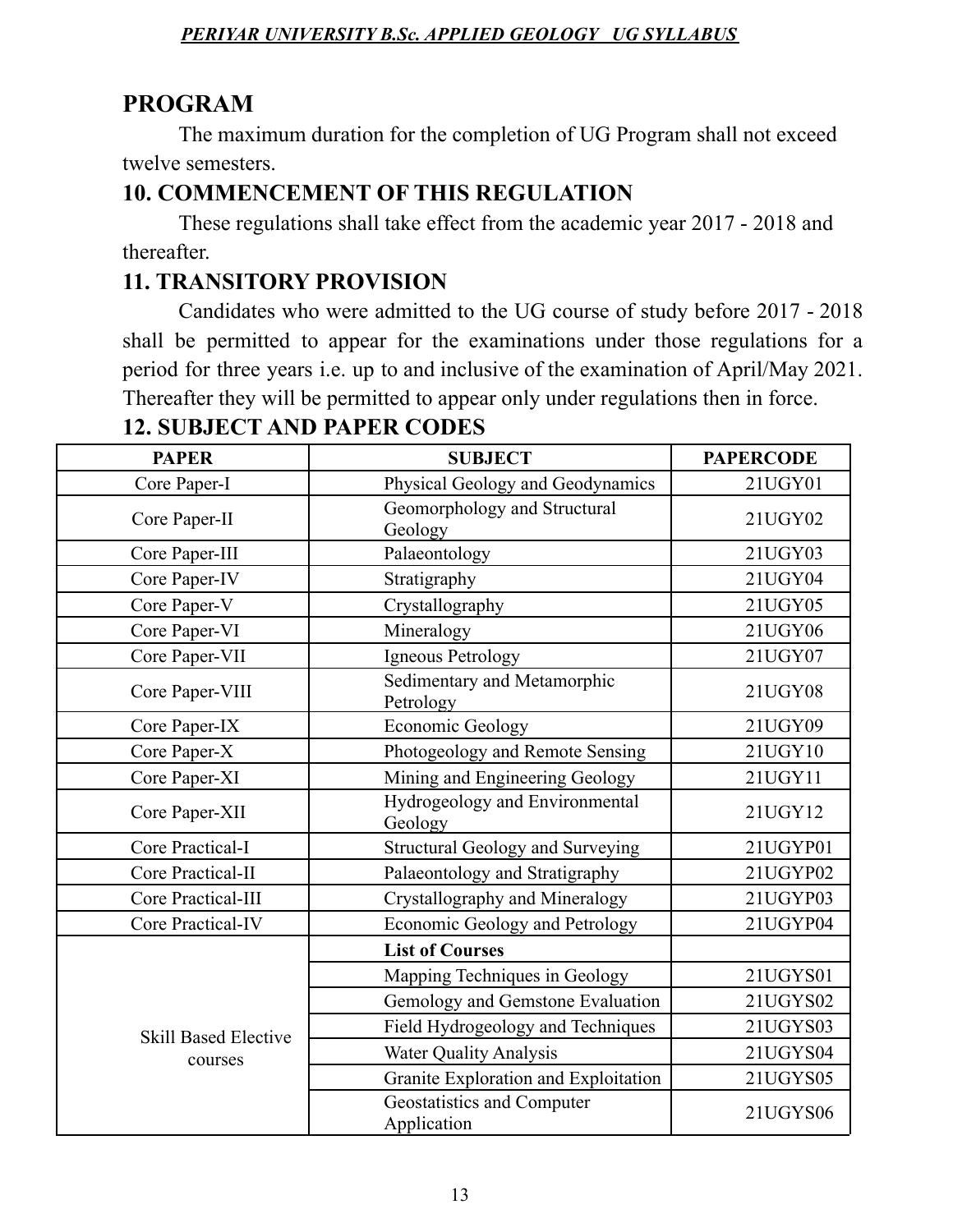|                                              | Remote sensing and GIS                              | 21UGYS07 |
|----------------------------------------------|-----------------------------------------------------|----------|
|                                              | Mines and Mineral Legislation of<br>India           | 21UGYS08 |
|                                              | Introduction to Geoinstrumentation                  | 21UGYS09 |
|                                              | Cartography                                         | 21UGYS10 |
|                                              | Geology for Competitive<br>Examination              | 21UGYS11 |
|                                              | Principles of Surveying                             | 21UGYS12 |
| List of Non major<br><b>Elective Courses</b> | <b>List of courses</b>                              |          |
|                                              | Oceanography                                        | 21UGYN01 |
|                                              | Climatology                                         | 21UGYN02 |
|                                              | <b>Basic Geochemistry</b>                           | 21UGYN03 |
|                                              | <b>Basic Geophysics</b>                             | 21UGYN04 |
|                                              | Geohazards                                          | 21UGYN05 |
|                                              | Groundwater Management and Rain<br>Water Harvesting | 21UGYN06 |

# **ALLIED GEOLOGY PAPERS**

| <b>SUBJECT PAPER</b>     | <b>PAPER CODE</b> |
|--------------------------|-------------------|
| Allied Geology Paper - I | 21UGYA01          |
| Allied Geology Paper- I  | 21UGYA02          |
| Allied Geology           | 21UGYAP01         |
| Practical-I              |                   |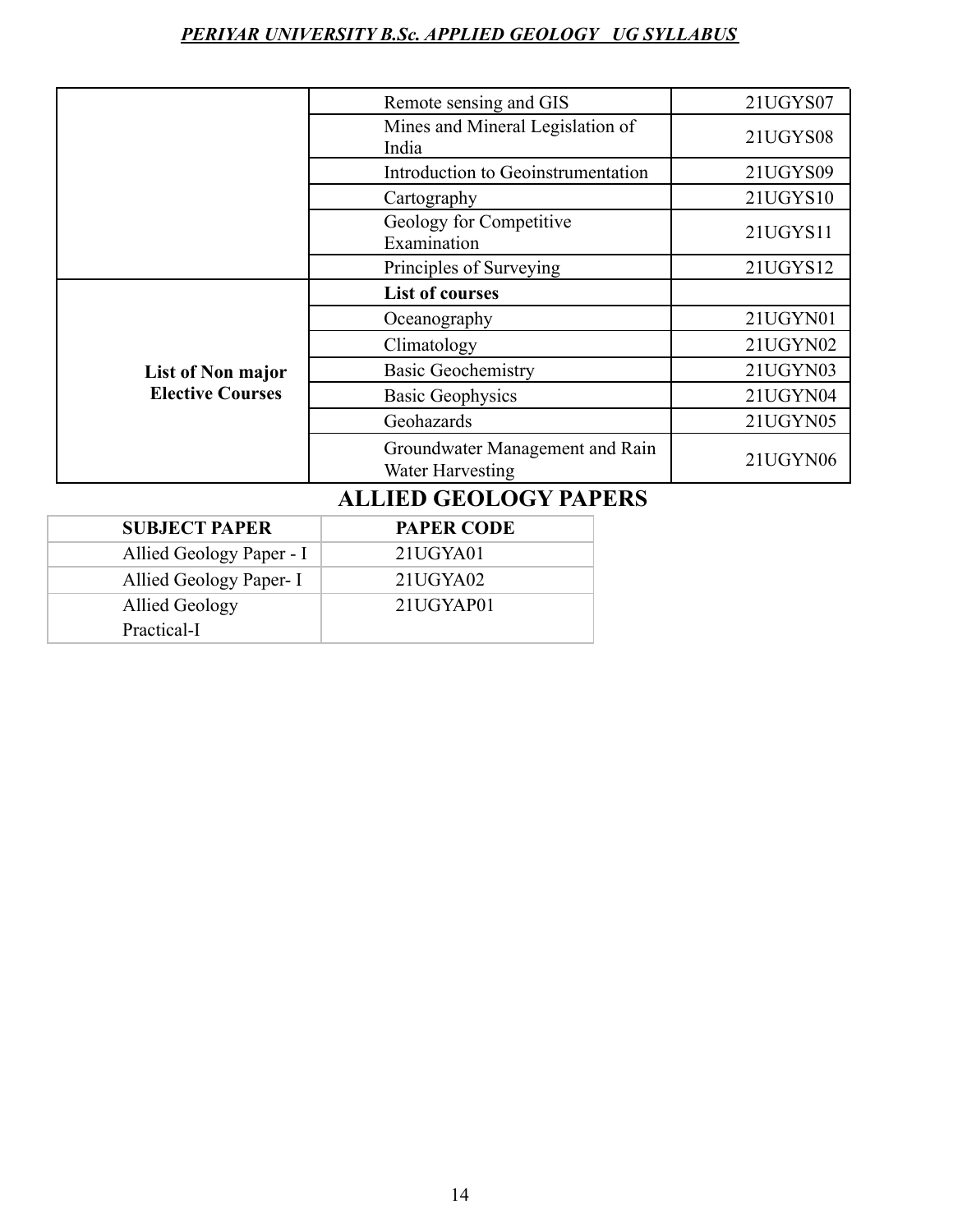# **B.Sc. APPLIED GEOLOGY SEMESTER-I CORE I - PHYSICAL GEOLOGY AND GEODYNAMICS 21UGY01**

#### **COURSE OBJECTIVES**:

- 1. Geology is the study of the Earth as a whole.
- 2. Physical Geology introduces different topics which define geology as a branch of Physical Geology.
- 3. The teaching and learning methodology involves class lectures, practical and laboratory demonstrations. To impart knowledge of various tectonic features and their evolution.
- 4. Understand the formation of continents and ocean and distribution of volcanoes and earthquakes.

# **PHYSICAL GEOLOGY:**

#### **UNIT-I**

Geology: Scope and Importance, Branches of Geology. Steller System- Solar System: Planets, Satellites, Asteroids, Meteorites and Comets. Origin of the Earth: Theories of Origin - Nebular, Planetesimal, and Tidal Hypotheses – Earth in the Solar system: Size, Shape, Mass, Density, Rotational and Revolution parameters. Parts of the earth - Lithosphere, Hydrosphere, Atmosphere, Biosphere and their Composition.

# **UNIT-II**

Age of the Earth: Age determination Methods: Indirect method: Salinity method, Sedimentation Method, Tree-Ring or Growth rings, Lichenometric Method and Direct Method: Ur-Pb Method, K-Ar Method, Rb-Sr Method, C14 Method, Interior of the Earth: Structure and Composition of Crust, Mantle and Core.

# **UNIT-III**

Earthquake: Definition, Focus, Epicenter. Measurement of Earthquake: Seismograph, Seismogram Richter's scale, Magnitude, Intensity. Earthquake belts of the world with a special reference to India. Volcanoes: Definition, Types, Causes and Effects, Volcanic Products, Volcanic landforms, Distribution of Volcanoes, Volcanoes in India.

# **GEODYNAMICS:**

# **UNIT-IV**

Dynamic Earth: Isostasy, Orogeny and Epeirogeny. Origin and Evolution of Oceans, Geosynclines, Profile of Continental Margins, Island arcs. Sub-Marine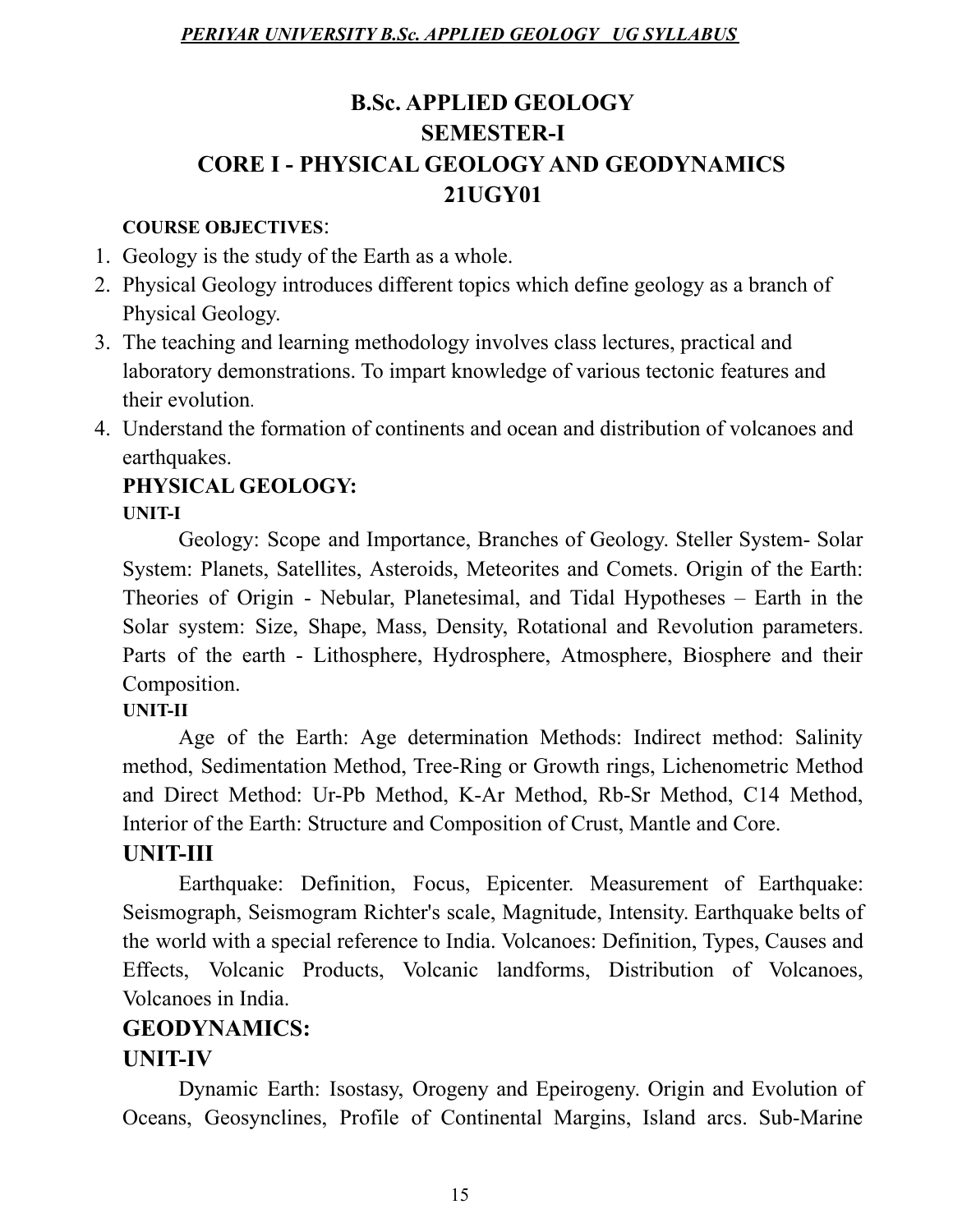Topography features, Principles of Geodesy, Neotectonics. **UNIT-V**

Continental Drift, Sea floor Spreading Theory and Evidences: Plate Tectonics – Convergent Boundaries, Divergent Boundaries, Transform Boundaries, Oceanic Trenches, Volcanic Arcs, Mid-Ocean Ridges, Paleomagnetism and its application.

# **TEXT BOOKS:**

- 1. Porter and Skinner (1992), Principles of Physical Geology, John Wiley.
- 2. Arthur Holmes (1992), Principles of Physical Geology, Vol.1, Chapman and Hall, London
- 3. Mahabathra, G.B. (1994), Text book of Physical Geology, C.B.S publishers, Delhi.
- 4. V. Radhakrishnan (1996), General Geology, V.V.P. Publishers, Tuticorin.
- 5. Parbin Singh (2000), A textbook of Engineering and General Geology, S.K. Kataria and sons, Delhi.
- 6. P.C. Sanjeeva Rao and D. Bhaskara Rao, Text book of Geology 2004, Discovery Publishing House, New Delhi.
- 7. P.K. Mukerjee (1997), Text book of Geology, World Press.

# **REFERENCE BOOKS**

1.Porter and Skinner 1992 Principle of Physical Geology, IV John Wiley & sons.

# **B.Sc.APPLIED GEOLOGY SEMESTER II**

# **CORE II - GEOMORPHOLOGY AND STRUCTURAL GEOLOGY 21UGY02**

# **COURSE OBJECTIVE:**

1. The dynamic instability of the lithosphere, continuous and discontinuous deformation takes place within the rocks in solid or semi-solid state.

2. To decipher the fundamentals of structures and the underlying physical processes of rock deformation and geotectonics to understand landforms and their evolution. 3. To educate the students about the concept of rock deformation.

4. To understand qualitative aspects of brittle and ductile deformation processes, and descriptive analysis.

# **GEOMORPHOLOGY:**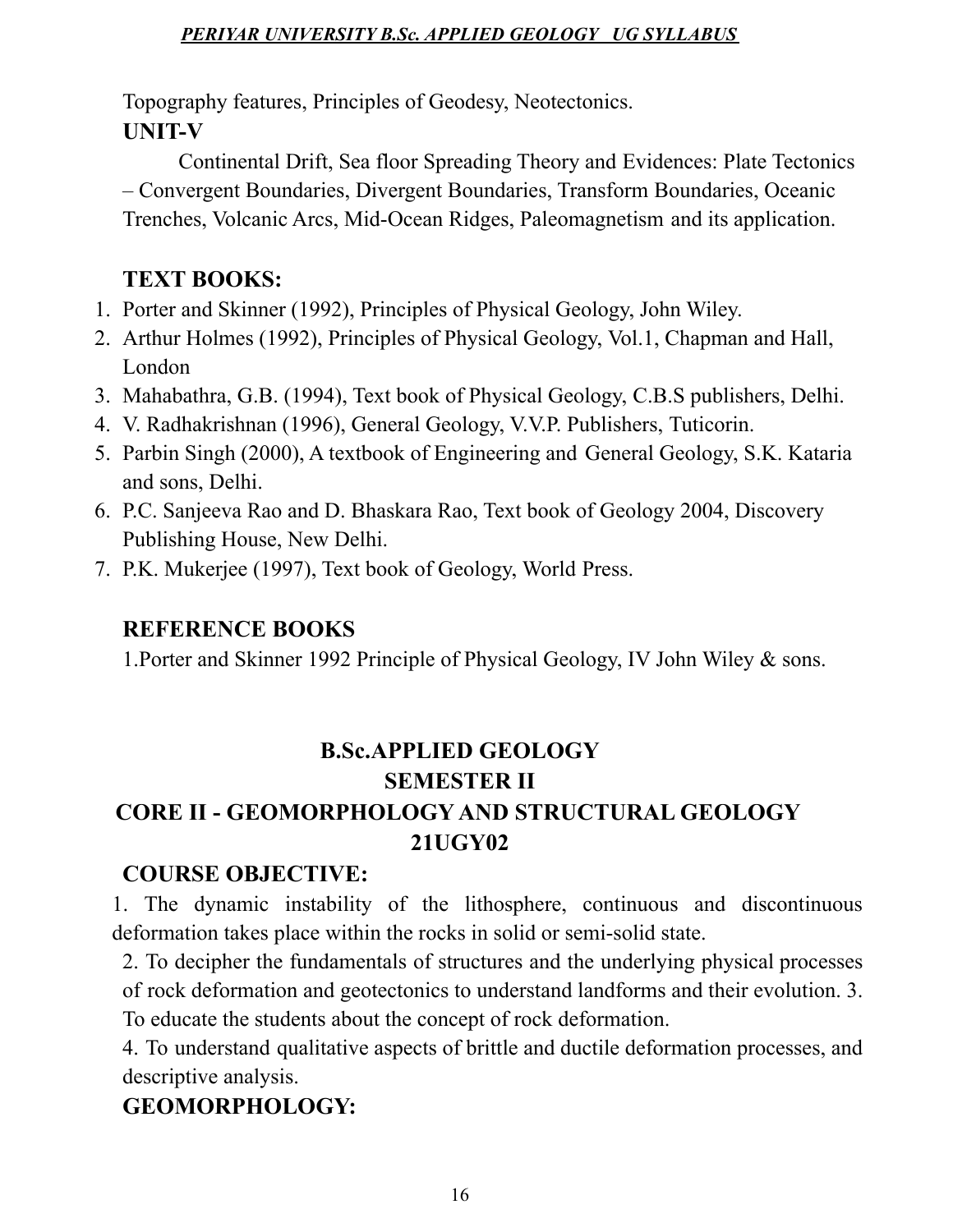# **UNIT-I**

Meaning - Scope - Geomorphic Processes: Internal and External Processes - Diastrophism and Denudation, Internal Process - Faults, Folds and Cracks, Volcanism and Earthquakes: Types and Distribution. External Processes: Weathering: Physical, Chemical and Biological. Mass Wasting: Soil Creep, Landslide, Rock fall, Rock slip and Mud flow.

### **UNIT-II**

**Geological Work of River:** Sources of Stream Water – River Profile – Geological work – Methods of river Erosion – Rate of River Erosion – Features of Stream Erosion –Sediment Transport by River, Deposition by River. Drainage Patterns and its types. Major Rivers in India. Lakes: Description, classification, Origin, Geological function, Distribution and Indian lakes.

**Geological Work of Groundwater:** Description, Chemical Work of Groundwater, Deposition by Groundwater, Mechanical Work of Groundwater.

**Geological Work of Wind:** Wind Erosion and its Landforms, Sediment Transport by Wind, and its Landforms, Deposition by Wind and its Landforms - Sand Dunes and their Types.

### **UNIT-III**

**Geological Work of Glaciers:** Glacial Morphology – Types of Glaciers – Geological Work of Glaciers – Glacial Erosion – Rate of Glacial Erosion – Features of Glacial Erosion – Glacial Transport and Glacial Deposits – Morphological notes on Glacial Deposits.

**Geological work of Sea:** Definition of Continental Shelf, Continental Slope, Abyssal Plain, Continental Rise and Sub-Marine Canyons. Marine Erosion and Features of Marine Erosion – Marine Deposition – Coral Reefs. Applied Geomorphology: Application in various fields of Earth Science Mineral Prospecting, Geohydrology, Civil Engineering and Environmental studies, Geomorphology of India.

# **STRUCTURAL GEOLOGY: UNIT -IV**

Introduction and Scope of Structural Geology. Introduction of Topographical and Geological Map and Map Scale, Outcrop, Configuration of Rocks – Igneous Sedimentary Rocks - Principle of Geological Mapping Map Reading, Projection Diagrams. Shear Zones: Brittle and Ductile Shear zones, Geometry and Products of Shear Zones; Stress-strain Relationships for Elastic, Plastic and Viscous Materials.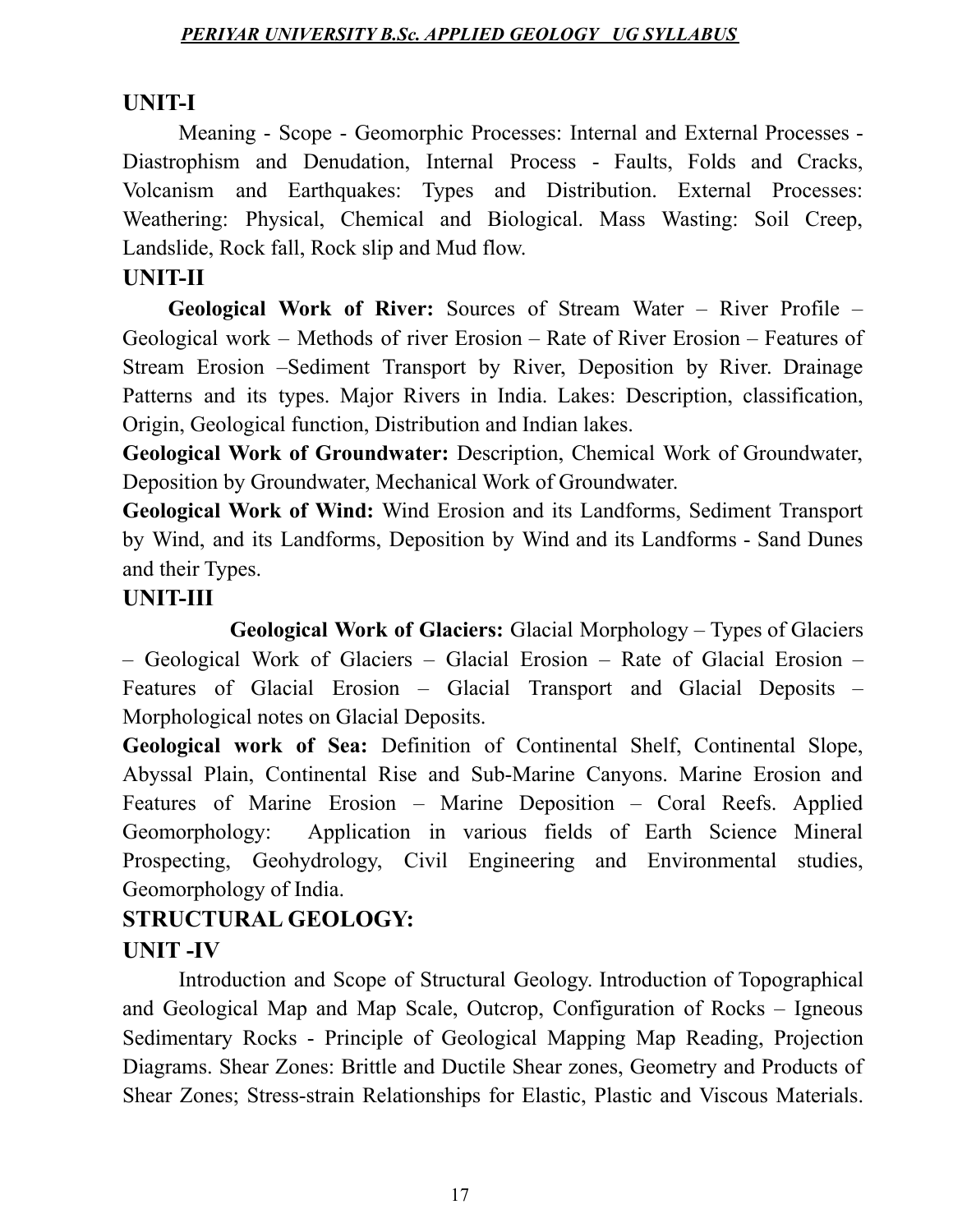Measurement of Strain in Deformed Rocks. Behaviour of Minerals and Rocks under Deformation Conditions.

# **UNIT- V**

**Folds:** Definition-Parts of Folds -Types of Folds-Classification of Folds-Recognition of Folds.

**Faults:** Definition- Types of Faults-Classification of Faults-Recognition of Faults.

**Joints:** Definition- Types of Joints-Classification of Joints.

**Unconformity:** Definition-Types-Recognition of Unconformities-Distinguishing faults from Unconformity. Superposed Deformation. Mechanism of Folding, Faulting and Progressive Deformation. Origin of Lineation and Foliation.

# **TEXTBOOK: GEOMORPHOLOGY:**

- **1.** Richard Huggett, (2007), Fundamentals of Geomorphology. IIEdition. Routledge N.Y.
- 2. Ritter, D.F., Kochel, R.C., Miller, J.R., (2002), Process Geomorphology, Waveland press.
- 3. H.S. Sharma (1990). Indian Geomorphology. Concept Pub. Co., New Delhi.
- 4. Robert, S.A. and Suzanne, P.A. (2010), Geomorphology The mechanics and chemistry of landscapes. Cambridge University Press.
- 5. Thornbury, W.D., (2004), Principles of Geomorphology, II Ed. Wiley Eastern Ltd. New Delhi.

# **STRUCTURAL GEOLOGY:**

- 1. Billings, M.P. Structural Geology: Prentice Hall, Englewood Clifts, U.S.A.
- 2. Novin, C. M. Principles of structural Geology John Willey, New York.
- 3. Gokhale, N. W. Theory of Structural Geology, CBS Publishers. **REFERENCE BOOK:**
- 1. V.V. Belousov-Structural Geology, Moscow
- 2. P.C. Bedgley-Structural and Tectonic, Principles: Harper & Row, New York.
- 3. E.W. Spencer-An Introduction to structural Geology: Mc Graw Hill, New York.
- 4. Park, P.G.-Fundamentals of structural Geology, John Willey & Sons.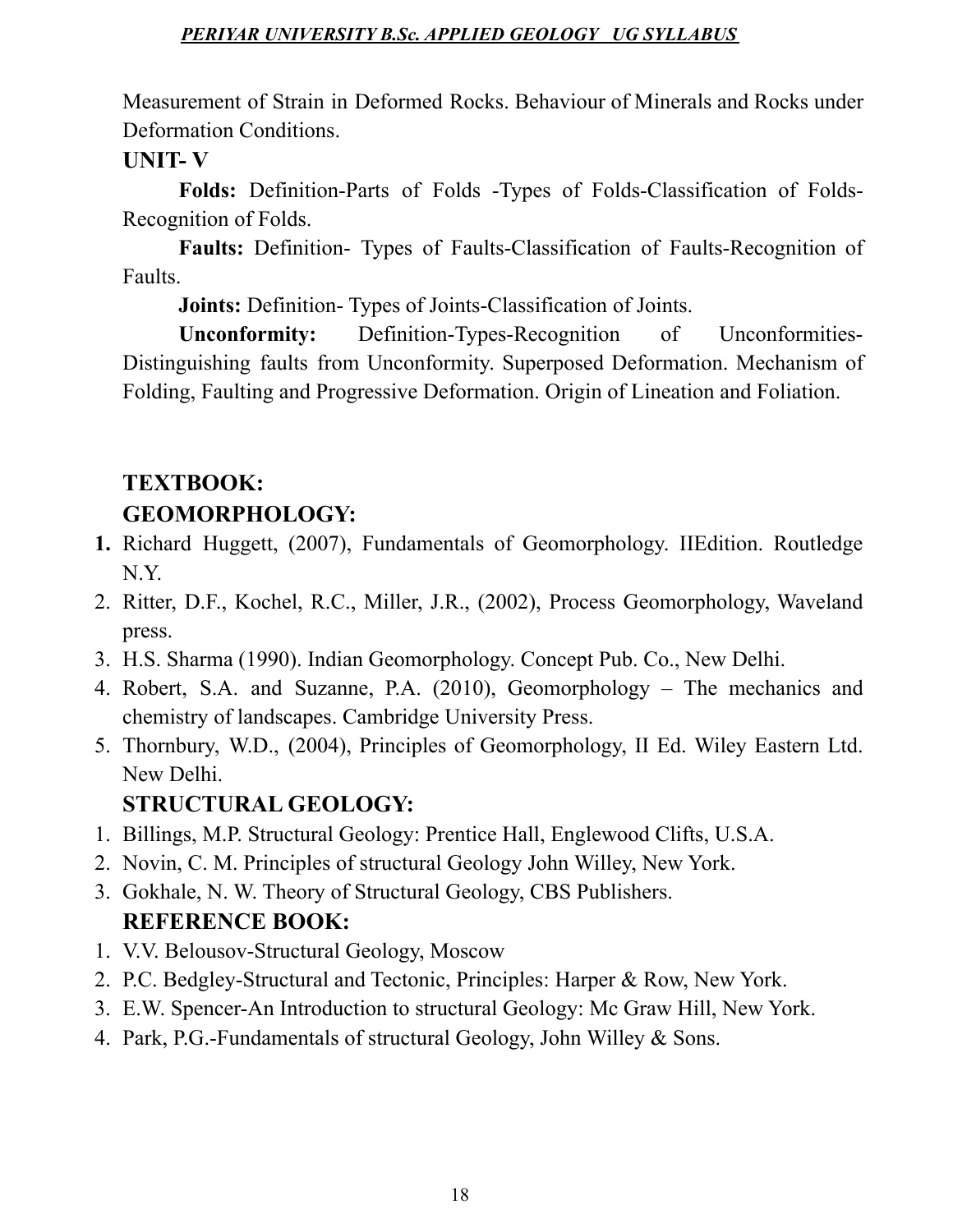# **B.Sc. GEOLOGY SEMESTER II CORE PRACTICAL I - STRUCTURAL GEOLOGY AND SURVEYING 21UGYP01**

### **STRUCTURAL GEOLOGY:**

Contour Maps and their Interpretation. Exercises to Predict Trends of the Outcrop of Horizontal, Vertical an Incline Beds with Respect to Topography – Reading of solid conformable maps – Deciphering Dip and Strike of Outcrops – Construction of map when three points over a bedding plane are given - Construction of vertical sections order of superposition – Vertical thickness of formations.

Reading of solid fold and fault maps construction of vertical sections – Determination of throw of vertical faults. Reading of unconformable solid maps – Construction of sections. Reading of solid maps of areas when more than one structure is involved – Determination of comparative ages of structures and intrusions – Geological history.

Determination of true dip & apparent dip and thickness by calculation and graphical method.

Description of features in Survey of India's (SOI) Topo sheet: Extra marginal, marginal, intra marginal information, major conventional signs and symbols, physical and socio-cultural features.

# **SURVEYING:**

Chain surveying: Open traverse and closed traverse. Prismatic compass surveying: Determination of the distance between two inaccessible stations. Radiation method, method of Intersection– Plane table surveying: Determination of the distance between two inaccessible stations. Radiation method, method of Intersection – Leveling: Rise and fall method -Clinometer Compass and Brunton Compass: To find out dip and strike of the beds. GPS: Fundamentals and applications.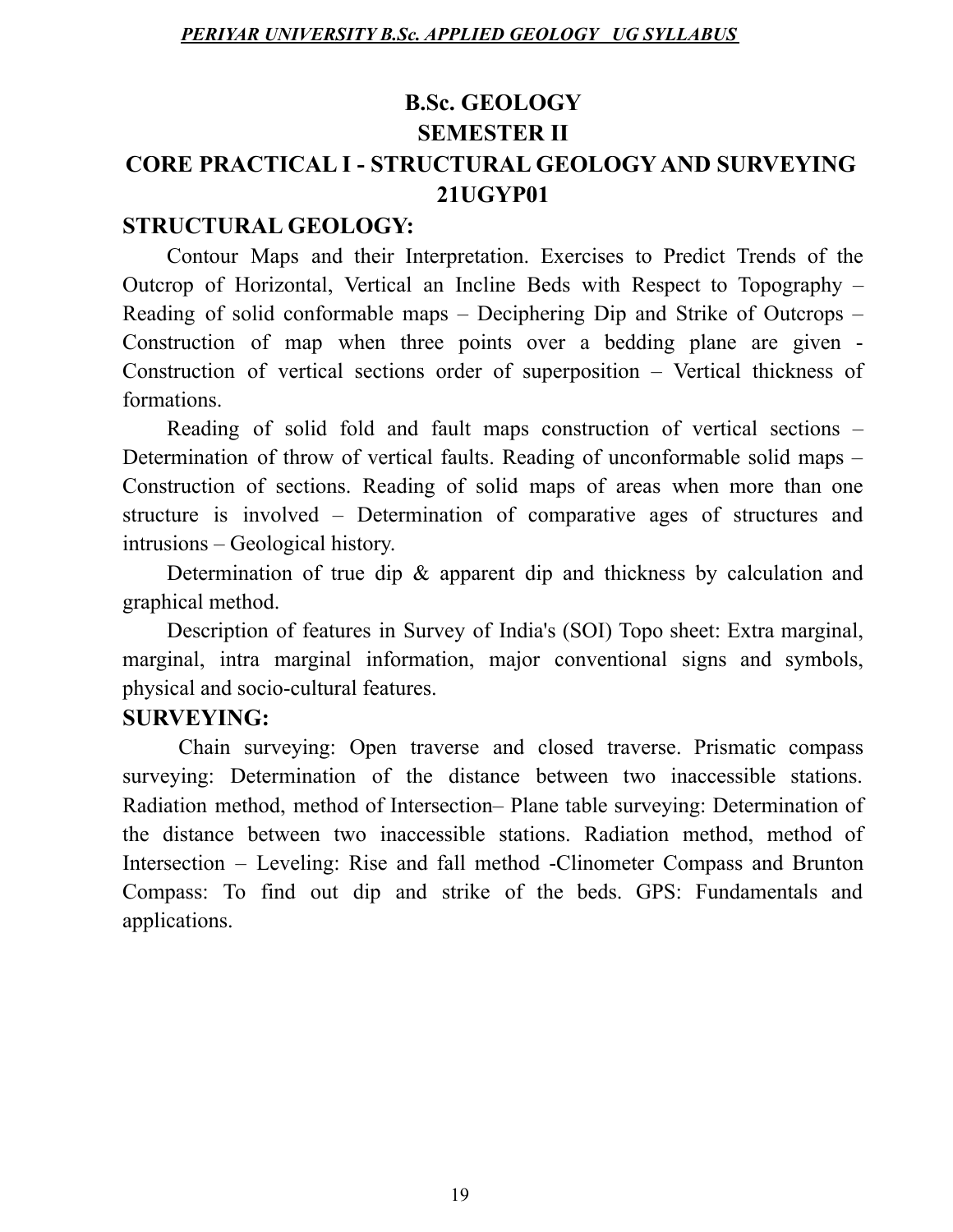# **B.Sc. APPLIED GEOLOGY SEMESTER-III CORE III - PALAEONTOLOGY 21UGY03 COURSE OBJECTIVES:**

**1.**To make the participant acquire knowledge on ancient life, skills on identification and documentation of paleontology.

**2.**The knowledge in palaeontology is to equip the students for understanding.

**3.**To educate various aspects of biological events such as origin of life, evolution, mass extinctions, radiations, paleo-ecology, exceptional preservation, and functional morphology.

**4.**To prepare the students for a professional job perspective in the field of basic paleontological research, to benefit them in the preparation of various exams. **UNIT-I**

Definition of Palaeontology –Scope of Palaeontology- Geological Time Scale. Definition of fossils – Types of fossils -Nature and Modes of Preservation of fossils: Body fossils and; Unaltered hard parts, Altered hard parts: Petrification, Permineralisation, Carbonization, Mould and Casts, Tracks, Trails, Borings. Uses of fossils – Stratigraphic Indicators –Climatic Indicators- Indicators of Paleogeography – Indicators of Evolution and Migration of life forms –Indicators of New deposits of Coal and Petroleum – Life through ages. Significance of Fossils-Introduction to Chronostratigraphy - lithostratigraphy – Biostratigraphy.

# **UNIT-II**

**Invertebrate palaeontology: Phylum Mollusca:** Class **Pelecypoda** - General morphology – Dentition - Shell form - Ornamentation, Classification, Geological history. Class **Gastropoda:** General morphology -Types of coiling – Dextral and Sinistral – Shell form- Ornamentation, Classification, Geological history. Class **Cephalopoda**: Sub Class: Nautiloidea, Ammonoidea - General morphology - Patterns: Nautilitic, Goniotitic, Ceratitic and Ammonitic – Shell forms – Ornamentation – Classification, Geological history and Coleoidea – Morphology and Geological history of a Belemnite shell.

# **UNIT -III**

**Phylum Arthropoda:** Class – **Trilobita**- General Morphology: Classification – Geological history and. Phylum Porifera – A short account of sponges.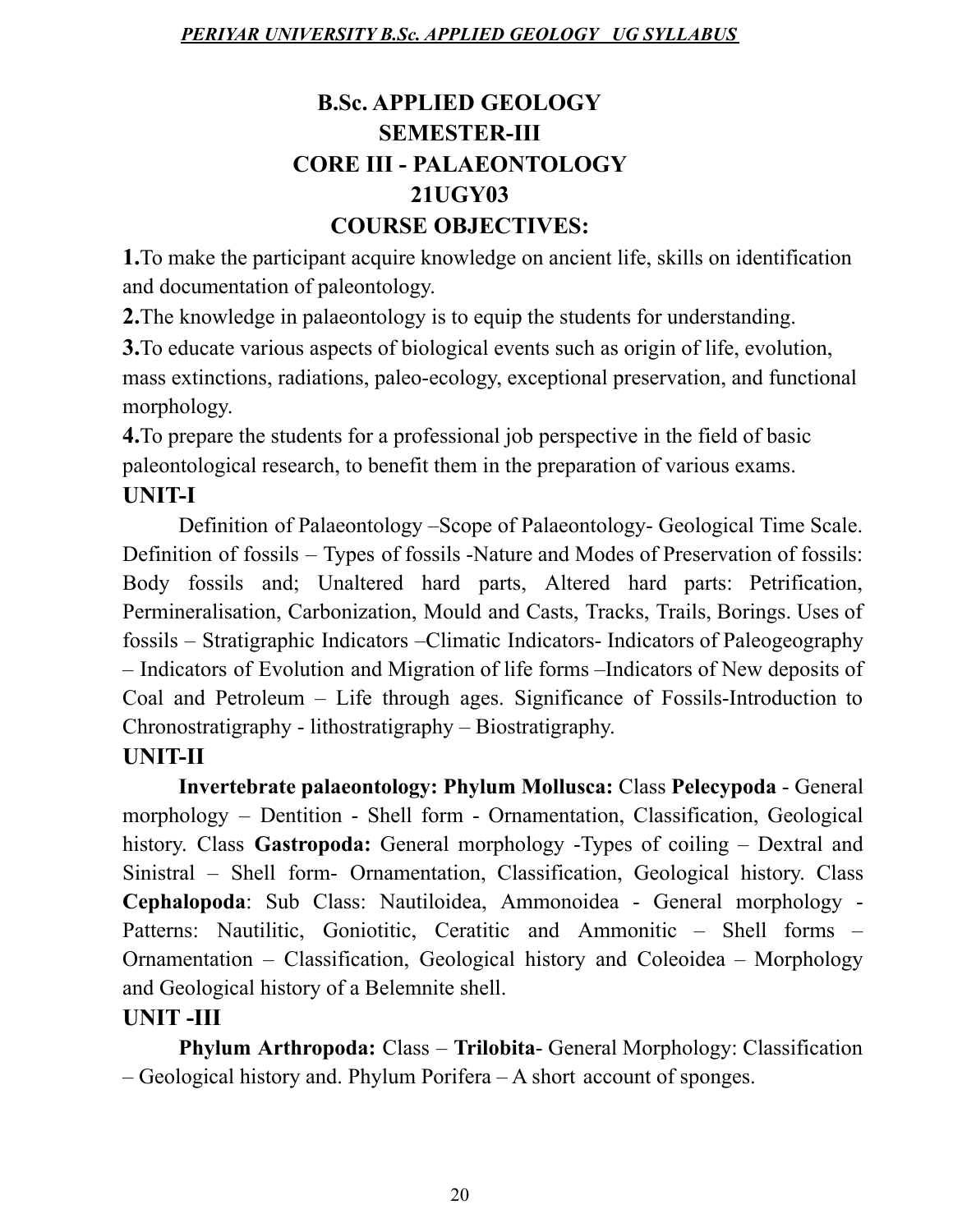Phylum **Coelenterata** – Class Anthozoa –General Morphology- Shapes of Corals - Classification– Geological distribution.

Phylum **Hemichordata** – Class **Graptozoa**– General Morphology, Classification, Geological distribution.

### **UNIT- IV**

**Phylum Brachiopoda:** General morphology – Shell forms - Ornamentation, Classification, Geological history Distinguish between Lamellibranches and Brachiopods.

**Phylum Echinodermata:** Class **Echinoidea**: General morphology: Periproct, Corona, Peristome. Classification – Regular and Irregular Echinoids and Geological history. Class **Crinoidea-** Morphology- Geological history. Class **Blastoidea**-Morphology- Geological history.

#### **UNIT-V**

**Phylum Protozoa** –class **Sarcodina:** Order **Foraminifera**: General morphology – Dimorphism-Forms of Foraminiferal tests - Ornamentation-Geological history.

**Phylum Arthropoda** Phylum **Crustacea:** Class: **Ostracoda** – Morphology – Classification and Geological history.

**Vertibrate palaeontology**: Classification of Animal kingdom - Habitats and Habits of animals-A brief outline of the classification of Vertebrates – Evolution of Fishes, Horse, Elephants, Dinosaurs – Evolution and Extinction of Dinosaurs and Man.

Paleobotany: General classification of Plant kingdom – Gondwana Indian Plant fossils – A brief account of the following Plant fossils: Glossopteris, Gangamopteris, Ptilophyllum, Calamites, Lepidodendron and Sigillaria. Introduction to Spores and pollens. Significance and Paleoclimatic conditions of Gondwana flora. Applications of Micropalaeontology.

# **TEXT BOOKS**

- 1. Henry Woods Invertebrate palaeontology Cambridge.
- 2. Romer, A.S. Vertebrate palaeontology, Chicagopress.
- 3. Arnold, C.A. An introduction to Palaeobotany., MC-Graw Hill.
- 4. B.U. Hag and A. Boersma (1978), Introduction to marine Micropalaeontology, Elsevier, Netherlands
- 5. Jain, P.C. and Anatharaman, M.S. An introduction to Paleontology, Vishal Publications.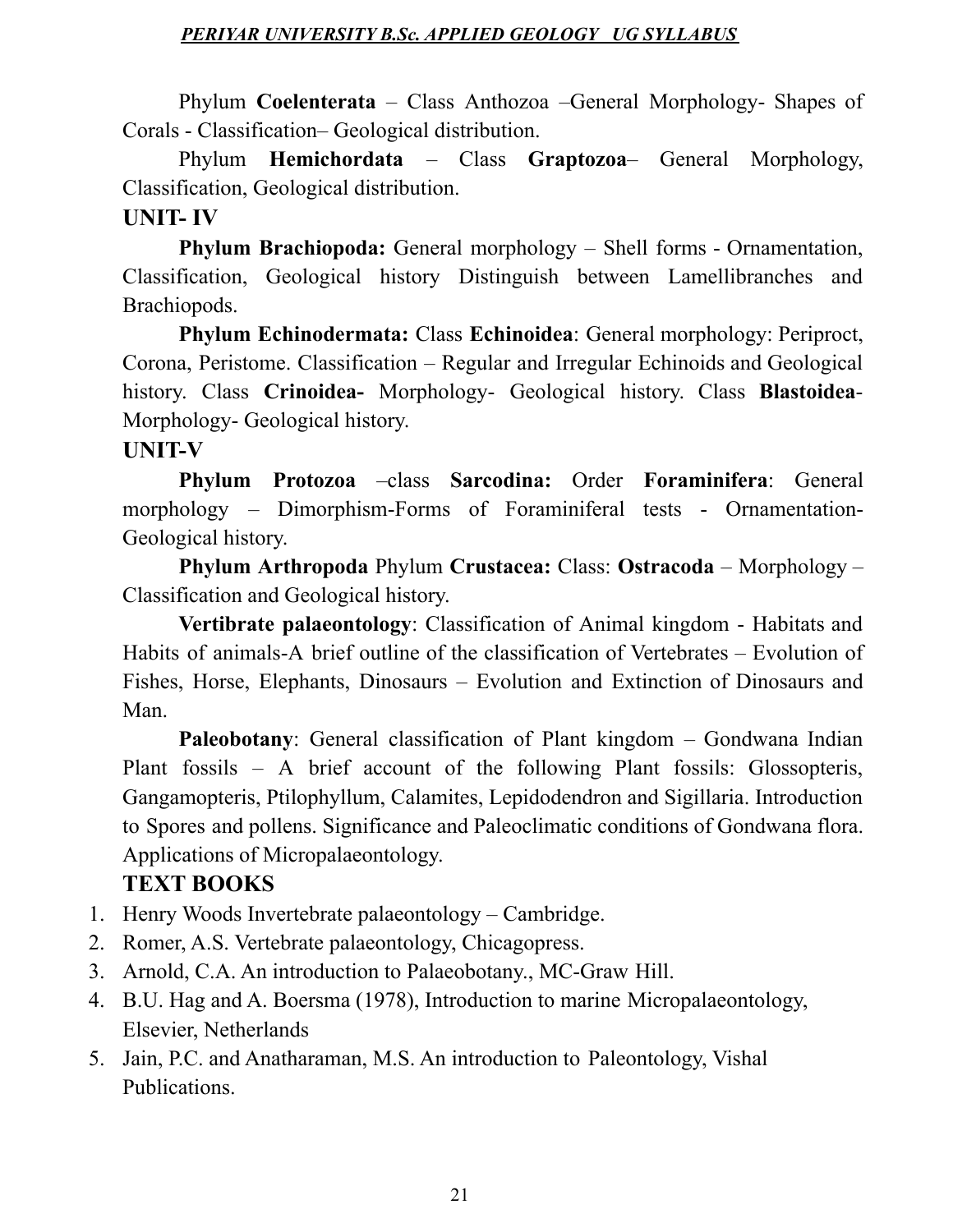# **REFERENCE BOOKS**

- 1. Raup, D.M. and Stanely, M.S. Principles of Palaeontology, CBS Publishers.
- 2. Moore, R.C., Laliker, C.G.& Fishcher, A.G. Invertebrate Fossils, Harperbrothers
- **3.** Shrock, R.R. and Twenhofel, W.H. (1953), Principles of invertebrate Palaeontology, Amold publication Easton.

# **B.Sc. APPLIED GEOLOGY SEMESTER-IV CORE IV – INDIAN STRATIGRAPHY 21UGY04**

# **COURSE OBJECTIVE**:

1. To impart basic knowledge about Indian Stratigraphy.

2.To train the students to understand the processes of formations of timescale stratigraphy and significance of fossils.

# **UNIT-I**

**Stratigraphy**-Definition-Principles of Stratigraphy: Law of Superposition, Uniformitarianism, and Faunal succession, Correlation, Contemporaneous. Geological Timescale and their Divisions. Stratigraphic Unit: Homotaxis, Homotaxial and Synchronous Beds. Physiographic divisions of India, i) Peninsular India, ii) Extra - Peninsular India, iii) Indo - Gangetic Plains.

# **UNIT- II**

**Precambrian Stratigraphy:** Archean of Dharwar Province, Archean of Singbhum - Orissa, Archean of Eastern Ghats, Archean of Aravalli, Archean of Tamil Nadu – Sathyamangalam Group, Bhavani Gneissic complex, Anorthosite complex. Mineral wealth of Archean India, The Ep-archean unconformity, Stratigraphy of Cuddapah -Economic minerals of Cuddapah system and Vindhyan- – Kurnool Group – Economic minerals of Vindhyan system.

# **UNIT- III**

**Paleozoic Stratigraphy:** Distribution of Paleozoic rock in India, Cambrian, Carboniferous and Permian of salt Range, Paleozoic of Kashmir Valley. Paleozoic of Spiti Valley and Paleozoic rock of Peninsular India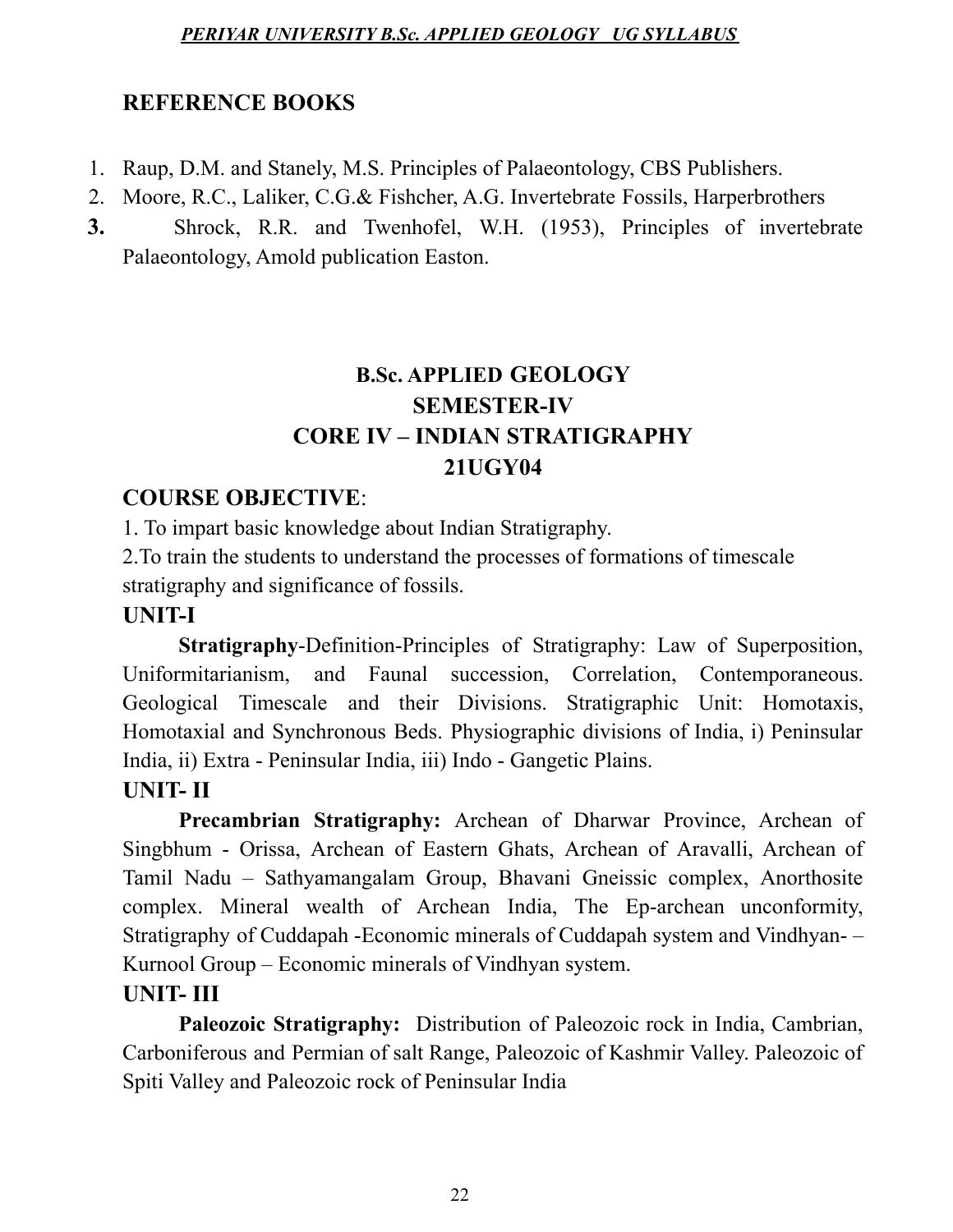#### **UNIT- IV**

**Mesozoic Stratigraphy:** Importance of Gondwana supergroup and Gondwana Plant beds in Tamil Nadu. Triassic of Spiti, Jurassic of Spiti-Kashmir-Salt range-Jurassic of Cutch and Cretaceous of Tiruchirappalli and Narmada Valley– Thiruvakkarai wood fossil, Pondicherry. Age of Deccan traps – Bagh Beds – Lameta Beds.

#### **UNIT- V**

**Cenozoic Stratigraphy:** Geological Event of during Cenozoic Era, Rise of Himalaya, Neogene of Siwalik System. Tertiary of Assam Karewa formation, Tertiary rocks of Tamil Nadu - Cuddalore Sandstone, Importance of Sivapithecus, Ramapithecus Apes, Pleistocene Glaciations - Mineral wealth of Tertiary rocks of India.

### **TEXTBOOKS**

- 1. Krishnan, M.S. (2003), Geology of India and Burma, 6th Edition, CBS.
- 2. Wadia, D.N. (1953), Geology of India, TATA McGraw –Hill.
- 3. Ravindrakumar, K.R. Stratigraphy of India.
- 4. Lemon, R.Y. (1990), Principles of Stratigraphy, Merrill Publishing Co. **REFERENCE BOOKS**
- 1. Pascoe, E.H. (1968) A manual of the Geology India and Burma, Govt of India Publications.
- 2. Gregory, J.W. and Barret B.H- General Stratigraphy

# **B.Sc. APPLIED GEOLOGY SEMESTER-IV**

# **CORE PRACTICAL PAPER-II PALAEONTOLOGY AND STRATIGRAPHY 21UGYP02**

**Megascopic identification and description of the following fossils: Pelecypoda:** Arca, Meretrix, Pecten, Cardita, Alectryonia, Spondylus, Inoceramas, Gryphaea, Exogyra, Radiolites, Ostrea, Unio, Venus, Cardium. **Gasteropoda**: Natica, Turbo, Trochus, Turritella, Cerethium, Conus, Voluta, Murex, Fusus, Physa, Bellerophon. **Cephalopoda**: Nautilus, Goniatites, Ceratites, Acanthoceras, Scholenbachia, Perispinctus, Hamites, Scaphites, Baculites, Turrilites and Belemnites. **Echinodermata**: Pentrimites, Cidaris, Hemicidaris, Micraster, Holaster, Hemiaster, Stygmatophygus. **Arthropoda**: Trilobita: Paradoxides, Calymene, Phacops. Trinucleus. **Brachiopoda**: Spirifer, Productus, Terebratula, Rhynconella, Atrypa,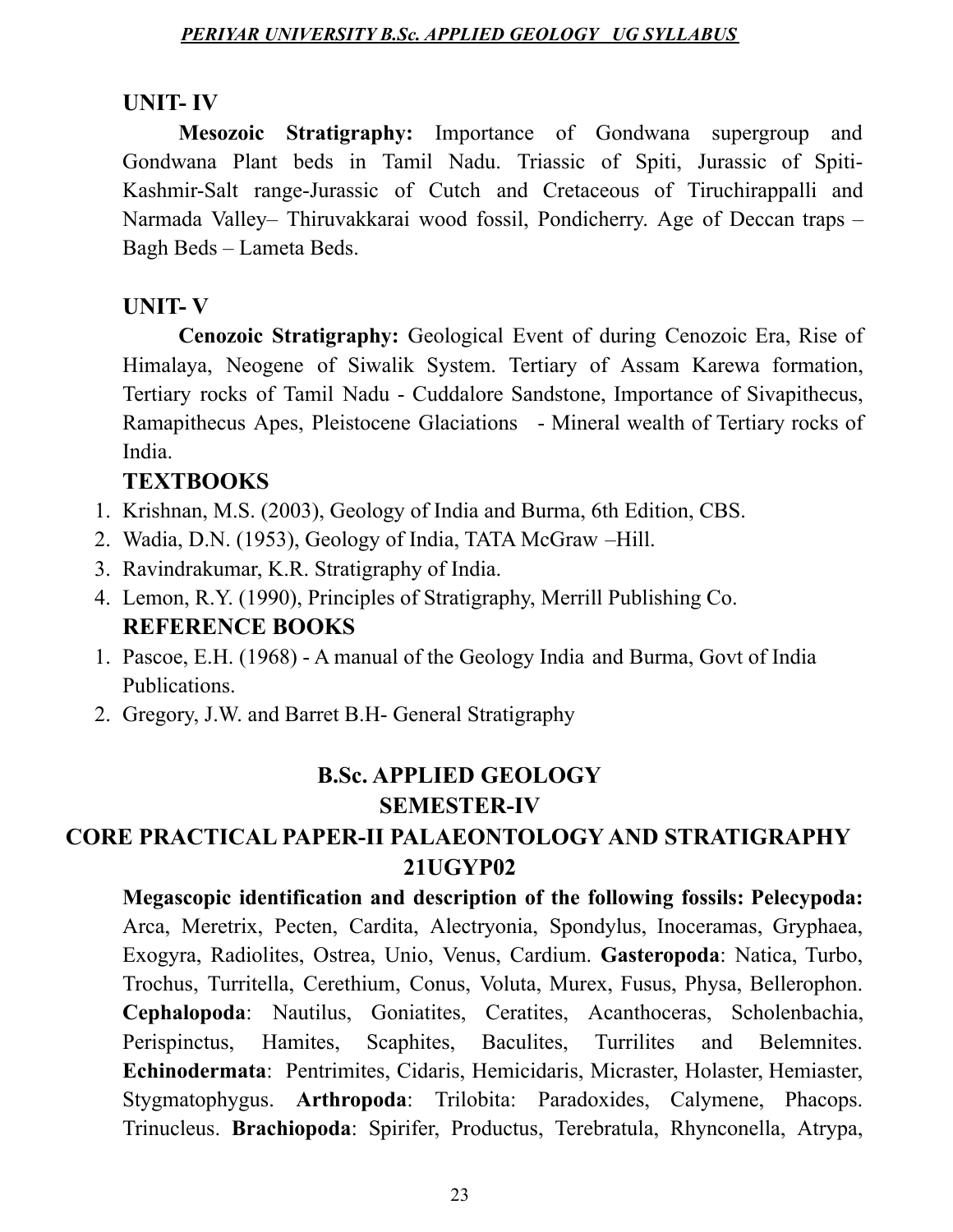Athyris, Orthis. **Graptolites**: - Phyllograptus, Tetragraptus, Didymograptus, Diplograptus, Monograptus. **Corals**: Calceola, Zaphrenitis, Favosites, Halysites**. Plant fossils:** Glossopteris, Gangamopteris, Ptillophyllum, Lepidodendron, Sigillariaand Calamites.

**Micro fossils:** Lagena, Nodosaria, Textularia, Operculina, Elphidium, Ammonia.

**Diagrams:** Paradoxides, Pentremites, Trigonia, Arca, Meretrix, Murex, Turritella, Nautilus, Spirifer. **Stratigraphy:** Arranging the different Indian Stratigraphic horizons in accordance with age, Stratigraphic position, Fossil content and Order of Superposition.

# **B.Sc. APPLIED GEOLOGY SEMESTER-V CORE V – CRYSTALLOGRAPHY 21UGY05**

# **COURSE OBJECTIVE:**

**1**.The course's specific aim is to acquaint students about crystal structures and their classification into unit systems and symmetry classes.

**2**.To acquaint students about various laws of crystallography governing the consistency of crystal structures with respect to specific chemical composition.

**3**.To introduce how minerals form. To explain chemical composition, bonding and internal structure of minerals

# **UNIT-I**

Definition of Crystal – Morphological Characters of Crystal – Faces –Forms – Edges, solid angles – Interfacial angle. Contact Goniometer and its uses. Symmetry elements – crystallographic axes –crystal notation – parameter system of Weiss and Miller indices – axial ratio – laws of crystallography – The law of constancy of symmetry, the law of constancy of interfacial angles and the law of rational indices. Symmetry in General - Planes of symmetry - Axes of symmetry - Centre of symmetry – Relation of Geometrical to Crystallographic symmetry - Pseudo symmetry -Crystallographic axes - Systems of crystallization.

#### **UNIT- II**

Introduction of Holohedral, Hemihedral, Hemimorphic and Enantiomorphic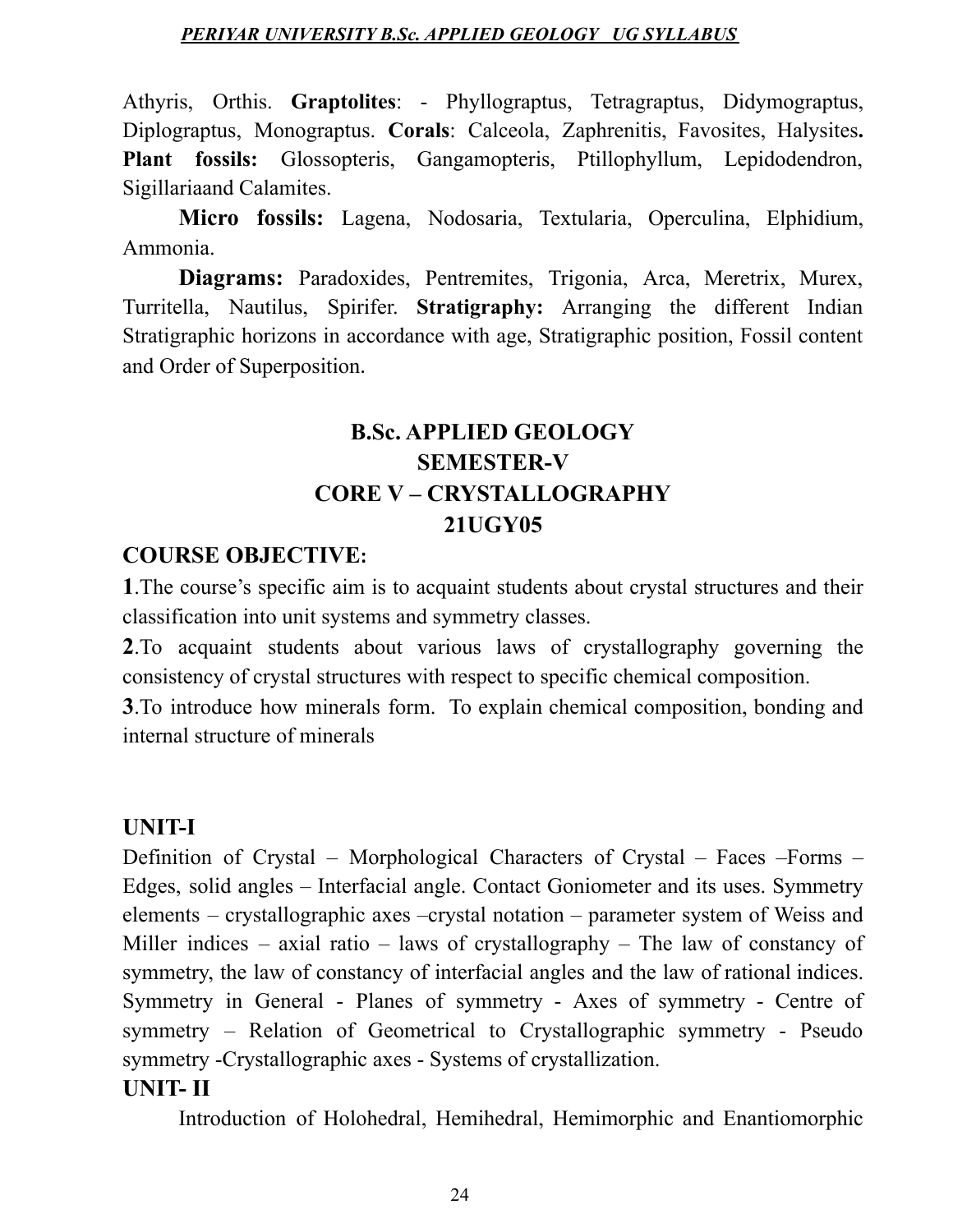forms in crystals. **Isometric system**: Normal class - Pyritohedral class - Tetrahedral class - Plagiohedral class - Tetratohedral class, with references to well-developed crystals of Galena, Spinel, Garnet, Fluorite, Diamond, Pyrite, Tetrahedrite, Boracite, ad Cuprite. **Tetragonal System**: Normal class - Hemimorphic class - Tripyramidal class - Pyramidal - Hemimorphic class - Sphenoidal class - Trapezohedral class - Tetratohedral class. With references to well-developed crystals of Zircon, Rutile, Casseterite, Vesuviante, Apophyllite, Shellie, Melonite, Wulfenite and Chalcopyrite. **UNIT- III**

**Hexagonal system**: **Hexagonal Division:** Normal class - Hemimorphic class – Tripyramidal class - Pyramidal - Hemimorphic class – Trapezohedral class with references to well-developed crystals: Beryl, Zincite, Apatite Calcite, Corundum, Tourmaline, Phenacite, and Quartz. **Rhombohedral division:** Trigonal class - Rhombohedral class -Rhombohedral hemimorphic class - Tri-Rhombohedral class - Trapezohedral class.

#### **UNIT-IV**

**Orthorhombic system:** Study of the Symmetry elements and forms of Normal, Hemimorphic Tripyramidal, Pyramidal Hemimorphic, Trapezohedral, Rhombohedral, Rhombohedral Hemimorphic, Trirhombohedral and Trapezohedral classes of Hexagonal system with special reference to well-developed crystals of Beryl, Zincite, Apatite, Calcite, Corundum, Tourmaline, Phenacite and Quartz. Study of the symmetry elements and forms of the Normal, Hemimorphic and Sphenoidal classes with special reference to well-developed crystals of Barite, Olivine Topaz, Staurolite, Sulphur, Calamine, Struvite and Epsomite. **Monoclinic system:** Normal class- Hemimorphic class-Clinohedral class. **–Triclinic system**.: Normal class- Asymmetry class.

#### **UNIT- V**

Compound or Twin crystals: Definition - Distinction between Twinning and Parallel grouping - Twinning Axis - Twinning Plane – Composition plane - Contact and Penetration twins – Paragenic and Metagenic twins - Repeated twinning, Polysynthetic and Symmetrical - Secondary Twinning - Twinning: Isometric system - Tetragonal system - Hexagonal system -Orthorhombic system – Monoclinic System – Triclinic System.

#### **TEXT BOOKS**

- 1. Dana, F.S. (1955), A text book of mineralogy Asia Publishing House -Willey.
- 2. Wade, F.A. & Mattox, R.B. Elements of crystallography and mineralogy, Harper Bros (1960).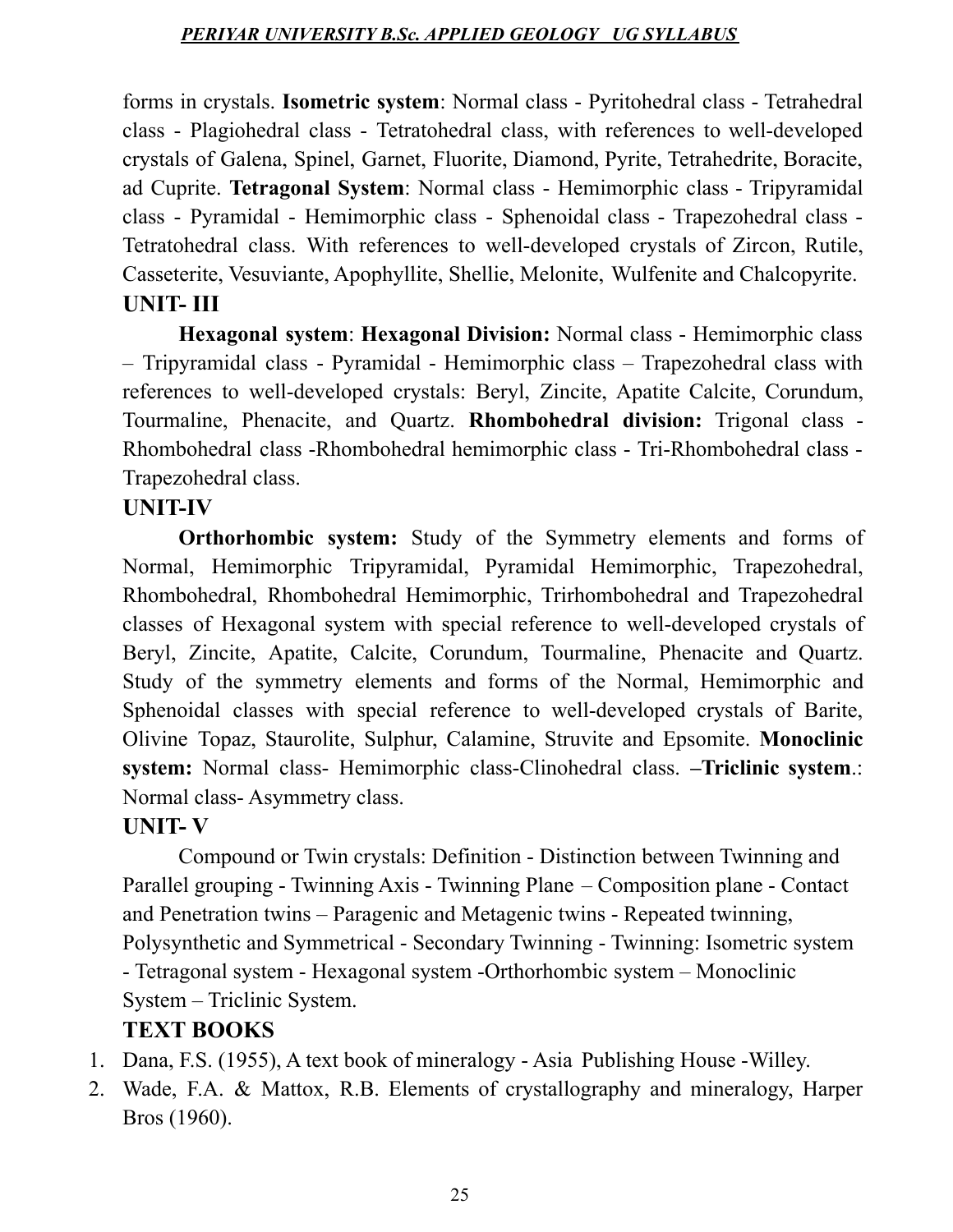- 3. Phillips, P.C. (1956), An introduction to crystallography Longmans green &co.,
- 4. Kerr. P.F. Optical Mineralogy. **REFERENCE BOOKS**
- 1. Phillips, W.R. Optical Minerlogy, Griffen D.T. (1986).
- 2. Walhstrom, E.F. (1960), Optical crystallography John Wiley.
- 3. Winchel, A.N. (1968), Elements of optical mineralogy, part 1 & 2 Wiley Eastern.
- 4. Smith H.G. Minerals under microscopy Murby.

# **B.Sc. APPLIED GEOLOGY SEMESTER-V CORE VI –MINERALOGY 21UGY06**

# **COURSE OBJECTIVES**:

**1**.To study the physical chemical and optical properties of rock forming minerals. The course will lay the foundation for the broader understanding of geology by imparting the basic knowledge about the rock forming minerals.

**2**.To learn about minerals their formation, complexity, association, identification of the basic idea of mineral interaction.

# **UNIT- I**

Definition of Mineral and Mineraloid, Scope of Mineralogy, Properties of minerals: Physical, Chemical, Optical-**Physical Properties of minerals:** Based on cohesion: Form, structure, Cleavage, Hardness, Fracture, Tenacity, Specific gravity. Jolly balance and beam balance. Based on Light: Colour, Streak, Lusture, Transparency, Fluorescence, Phosphorescence. Based on Heat, Electricity, and Magnetism. Properties based on senses: Taste, Odour, feel. Chemical properties of minerals: Isomorphism, Polymorphism and Pseudomorphism. Outline of blow pipe tests.

# **UNIT- II**

Mineralogy, Structure, Chemical Composition, Optical and Physical Properties, Modes of Occurrence and Industrial uses of the following group of minerals: **Quartz Group -** Description, General Characteristics, Crystalline Varieties, Cryptocrystalline Varieties, Amorphous Varieties. **Feldspar Group**: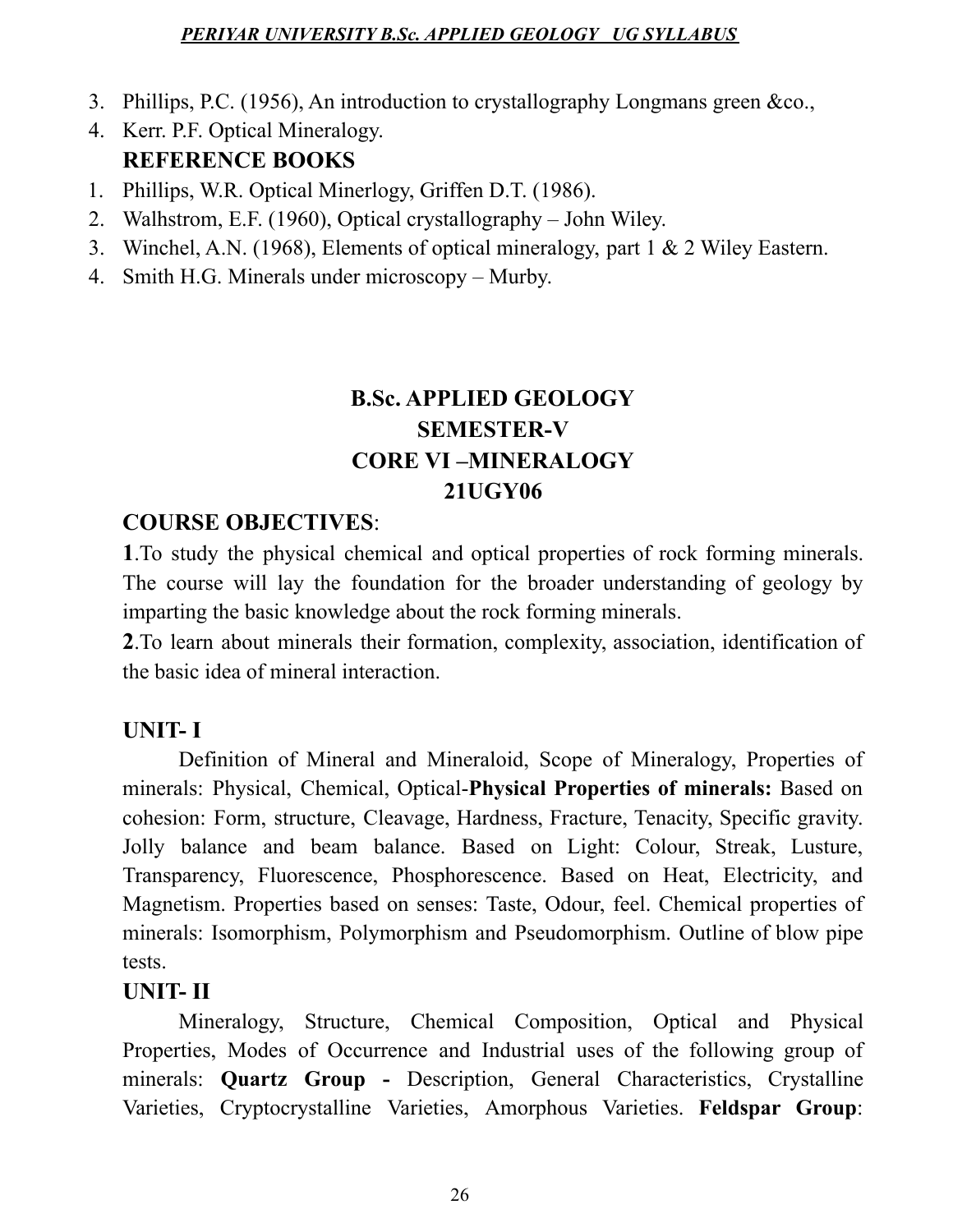Crystal System Details, Introduction, **Alkali Feldspar**: Orthoclase, Varieties, Celsian, Microcline, Perthite. Plagioclase Feldspar: **Plagioclase Series -** Albite, Intermediate, Anorthite. Phenomena of Solid Solution. Solid Solution, Solid Solution in Plagioclase Feldspars.

### **UNIT- III**

Mineralogy, Structure, Chemical composition, Optical and Physical properties, Modes of Occurrence and Industrial uses of the following group of minerals: **Feldspathoid Group:** Introduction, Chemistry, Leucite, Nepheline, Cancrinite, Sodalite, Hauynite, Noselite, Lazurite. **Pyroxene Group:** General Characteristics, Orthopyroxene, Clinopyroxene, Clinoenstatites, Pigeonite, Diopside-Hedenbergite, Augite, Wollastonite, Agerite, Jadeite, Spodumene, Rhodonite

### **UNIT-IV**

Mineralogy, Structure, Chemical composition, Optical and Physical Properties, Modes of occurrence and Industrial uses of the following group of minerals: **Amphibole Group:** General Characteristics, Anthophyllite, Cummingtonite, Tremolite, Actinolite, Hornblende, Barkevekite, Glaucophane, Ribeckite, Arfvedsonite. General description and Mineral characteristics of Olivine group Minerals, Mica group Minerals, Garnet Group Mineralsand Zeolite Group Minerals. Salient Features of Accessory Minerals: Epidote, Scapolite, Beryl, Apatite, Fluorite, Kyanite, Sillimanite, Anadalusite, Topaz, Tourmaline, Cordierite, Calcite, Dolomite, Staurolite, Talc, Kaoline, Serpentine, Steatite, Zircon, Sphene, Rutile, Magnetite, Ilmenite.

#### **UNIT- V**

**Optical Mineralogy:** Optical system-light –ordinary light, polarised light. The parts of polarizing microscope: Refraction: Snell's law, Optical properties of minerals: Refractive index (RI)Dispersion-total reflection-birefringence, Isotropic and Anisotropic, Double Refraction, Uniaxial and Biaxial Minerals, Optical Indicators- Optic axis –optical sign.

#### **REFERENCES AND TEXTBOOKS**

- 1. Berry, L.G., Mason, B.H. and R.V. Dietrich (1983), Mineralogy: Concepts, Descriptions, Determinations. W.H. Freeman & Co.,612p.
- 2. Dana, E.S. (2011), A Text-Book of Mineralogy, Read Books Design Publishers, London.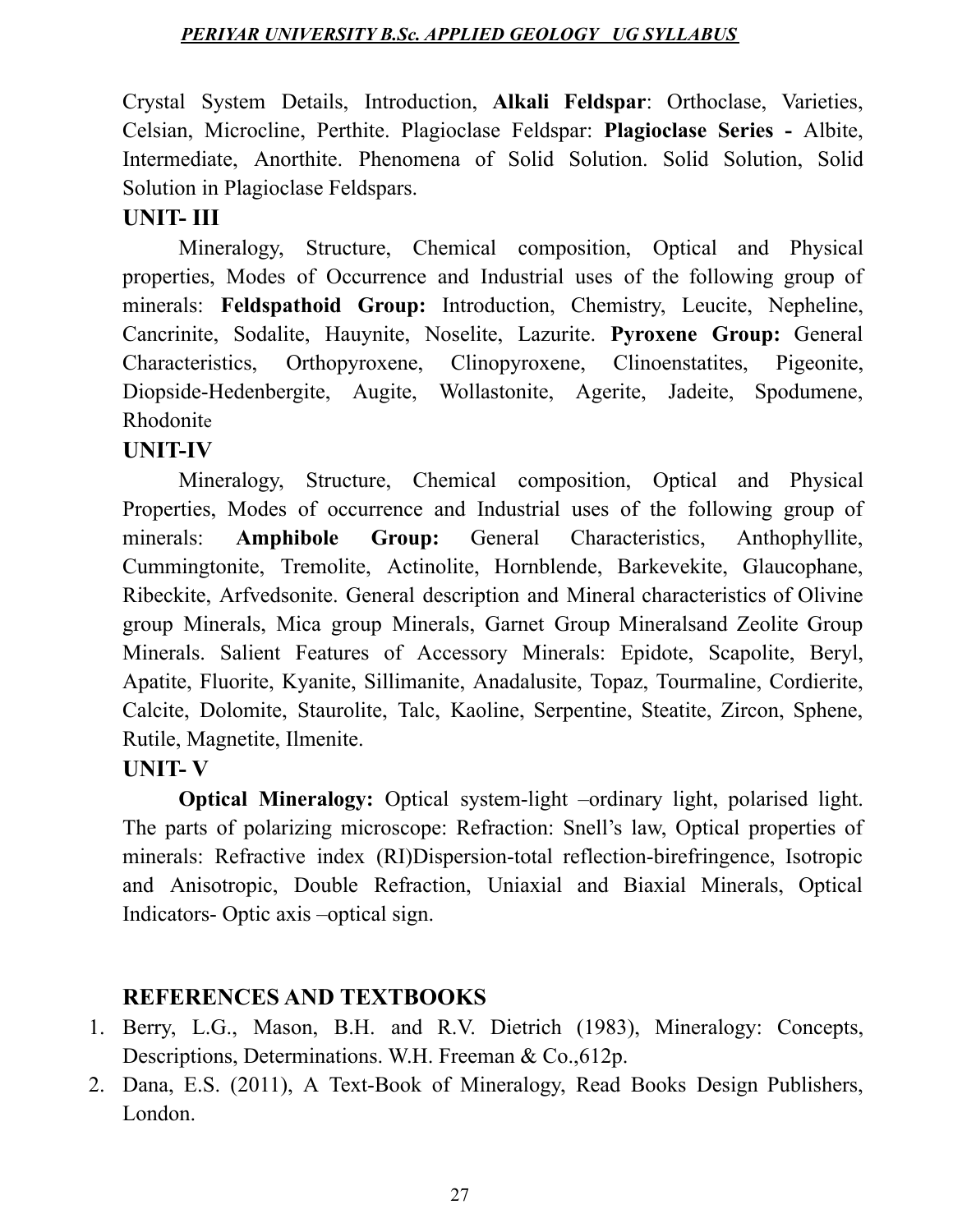- 3. Dana, J.D. (2012), Manual of Mineralogy, Merchant Books Publishers, New York.
- 4. Erni, H. (2010), Mineralogy Simplified, Forgotten Books Publishers, London,436
- 5. Mason, B. and Berry, L.G (1978), Elements of Mineralogy, W.H. Freeman &Co.
- 6. Nesse, W.D. (2014), Introduction to Mineralogy, Oxford University Press, USA.
- 7. Paul F. Kerr (1984), Optical Mineralogy, Mc Graw-hill book company New York.

# **B.Sc. APPLIED GEOLOGY SEMESTER-V CORE VII - IGNEOUS PETROLOGY 21UGY07**

# **COURSE OBJECTIVE**:

**1**.To understand characteristics and genesis of Igneous rocks.

2.To understand igneous processes, physical and chemical characteristics of magma and various rock types, its geological setting, petrogenesis, classification, and natural characteristics, textures and structures.

3.To identify mineral assemblages, textural and chemical composition of minerals. **UNIT-I**

Introduction to Petrology – Igneous Rocks-Magma- Definition, Types and Origin; Basaltic, Andesitic, Rhyolitic magma –Rock cycle - Plutonic, Hypabyssal and Volcanic rocks formation - Composition and Constitution of magma- Primary and Parental magma. Forms of Intrusive igneous rocks: concordant and Discordant forms- Forms of Extrusive igneous rocks with an Indian Examples.

# **UNIT -II**

**Textures:** Definition - Types: Crystallinity, Crystallites, Microlites, Devitrification, Granularity, Shape of crystals – **Equigranular texture**: Allotriomorphic, Hypidiomorphic, Panidiomorphic, Microgranular, Orthophyric, Felsitic texture. **Inequigranular Texture**: Porphyritic, Poikilitic, Ophitic, Intergrowth, Directive overgrowth, Reaction texture.

**Structures:** Definition- Types: Vesicular and Amygdaloidal, Blocky lava, Ropy lava, Pillow structure, Flow structure, Sheet joints, Mural joints, Columnar joints, Rift and Grain, Reaction Rims, Xenolithic structure.

# **UNIT- III**

Physical properties of magma: Temperature and Other Thermal properties, Calculation of Densities and Viscosities of silicate melts. Effect of cooling and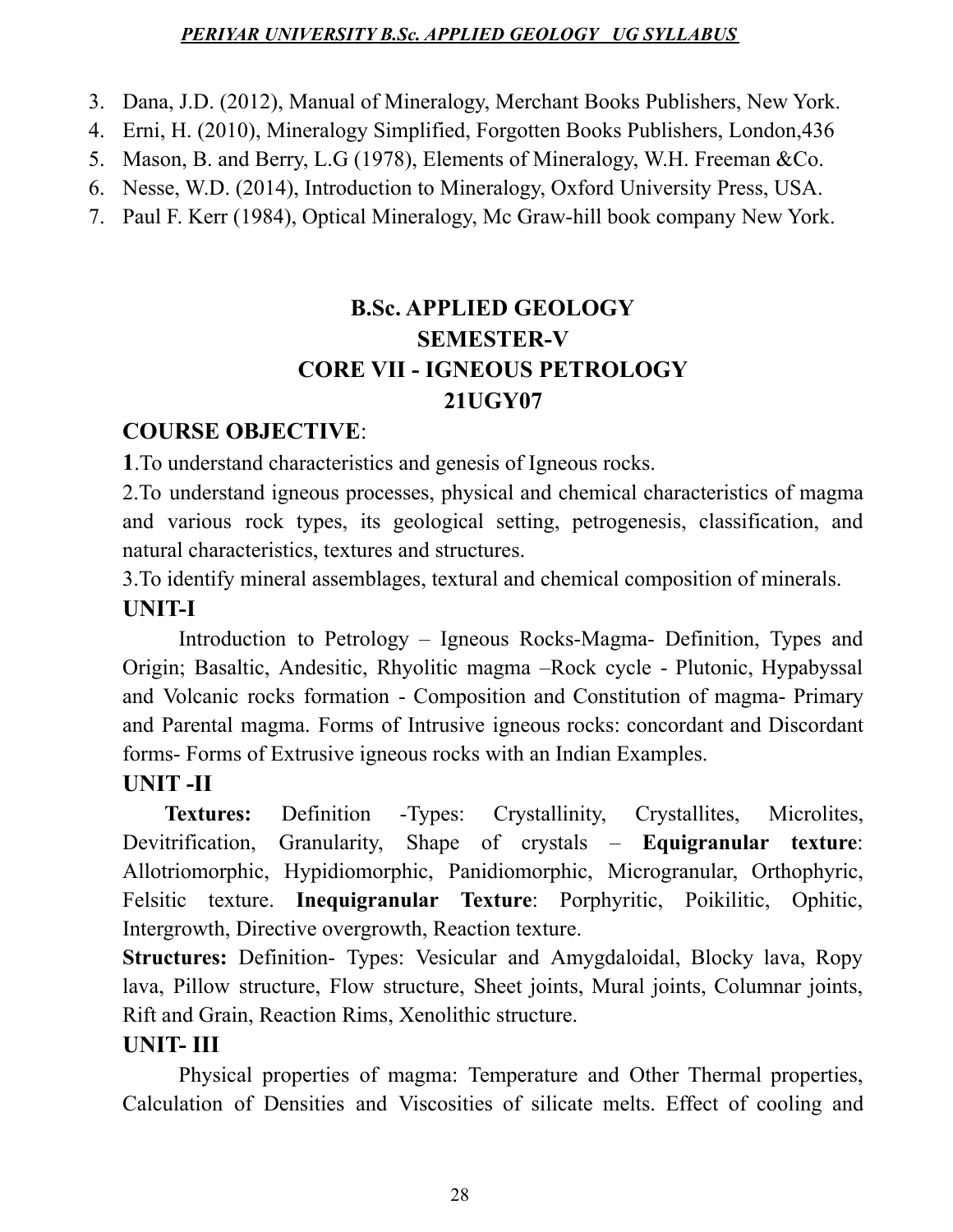crystallization. Crystallization of unicomponent magma- Binary magma: (Di-An) Eutectic system, (Al-An) Solid solution system – Ternary system (Ab-An-Di). Bowen reaction series, Diversity of Igneous rocks – Magmatic Differentiation: Fractional Crystallisation, Liquid Immiscibility, Assimilation.

#### **UNIT- IV**

**Classification of igneous rock:** CIPW classification, Mineralogical classification, Megascopic (or) field classification, Tyrrell tabular classification, -Classification based on the Alkali to Plagioclase feldspar. USGS classification. **UNIT- V**

Petrography and Petrogenesis of the following Acid and Intermediate rocks: Granite, Granodiorite, Syenite, Diorite, Rhyolite, Dacite, Trachyte, Andesite, Pegmatite and Aplite. Basic, Ultrabasic and Ultramafic rocks: Gabbro, Dolerite, Basalt – Monomineralic rocks: Dunite, Pyroxenite, Anorthosite.

# **REFERENCE AND TEXTBOOKS**

- 1. Tyrrell, G.W. (1978), The principles of petrology Chapman and Hall Ltd., London.
- 2. Bowen, N.L. The Evolution of the Igneous Rocks Dover publication, Inc, New York.
- 3. Barth, FW. (1962), Theoritical petrology -Wiley.
- 4. Walstrom, E.E. (1961), Theoritical Igneous petrology, Wiley.
- 5. Turner, F.J. and Verhoogen. J (1960), Igneous and Metamorphic petrology McGraw Hill.
- 6. Hatch, F.H. Wells, A.K. (1949), Petrology of Igneous Rocks, Thomas Murby & Wells,
- 7. Johannesen, A (1962) Descriptive petrography of Igneous Rock
- 8.

# **B.Sc.APPLIED GEOLOGY CORE-VIII SEDIMENTARY AND METAMORPHIC PETROLOGY 21UGY08**

#### **SEDIMENTARY PETROLOGY:**

# **COURSE OBJECTIVE:**

1. To impart knowledge of formation of sedimentary rocks.

2.To train the students to understand the mode of formations, transportation and deposition of the sediments and also about the processes modifying the sediments after their burial.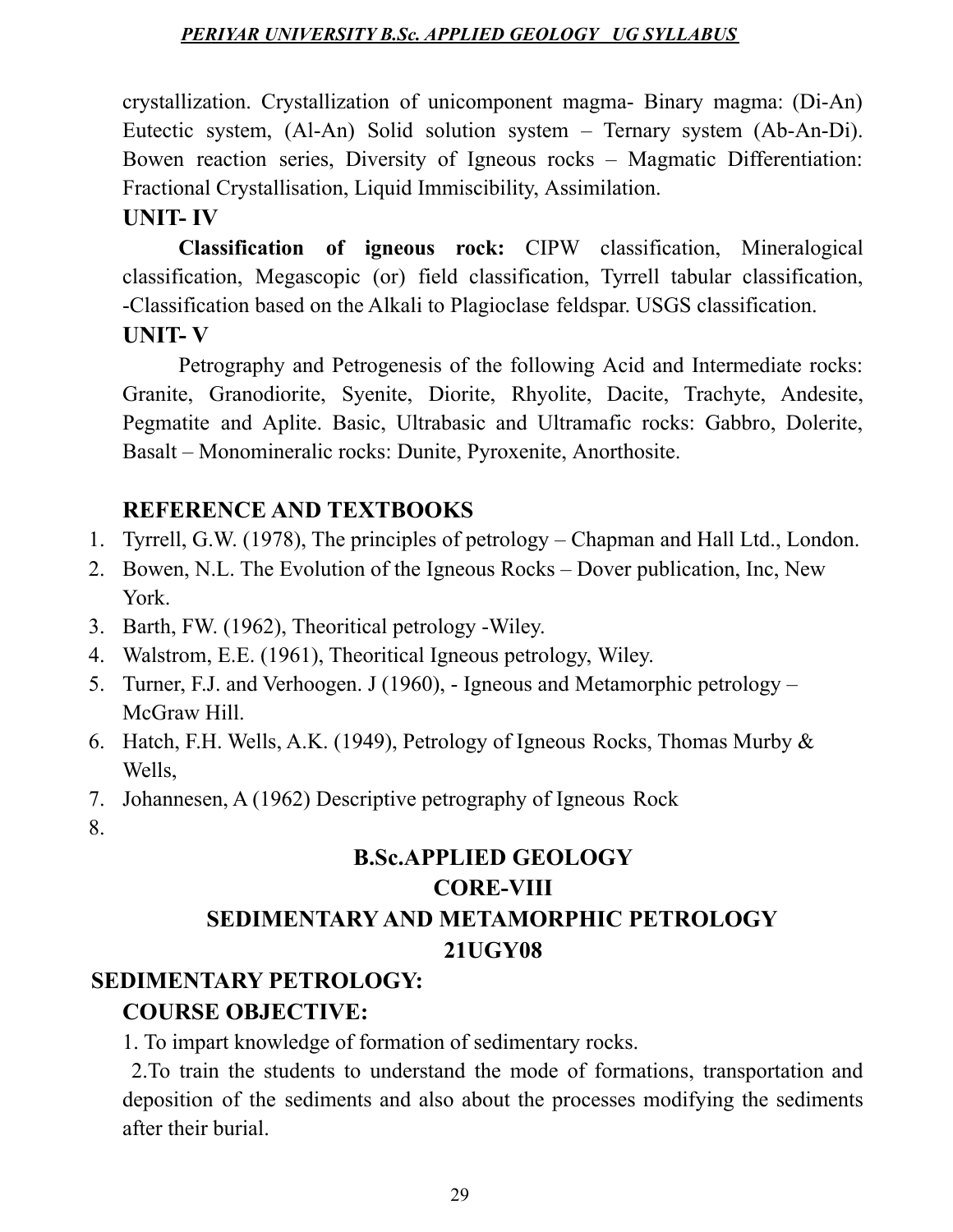3.To infer the metamorphic agents, kinds and formation of metamorphic rocks.

4. To understand implications of various physic-chemical parameters in formulating metamorphic history of rocks

# **UNIT-I**

**Sedimentary formation:** Description and formation of Sedimentary Rocks-Mechanical deposits, Chemical deposits, Organic deposits and Pelitic deposits **Environmental formation**: Facies-Continental-Transitional-Marine. Sedimentary Process: Weathering-Disintegration and Decomposition, Erosion, Transportation, Deposition, Lithification and Diagenesis.

# **UNIT- II**

**Sedimentary Classifications:** Brief study of F.J. Pettijhon and Tyrell classification of sedimentary rocks into Residual Mechanical, Chemical and Organic deposits. **Textures of sedimentary rocks:** Origin of grains, Size, Shape, Packing, Fabric and Crystallization of grains. **Structures of Sedimentary Rocks:** Mechanical, Chemical, Organical.

# **UNIT- III**

Petrographic details of important Silicic and Carbonate rocks such as-Conglomerate, Breccia, Shale, Sandstone, Clay, Limestone, Dolomite, Coal-Iron ores of Sedimentary Origin-Gypsum-Rock Salt-flint and Chert-Phyllite. Sedimentary Basins of India and Tamil Nadu.

# **METAMORPHIC PETROLOGY:**

# **UNIT- IV**

Definition, Agents and Kinds of Metamorphism –Metamorphic Grade, Zone, Facies. Textures and Structures of Metamorphism. Classsification of Metamorphic rocks. Cataclastic Metamorphism and its Products. Retrograde Metamorphism. Thermal Metamorphism of Pelitic Sediments, Pure and Impure Calcareous rocks. A brief study of Breccia, Flaser, Mylonite, Hornfels, Marble, Ophicalcite. **UNIT- V**

# Dynamo Thermal Metamorphism of Pelitic Sediments. Plutonic Metamorphism Petrography and Origin of Charnockites – Metamorphic Differentiation –Pneumatolytic Injection Metamorphism – Anataxis and Palingenesis. Brief study of Slate, Phyllite, Quartzite, Schist. Gneiss, Granulite, Leptynite, Charnockite, Eclogite, Amphibolite, Schorl, Adinole, Lit- Par- Lit – gneiss and Migmatite.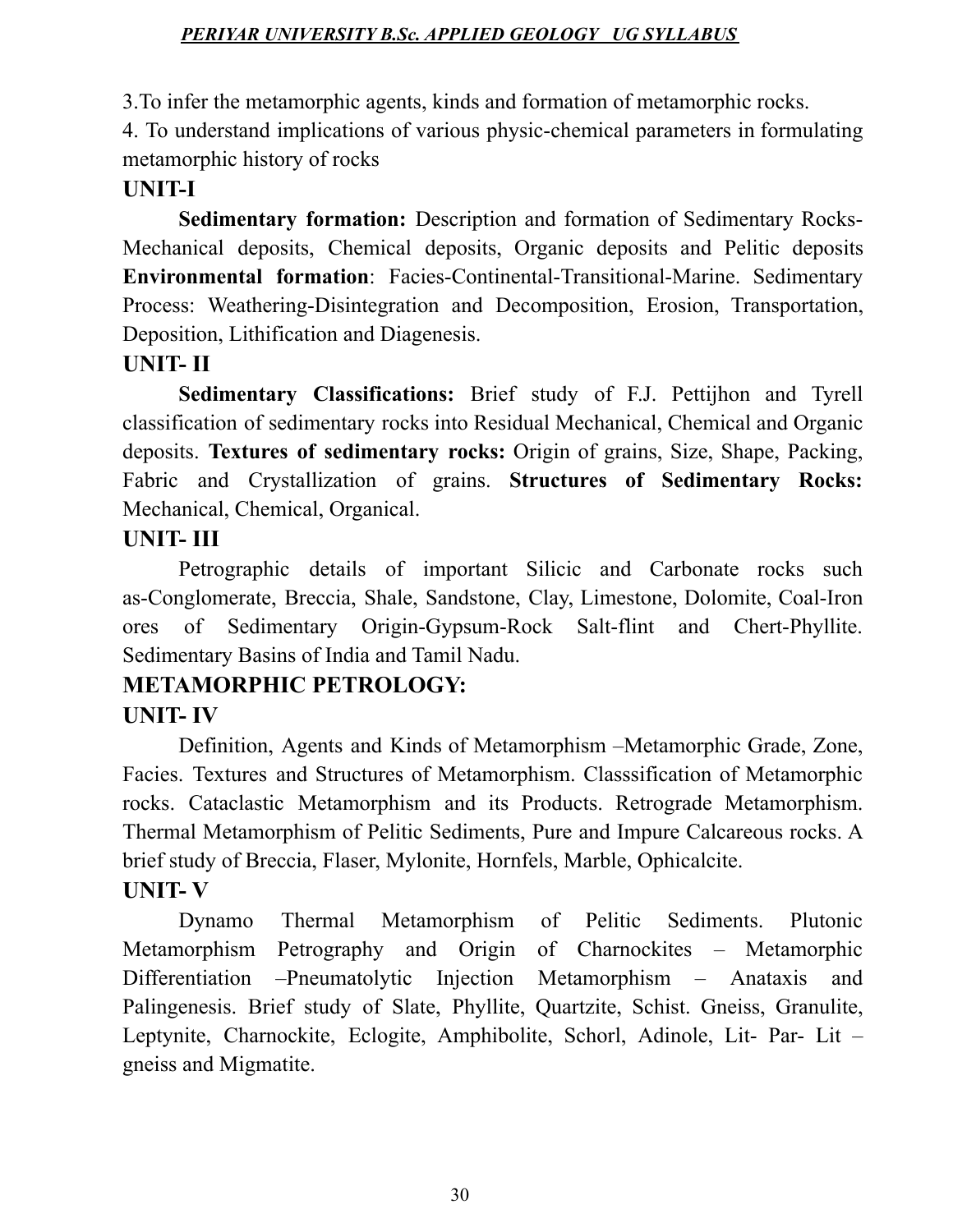# **REFERENCE AND TEXTBOOKS**

- 1. Tyrrel, G.W- Principles of petrology, Asia Publishing House.
- 2. Huang, W.T.-Petrology, MC Graw Hill
- 3. Pettijhon, F.J.-Sedimentary Rocks, Harper &Bros.
- 4. Harker, A. -Petrology for Students, Cambridge,
- 5. Turner. F.J. & Verhogen. J. -Igneous and Metamorphic Petrology, McGraw Hill.
- 6. Williams, H, Turner, F.j. & Gillibert, C.M. Petrography, Freeman.
- 7. Winkler, A. G.F.- Petrogenesis of Metamorphic Rocks, McGraw Hill.

# **B.Sc. APPLIED GEOLOGY SEMESTER-VI CORE IX - ECONOMIC GEOLOGY 21UGY09**

# **COURSE OBJECTIVES:**

**1.**To study mineral deposits and processes of formation of deposits and the nature of different mineral deposits, its genesis and distribution of major ore minerals.

**2.**To understand the genetic controls of physical and chemical processes of ore formation in various geological settings.

**3.**To provide the knowledge on geological processes responsible for mineral and ore formation, weathering and other secondary mineralization processes.

**4.**To familiarize mode of occurrence of economic minerals, metallic and non-metallic minerals.

# **UNIT-I**

**Economic Geology -**Definition and Scope. Concept of ore minerals, Gangue minerals, Tenor and Grade or Ores. Classification of Mineral Deposits. Outline of Lindgren's and Bateman's Classification. Controls of Ore Localization – Structural Controls, Stratigraphic Physical and Chemical – Brief study of Metallogenetic Epochs and Provinces – Geologic Thermometers.

# **UNIT- II**

Magmatic processes. – Mode of formation – Early magmatic processes and Deposits, Disseminations. Segregations and Injections – Late magmatic processes and deposits – Residual liquid segregation and Injection – Immiscible liquid Segregation and Injection – sublimation. Contact Metasomatic processes– The process and Effects – Resulting mineral Deposits. Hydrothermal processes – Principles – Factors affecting deposition – Wall rock Alteration – Minerals Sequence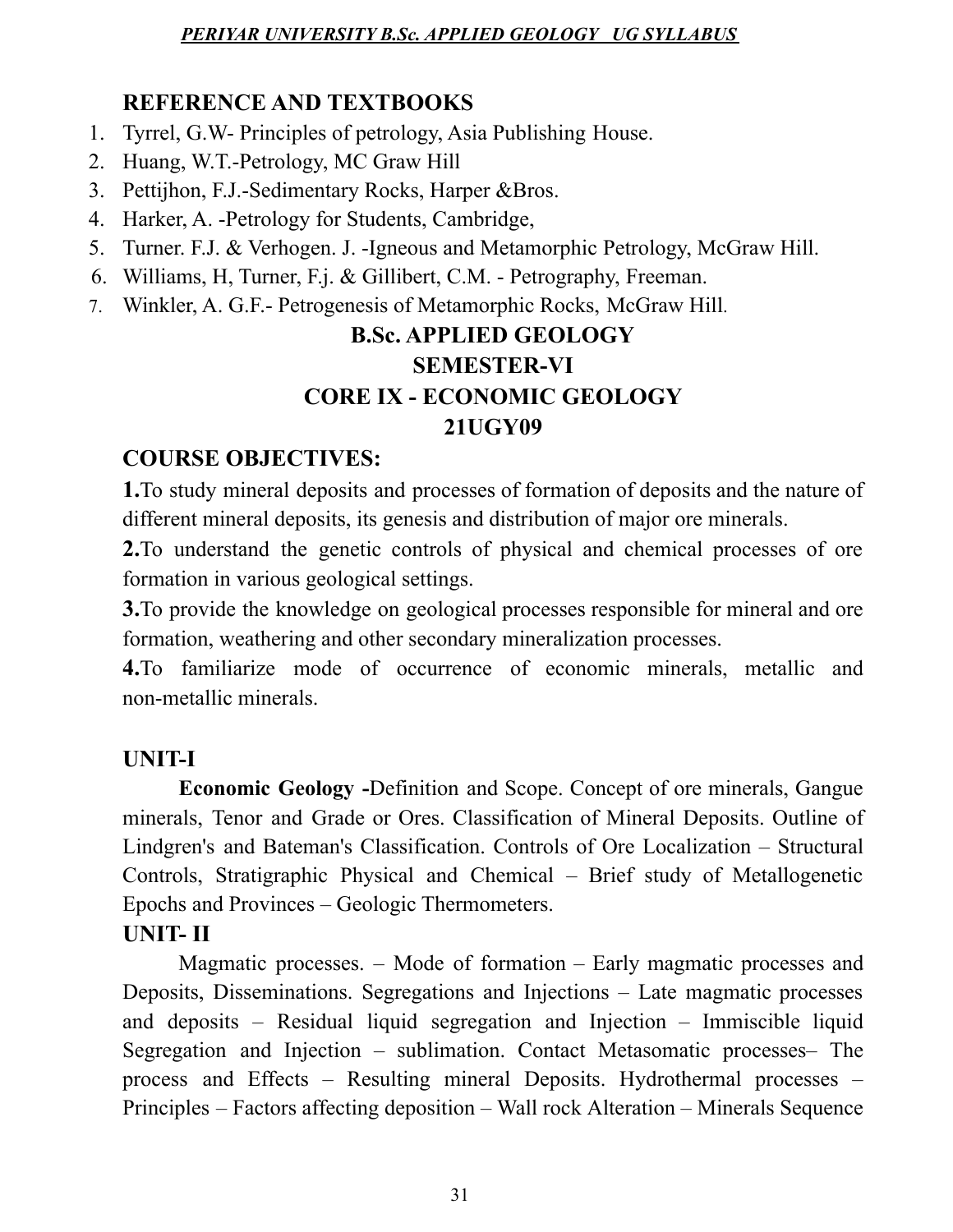– Cavity filling deposits, Fissure veins, Shear – Zone, Stock-work, Saddle reef, Ladder vein, Fold cracks, Breccia filling, Solution Cavities, Ore space and Vesicular filling – Replacement deposits, The process and Deposits – Criteria of replacement. **UNIT- III**

Sedimentary processes and Cycles – Principles involved in Sedimentation – Cycles of Iron and Manganese, Weathering Processes – Principles-Principles Concentration Process and Deposits – Mechanical Concentration Principles – Eluvial, Alluvial, Beach and eolian placers. Oxidation and Supergene Sulphide Enrichment – Solution and deposition in the Zone of Oxidation – Secondary Sulphide Enrichments – Gossans and Capping. Metamorphic processes – Formation of Graphite, Asbestos, Talc, Soapstone and Sillimanite group of minerals.

#### **UNIT- IV**

**Mineral Resources of India**– Ore mineralogy, Association, Genesis, Modes of occurrence, origin and Indian Distribution of the following Metallic Ore Deposits- Copper, Gold, silver, uranium, thorium, beryllium, zirconium, tin, lead-zinc.

#### **UNIT- V**

Mineralogy, mode of occurrences, uses and distribution in India of the following Metalliferous deposits –Iron, Manganese, Molybdenum, Titanium, Aluminum, Chromium. Refectory minerals, Industrial minerals, Abrasive minerals, Ceramic mineral and Fertilize, Pigments minerals. Fossil fuels – Coal – Uses, Classification, Constitution, Origin and Distribution in India. Petroleum-Composition, Uses, Theories of Origin, Oil Traps, and Important oil fields of India.

**Mineral Economics:** Concepts-Strategic-Critical and Essential Minerals-Demand and supply – Mineral Conservation and substitution. Outline of National Mineral Policy (NMP) and mineral concessionrules. (MCR).

# **TEXT BOOKS AND REFERENCE BOOKS**

- 1. Bateman Allan (1962), M. Economic Mineral Deposits, Asian Publishing House, 2<sup>nd</sup>Edition
- 2. Lindgren, W. (1993), Mineral Deposits, McGraw Hill.
- 3. Coggin, B. and Dey, A.K. (1955), India's Mineral Wealth.
- 4. Park, C.F. and Mac diarmid, R.A (1970), Ore deposits, Freeman.
- 5. Krishnaswamy, S. India's Mineral Resources, Oxford and IBH.
- 6. Deb, S. (1980), Industrial Minerals and Rocks of India, Allied.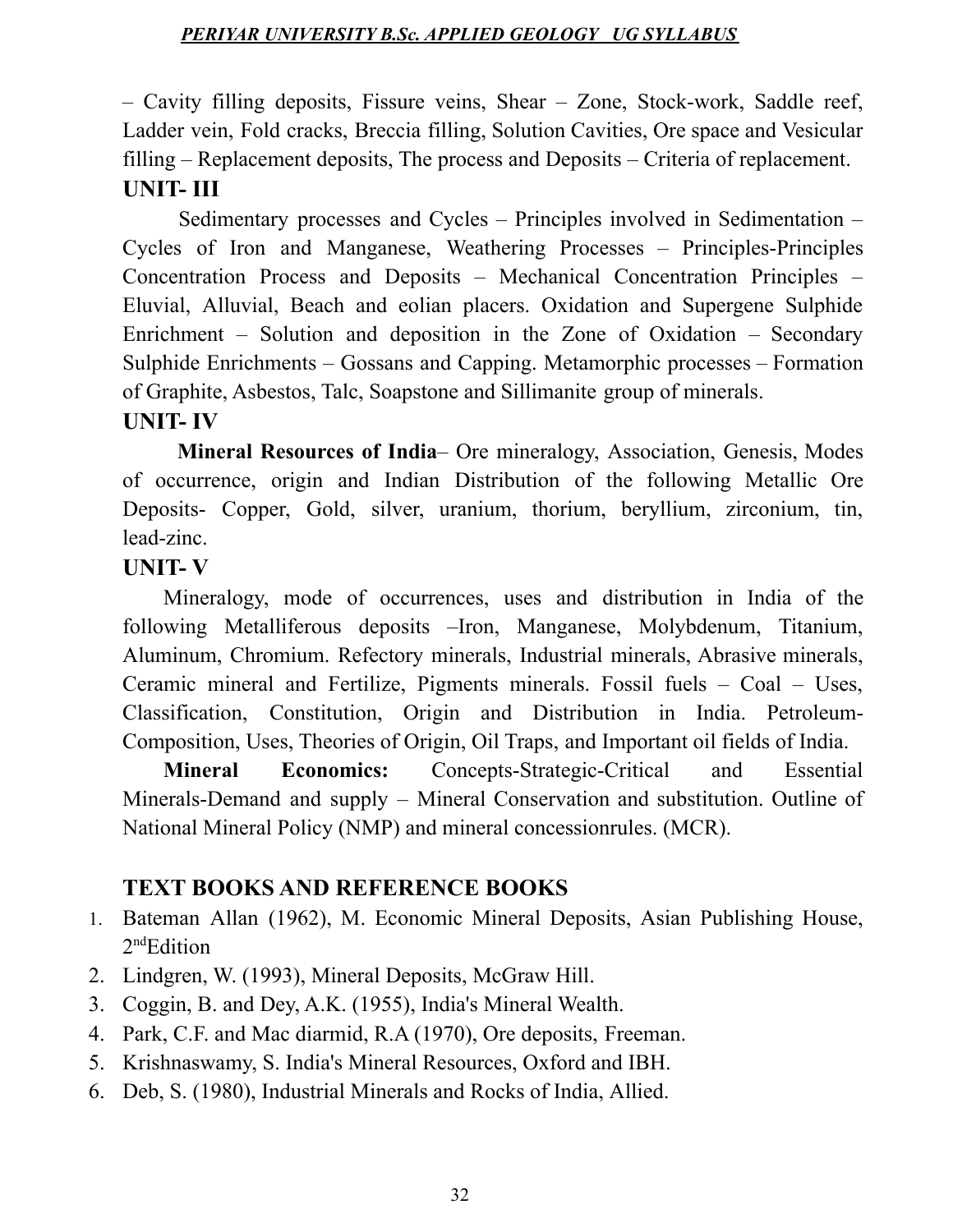Gokhale, K.V.G.K. & Rao, T.C. (1978), Ore deposits of India, their distribution and processing, Thosmson.

# **B.Sc. GEOLOGY SEMESTER-VI CORE X - PHOTOGEOLOGY AND REMOTE SENSING 21UGY10**

#### **COURSE OBJECTIVE:**

**1.** To understand the aerial photography and Preparation of Photo-geologic Maps. Mosaic controlling factors of aerial photograph.

2. To know about Electro-Magnetic Spectrum, Space platforms and Elementary ideas about active and passive sensors.

3.Application of photo-geology and remote sensing in geological studies**.**

**4.**To impart knowledge of environmental geology, natural hazards and basic concepts of remote sensing and GIS.

#### **PHOTOGEOLOGY:**

#### **UNIT- I**

Definition and scope of Remote Sensing in Geology. Electromagnetic Spectrum – Definition and Components. Energy sources and radiation – Outline of Interaction of Electromagnetic Spectrum with Atmosphere and Earth surface features – Spectral signatures – Atmospheric windows.

#### **UNIT- II**

Types of remote sensing: Based on 1) Energy sources: Active and Passive. 2) Platforms: Aerial and Satellite and 3) Sensors: Optical, Thermal, and Microwaves. 4) RADAR. Aerial remote sensing: Types of Aerial Photographs: Vertical and Oblique. Scale of Aerial Photographs – Flight procedures. Stereoscopes: Pocket and Mirror stereoscopes.

#### **UNIT- III**

Photo Interpretation Elements. Mosaics: Controlled and Uncontrolled Mosaics – Advantage and Disadvantages – Application of Mosaics in Geology studies. Satellite Remote Sensing: Principles of Optical Remote Sensing: Satellite Orbiting Mechanisms – Brief account of Multi Spectral Scanning – Along track and across Track scanning. Types of Resolution – Data Acquisition and Interpretation.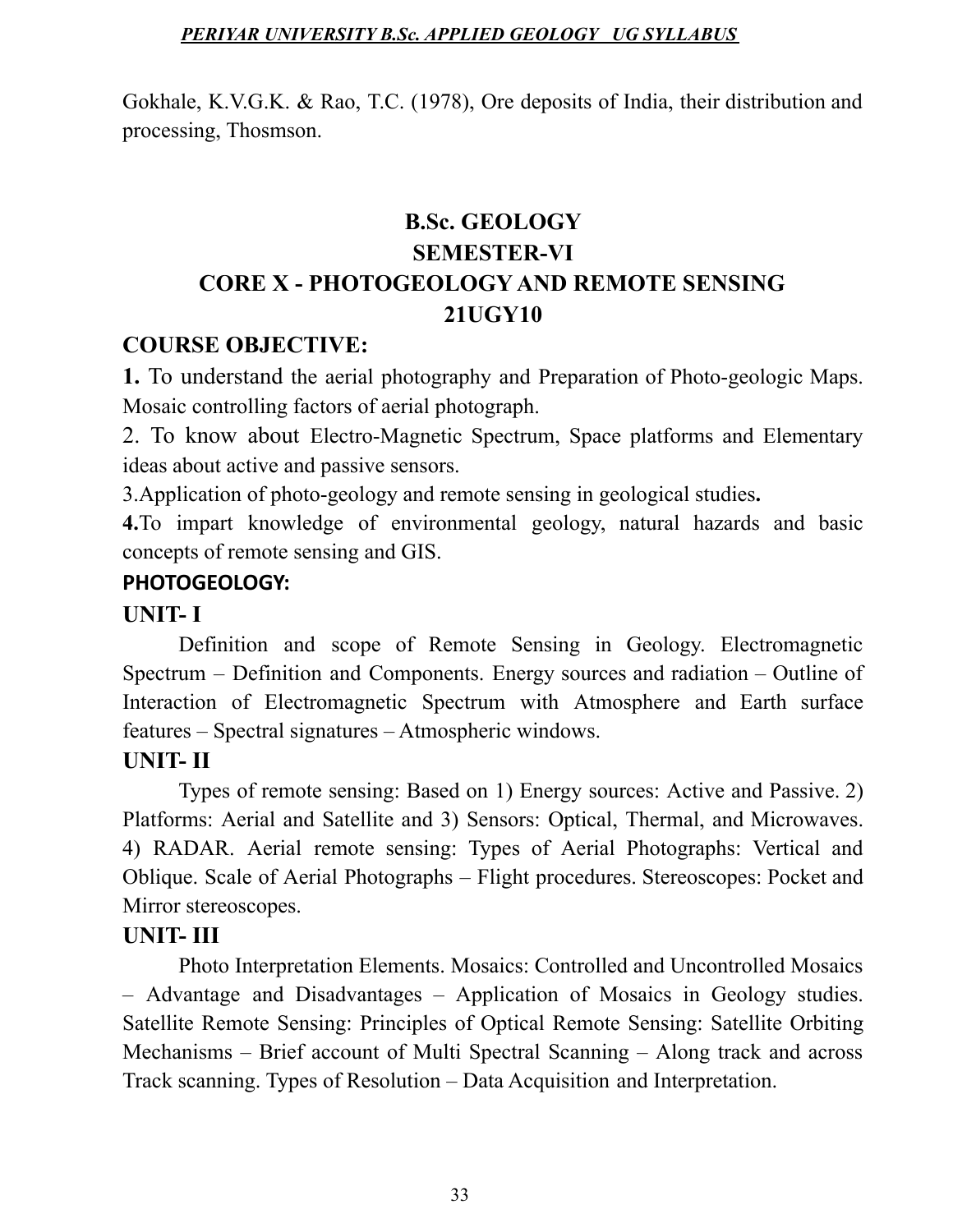### **REMOTE SENSING:**

# **UNIT -IV**

**Aerial photography**: Types of Aerial photographs, Geometry of aerial photographs: oblique, vertical and stereopair. Scale of photograph: Determination of scale-Relief displacement –stereoscopes-parallax bar.

# **UNIT- V**

Thermal Remote Sensing: Thermal Radiation Principles – Atmospheric Windows – Advantages and disadvantages. SLAR – Principle and Applications. A short account of LANDSAT, SPOT and India Remote Sensing Satellites. Indian Space Missions.

# **REFERENCE AND TEXTBOOKS**

- 1. Curran, P.B. (1985), Principles of Remote Sensing, ELBS, London.
- 2. Drury, S.D. (1993), Image Interpretation in Geology, Allen &Unwin, London.
- 3. Miller, V.C. (1961), Photogeology McGraw Hill, New York.
- 4. Pandey, S.N. (1989), Principles and Applications of Photogeology, Wiley Eastern, Delhi.
- 5. Sabins, F.F. (1974), Remote Sensing Principles and Interpretation, Freeman, New York.
- 6. Reddy, A. (2010), Principles of Remote Sensing and GIS, CBS, Delhi.
- 7. Gupta, R.P. (2003), Remote Sensing Geology, Springer, New Delhi.
- 8. Lillisand, T.M. & R.W. Kiefer (2000), Remote Sensing and Image Interpretation, Wiley.

# **B.Sc. APPLIED GEOLOGY SEMESTER-VI CORE XI - MINING AND ENGINEERING GEOLOGY 21UGY11**

# **COURSE OBJECTIVES:**

**1.**To understand the basic fundamental concepts of various mining methods, their terminologies, and the type of sampling adopted, explosives used in the mine, and to have a basic knowledge about mine machineries.

**2.** To provide the knowledge of geological investigation for site selection of engineering projects.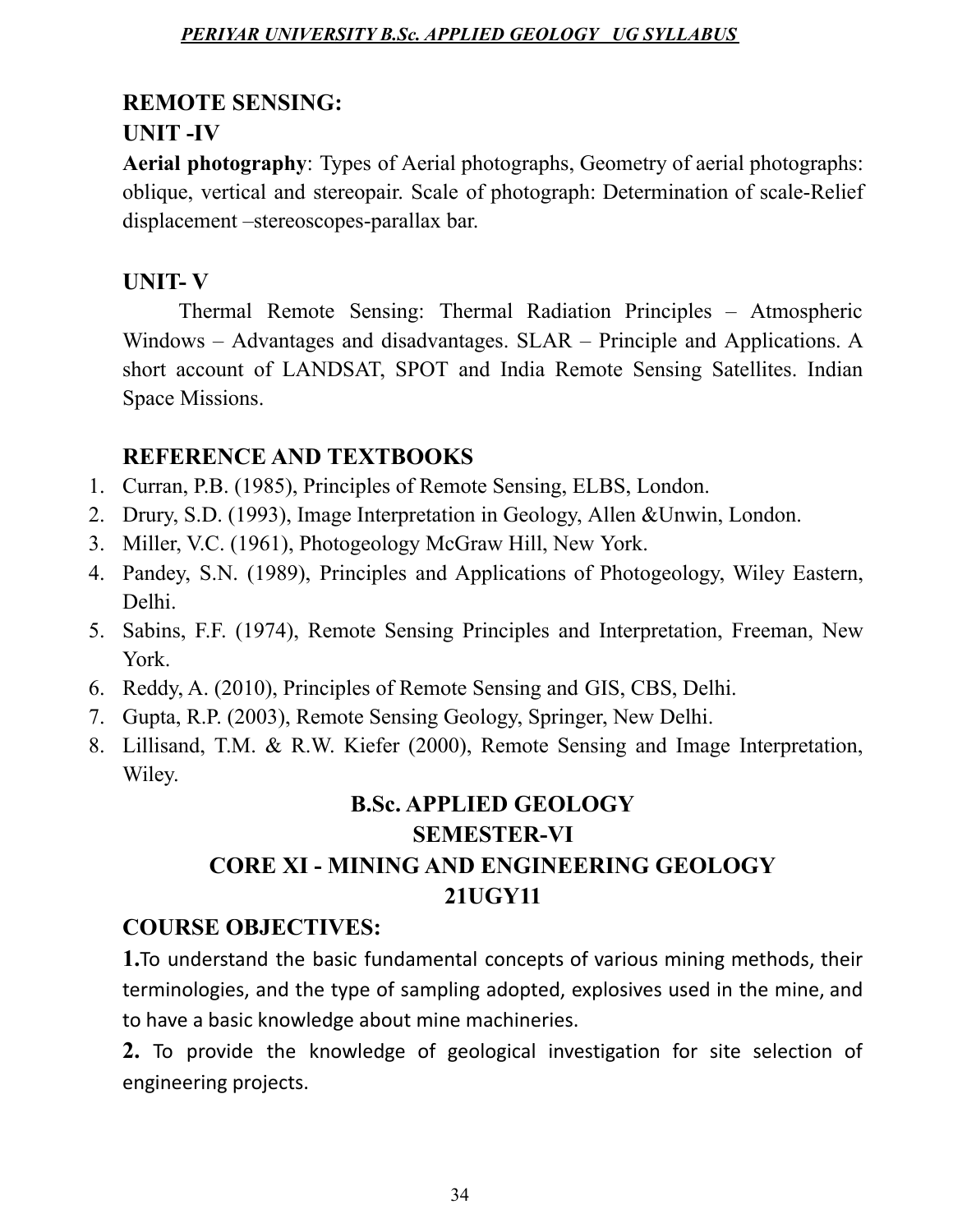3.To understand the rock type and their engineering properties, suitability of site conditions for Dam, tunnel, roads and highways.

4.To develop concepts and applied aspects of geology in various civil or geo engineering projects.

### **MINING GEOLOGY:**

#### **UNIT- I**

Sampling-Principles - Types- Collection of sample-Core Sample and their Preservation. Mining Terminology: Exploitation-Development-Shaft, Level, Adit, Hanging Wall, Foot wall, Drive, Cross-Cut, Tunnel, Raise, Winze and Chute**. Drilling:** Percussion Drills-Rotary drills- Miscellaneous drilling methods-Geological logging of borehole samples. **Methods of breaking rocks – Explosives:** Low, High, Sheathed, Permitted, Liquid Oxygen, AN/FO and Slurry types.

### **UNIT- II**

**Mining Methods: Open Cast Mining:** Loading by manual, Machines, Glory hole and Kaoline Mining. **Underground mining:** Stoping-Open stopes: Overhand: Timbered, Filled, Shrinkage and Slicing system

#### **UNIT-III**

**Alluvial Mining –** Pan and Batea-Rocker-Long tom- Sluicing-Derric and Cable way -Hydraulicking -Drift-Dredging. **Caving methods:** Top slicing -Sub level caving-Block caving. **Coal mining:** Pillar method-long wall advancing-Long wall retreating-Horizon mining -Underground Hydraulic mining -Strip mining – Augering-Room and Pillar methods.

# **ENGINEERING GEOLOGY:**

#### **UNIT-IV**

**Introduction to Engineering Geology:** Scope, Properties of rocks, Rock Discontinuity, Physical characters of building, Decorative stones and Concrete aggregates and road materials. Soils- Physical and Engineering Properties. Role of Engineering Geologists in Planning and Construction of Major ManMade Structural features. **Dams**: Foundation Treatment, Grouting, Rock Bolting, and Other Support Mechanisms. Types of geological conditions and site investigations, Important Indian dams. **Reservoirs** - Definition, Selection of Reservoir sites, Problems in Reservoirs, Sedimentations, Leakage and Seismicity. Short account on Indian reservoirs and Tamil Nadu reservoirs.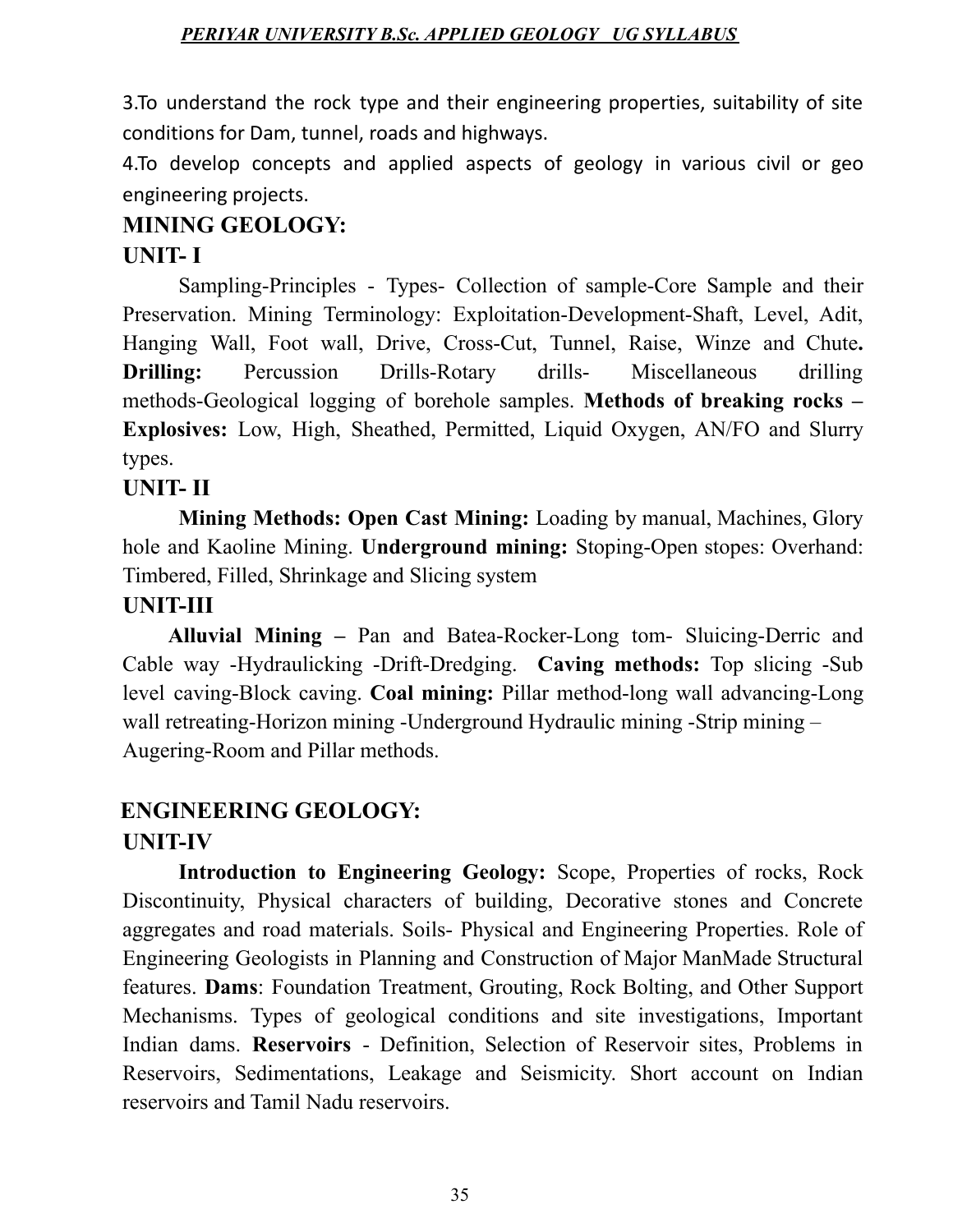#### **UNIT- V**

**Tunnels** - Definition, Parts of Tunnel, Purpose and Types of Tunnelling. Methods of site and Geological investigations for Tunnelling and Tunnel profile. Geological investigations in Engineering sites. **LANDSLIDES-**Definition, Slope Stability, Slope failure and Safety, Slope Control, Geological factors, Groundwater conditions and Remedial measures. **Mass Movements** – Causes, Types, Monitoring and controls of mass Movements.

**Earthquakes** -Definition- Terminology, Causes, Factors, and Preventive measures. Seismic zones of India, Seismic design of building. Case histories related to Indian Civil Engineering Projects.

#### **TEXT AND REFERENCE BOOKS**

- 1. R.N.P. Arogyasamy, Courses in mining Geology, Oxford & IBH Publishing Co.
- 2. Mckinstry- Mining Geology.
- 3. K.K. Chatterjee -An Introduction to Mineral Economics.
- 4. R.K. Sinha & N.L. Sharma- Mineral Economics.
- 5. Thomas R.T. (1979) An Introduction to Mining –Methun. **TEXT AND REFERENCE BOOKS**
- 1. Bell, F.G. (2005), Fundamentals of Engineering Geology, B.S. Publications Hyderabad.
- 2. Krynine, P.D.& W.R. Judd (1956), Principles of Engineering Geology& Geotechnics, CBS, Delhi.
- 3. Legget, R.F.& A.W. Hatheway (1988), Geology and Engineering. 3rdEd. McGraw Hill, New York.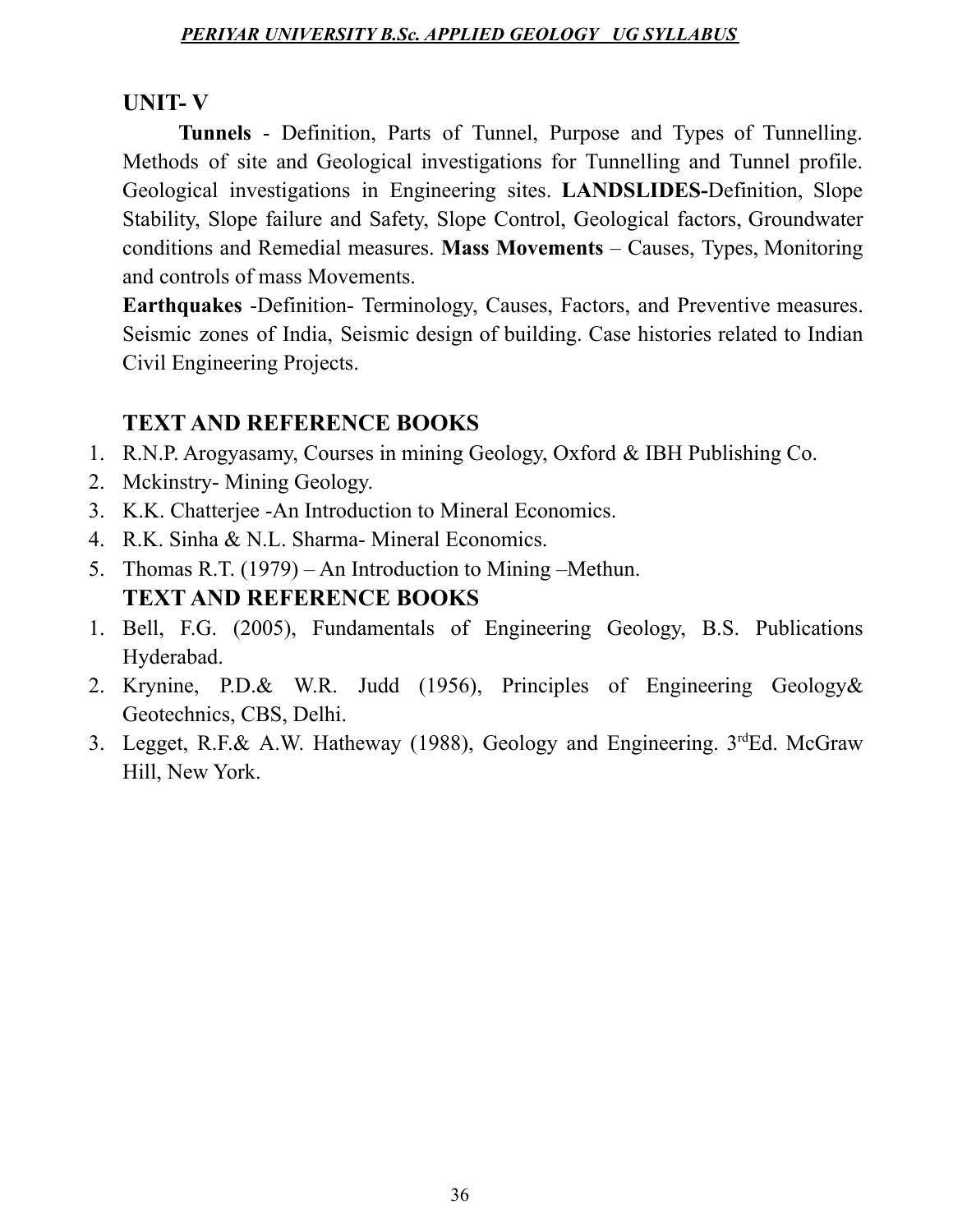# **B.Sc. APPLIED GEOLOGY SEMESTER-VI CORE XII HYDROGEOLOGY AND ENVIRONMENTAL GEOLOGY 21UGY12**

# **COURSE OBJECTIVE:**

1.To impart knowledge of basic hydrogeology including groundwater origin, occurrence and distribution.

2. To train students on the basics of well hydraulics, method of exploration, water budget and management.

3.To impart theoretical, practical and field knowledge pertaining to Hydrogeological domain.

4.To understand the relationship between water and rock interaction and salt water intrusion and its remedial measures in the coastal aquifers.

# **HYDROGEOLOGY:**

# **UNIT-I**

Definition of Hydrology and Hydrogeology – Types of groundwater based on origin - Hydrological cycle - Vertical distribution of groundwater – **Springs**: Types, Geological conditions Favoring development of springs - Definition of Aquifers, Aquitards and Aquicludes - Types of Aquifers: Unconfined, Semi-confined, Confined and Perched – Artesian wells. Rock properties affecting groundwater: Types of Openings, Porosity, Specific yield, Specific Retention and Permeability – Groundwater movement – Darcy's law and its applications – Groundwater occurrence in Igneous, Sedimentary and Metamorphic rocks.

# **UNIT-II**

Groundwater exploration by electrical resistivity methods– Wenner's and Schlumberger's electrode arrangements. **Wells:** Outline of Dug wells, Tube wells, jetted wells, Infiltration galleries and Collector wells – Well design and development – Fluctuations of groundwater – Groundwater recharge methods. suitability for drinking and irrigation purposes – Sea water intrusion: causes, consequences and preventive and control measures.

# **UNIT-III**

**Groundwater Ouality:** Analysis of <sup>H</sup>-TDS-TSS-Specific Conductance-Hardness-Mineral characteristics- Expression of Analysis: Cations, Anions Groundwater resources of Tamil Nadu including its quality, The latest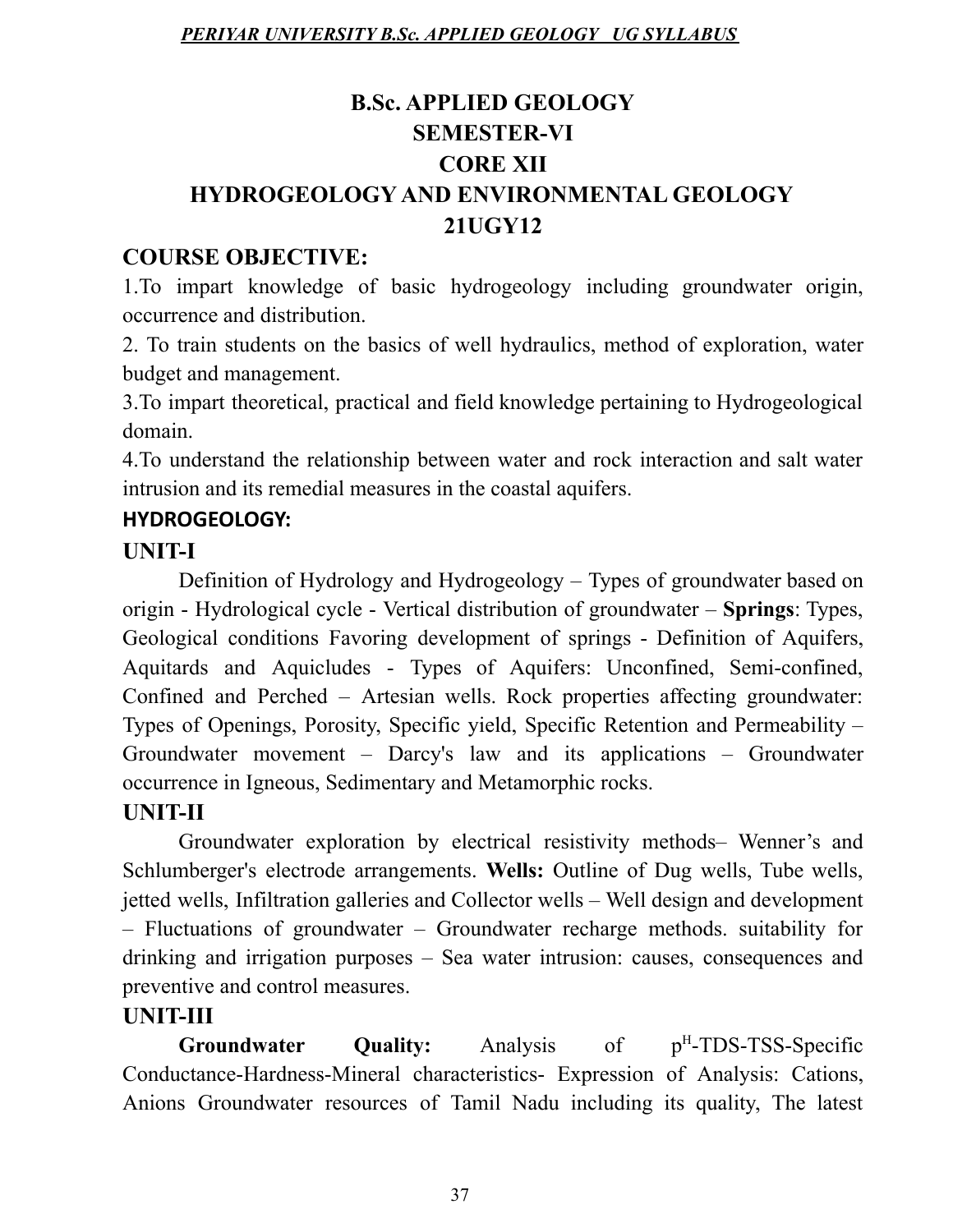drinking and irrigation water standards of WHO and BIS – Waterborne diseases Groundwater Recharge: Recharge Methods - Basin Method, Stream Mhannel Method, Ditch or Furrow Method, Flooding Method, Irrigation Method, Pit Method, Recharge Well Method. Rainwater Harvesting Systems.

# **ENVIRONMENTAL GEOLOGY:**

# **UNIT- IV**

Definition, Importance and its scope. A brief account of the Energy System. Classification of Natural Resources -Renewable and Non-Renewable resources. Water Resources: Surface and Groundwater, Uses and Exploitation. Flood, Drought, Dams, Benefits and Problems. Mineral Resources: Resource and Exploitation, Effects of Extraction on Environment. Land Resources: Land as a Resource, Land Degradation, Man induced landslides, Soil Erosion, Desertification. Role of Individual in Conservation natural Resources, Equitable use of resources for sustainable lifestyle.

### **UNIT- V**

Ecosystem: Concept of an Ecosystem, Structure and function of an ecosystem. Forest, Grass land, Desert, Aquatic Ecosystem. Cause, Effects and Control measures of Air pollution and Mine Pollution- Marine pollution- Noise pollution. Cause, Effects and Control measures of Thermal pollution- Nuclear hazards- Solid and Radioactive waste management. Role of Individual in prevention of Pollution. Disaster management: Floods, Earthquakes, Cyclone and Landslides.

# **REFERENCE AND TEXTBOOKS**

- 1. Todd, D.K. and L.W. Mays (2004), Groundwater Hydrology, John Wiley &Sons.
- 2. Davis, S.N. & Deweist., R.J.M. (1966), Hydrogeology, John Wiley & Sons, New York
- 3. Ragunath, H.M. (2007), Groundwater, New Age International Publishers, Delhi
- 4. Karanath, K.R. (1987), Groundwater Assessment, Development & Management, Tata McGraw Hill.
- 5. Ramakrishnan, S. (1998), Groundwater, K.G. Graph Arts, Chennai. **REFERENCES AND TEXTBOOKS**
- 1. Valdiya, K.S (1987), Environmental Geology Indian Context. Tata McGraw-Hill., Delhi.
- 2. Kellar, E.A. (1979), Environmental Geology, Charles. Merrill Publishing Co. ohio.
- 3. Lundgren, I. (1986), Environmental Geology, Prentice Hall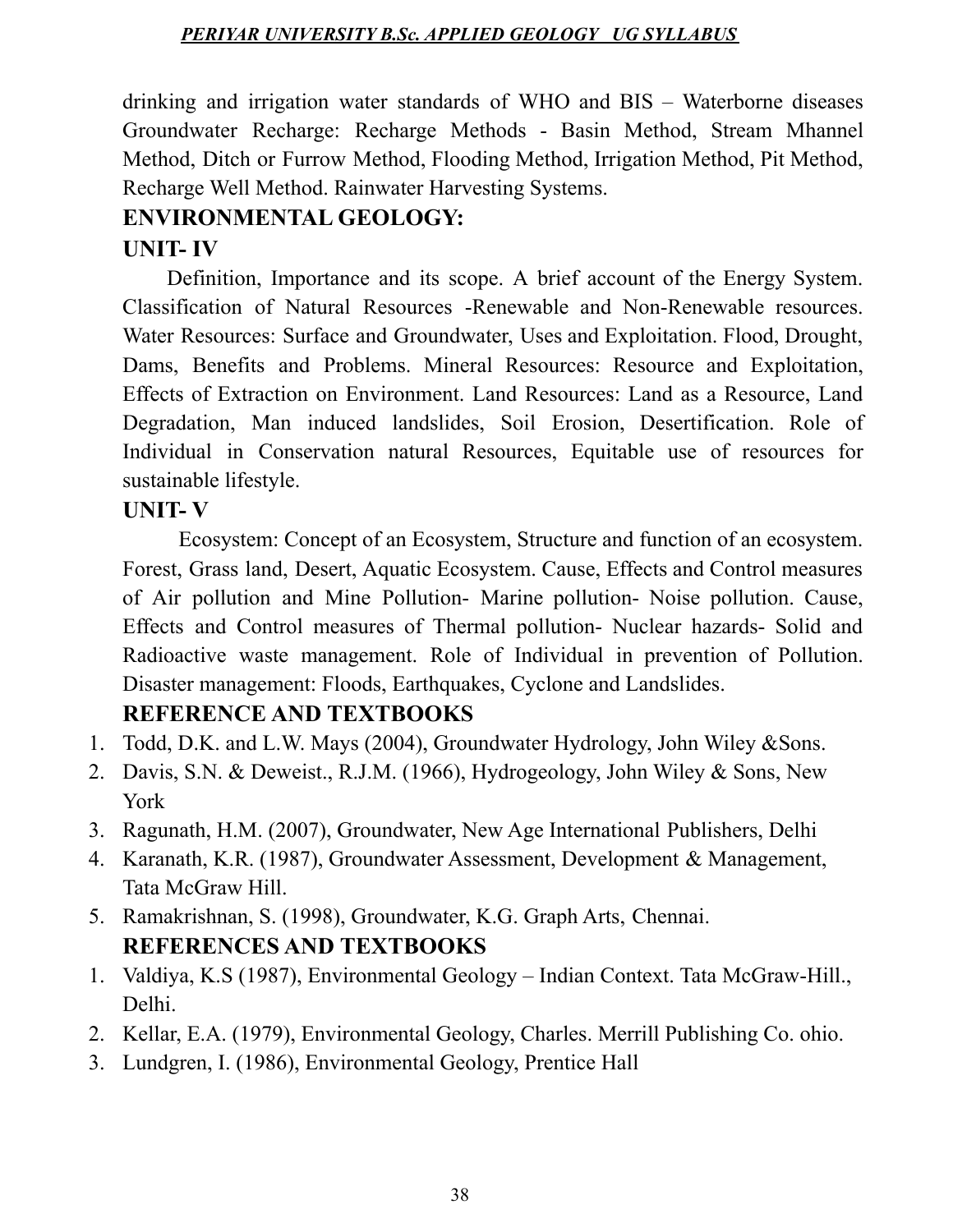# **B.Sc. APPLIED GEOLOGY SEMESTER-VI**

# **CORE PRACTICAL - III CRYSTALLOGRAPHY AND MINERALOGY 21UGYP03**

# **CRYSTALLOGRAPHY CRYSTAL MODELS:**

# **Description of forms present and determination of Miller indices of the following:**

# **CRYSTAL MODELS:**

- 1. **Isometric System:** Normal Class Galena, Fluorite, Magnetite, Garnet, and Leucite, Copper-Pyritohedral class – Pyrite, Tetrahedral Class – Tetrahedrite.
- 2. **Tetragonal System**: Normal Class Zircon, Vesuvianite, Cassiterite, and Rutile. Tripyramidal – Scheelite, Meionite Sphenoidal Class – Chalcopyrite.
- 3. **Hexagonal System**: Normal Class Beryl, Tripyramidal Apatite, Hemimorphic –Zincite, Rhombohedral Normal – Calcite, Trapezohedral Class – Quartz.
- 4. **Orthorhombic System**: Normal Barite, Sulphur, Stibnite, Topaz, Staurolite, and Aragonite. Hemimorphic – Calymene, Sphenoidal Class – Epsomite.
- 5. **Monoclinic System**: Normal Gypsum, Pyroxenes and Amphiboles.
- 6. **Triclinic System**: Normal Axinite, Albite, and Rhodonite.
- 7. **Twin Crystals**: Contact and Penetration twins of Fluorite, Iron Cross Twin of Pyrite, Knee type twin of Cassiterite, Polysynthetic twin of Aragonite, Cyclic twin of Cerussite, Swallow Tail of Gypsum, Twins of Carlsbad, Baveno, Manebach, Albite law of Albite

# **MINERALOGY:**

# **Megascopic identification and description of the following:**

- 1. **Quartz group**: Quartz, chalcedony, Opal, Agate, Flint, Jasper, Amethyst, Rose Quartz, Chert.
- 2. **Feldspar group**: Orthoclase, Microcline, Albite, Oligoclase, Labradorite
- 3. **Feldspathoid group**: Adularia, Sanidine, Nepheline, Sodalite, llapislazul
- 4. **Pyroxene group:** Enstatite, Bronzite, Hypersthene, Augite
- 5. **Amphibole group**: Hornblende, Actinolite, Tremolite
- 6. **Olivine group:** Olivine, Serpentine
- 7. **Mica group**: Muscovite, Biotite, Phlogopite, Lepidolite, Vermiculite
- 8. **Other minerals**: Chlorite, Epidote, Garnet, Apophyllite, Stilbite, Heulandite, Talc, Steatite, Beryl, Kaolin, Cordierite, Apatite, Andalusite, Staurolite, Sillimanite, kyanite, Tourmaline, Topaz, Calcite, Dolomite Fluorspar.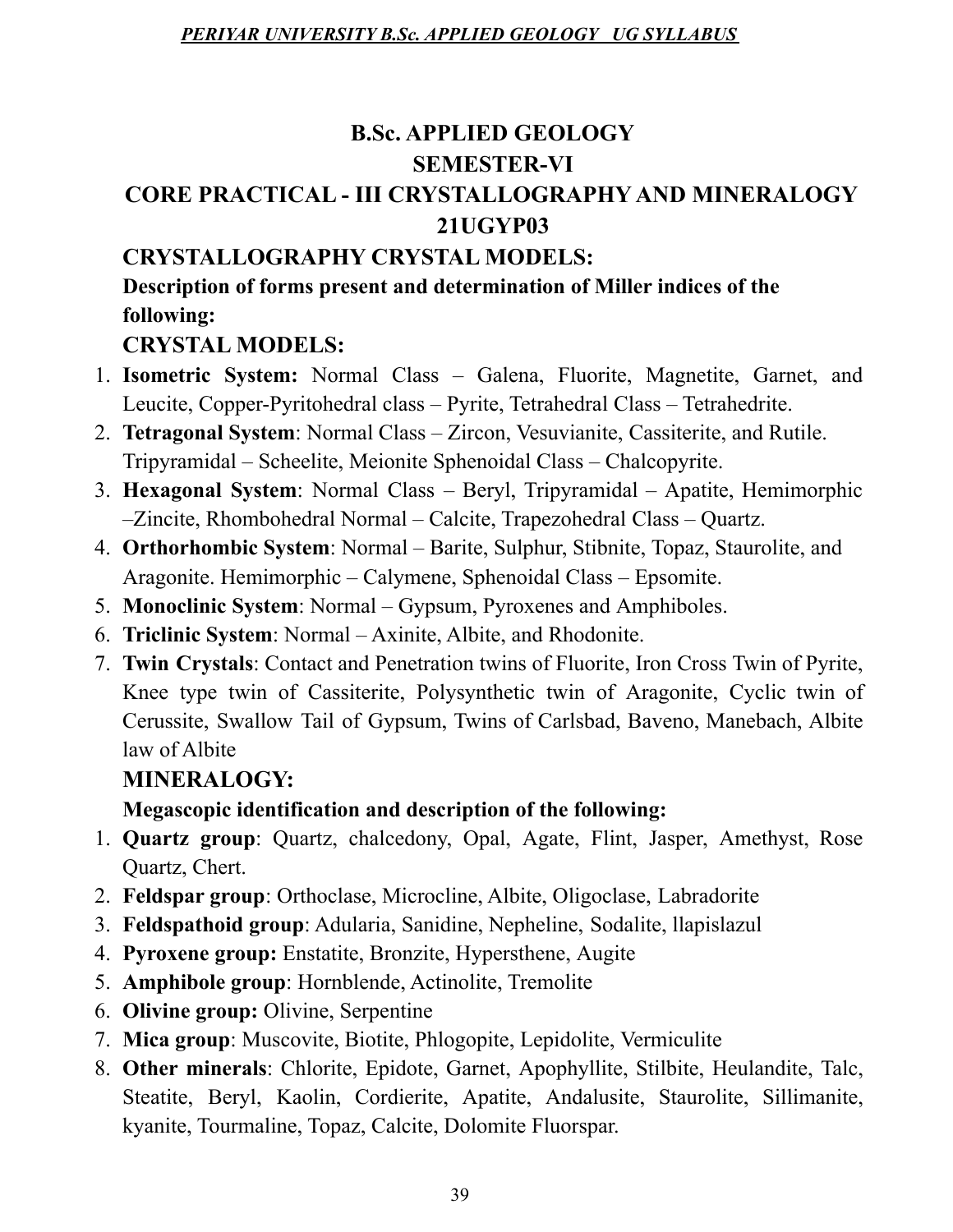#### **Optical Mineralogy:**

Microscopic identification and description of the following: Quartz, Orthoclase, Albite, Oligoclase, Andesine, Labradorite, Anorthite, Nepheline, leucite, Sodalite, Hypersthene, Augite, Diopside, Aegirine, Hornblende, Tremolite, Actinolite, Glaucophane, Riebeckite, Muscovite, Biotite, Phlogopite, Olivine, Serpentine, Chlorite, Epidote, Garnet, Apatite, Zircon, Sphene, Magnetite, Tourmaline, Calcite, Dolomite, Andalusite, Staurolite, Sillimanite And Cordierite **Geochemistry:**

Identification of the following mineral powders by simple blow pipe tests: Apatite, Barite, Calcite, Celestite, Cerusite, Chalcopyrite, Galena, Gypsum, Chromite, Haematite, Magnesite, Magnetite, Psilomelane, Pyrolusite, Siderite, Sphalerite, Strontianite, Witherite, Stibnite, Ilmenite and Wolframite.

# **B.Sc. APPLIED GEOLOGY SEMESTER-VI CORE PRACTICAL PAPER – IV ECONOMIC GEOLOGY AND PETROLOGY 21UGYP04**

#### **ECONOMIC GEOLOGY:**

**Megascopic identification and description, Indian occurrences and uses of the following: Industrial Minerals:** Magnesite, Gypsum, Asbestos, Fluorite, Calcite, Graphite, Barite, Talc, Witherite, Strontianite, Anhydrite, Halite, Dolomite, Aragonite, Kaolin, Garnet, Corundum, Phosphate Nodule**. Fe ores:** Magnetite, Hematite, Limonite, Pyrite, Marcasite and Siderite. **Cu ores:** Chalcopyrite, Cuprite, Bornite, Malachite, Azurite, Native Copper. **Mn ores:** Pyrolusite, Psilomelane, Rhodochrosite, and Rhodonite. **Pbores:** Galena, Cerussite, Anglesite. **Zn ores:** Smithsonite, Sphalerite. **Sn ore:** Cassiterite. **As and Sb ores:** Realgar, Orpiment, Stibnite. **Miscellaneous ores:** Wolframite, Molybdenite, Bauxite, Chromite, Ilmenite, Rutile, Cinnabar. **Radioactive Ores:** Monazite, Zircon, Pitchblende, and Pyrochlore.

#### **PETROLOGY:**

**Megascopic identification of the following rocks:** Granite, Graphic granite, Pegmatite, Aplite, Schorl Rock, Granite Porphyry, Syenite, Syenite porphyry, Diorite, Gabbro, Anorthosite, Dunite, Pyroxenite, Dolerite, Dolerite Porphyry, Basalt, Trachyte, Rhyolite, Obsidian, Pumice, Scoria. Conglomerate, Breccia, Sandstone, Arkose, Shale, Limestone, Laterite, Peat, Lignite, Slate, Phyllite, Schists,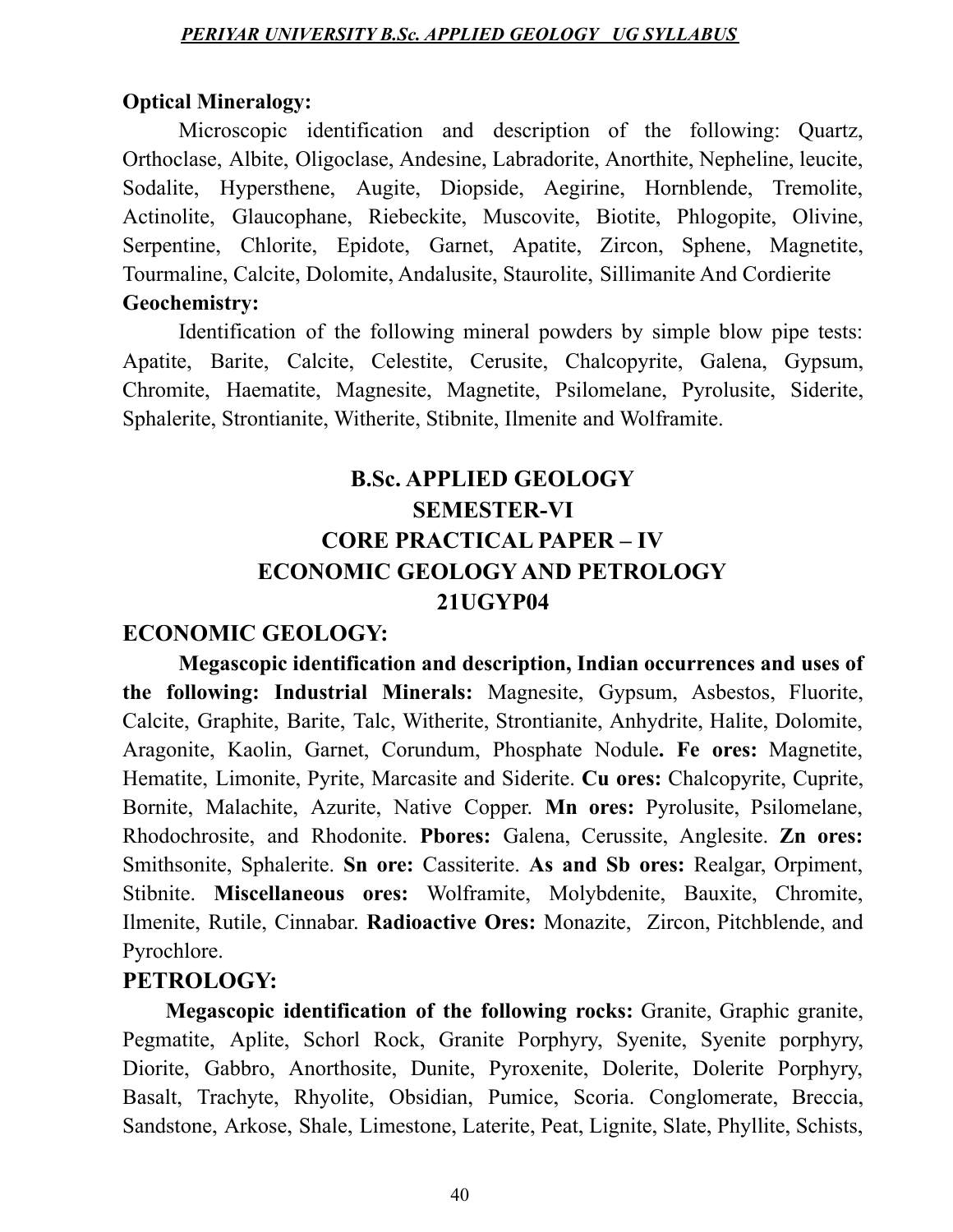Gneisses, Quartzite, Marble, Amphibolite, Eclogite, Leptynite, Charnockite, Khondalite, and Basic Granulite.

**Microscopic identification and description of the following rocks:** Mica Granite, Hornblende Granite, Tourmaline Granite, Schorl Rock, Aplite, Graphic Granite, Mica Syenite, Hornblende Syenite, Nepheline Syenite, Diorite, Gabbro, Norite, Dunite, Peridotite, Granite – porphyry. Syenite – Porphyry, Diorite – Porphyry, Dolerite, Minette, Vogesite, Anorthosite, Trachyte, Andesite, Basalt, Phonolite, Volcanic Breccia, Vitrophyre, Conglomerate, Breccia, Sandstone, Arkose, Shale Limestone, Slate, Chlorite Schist, Mica Schist, Kyanite Schist, Staurolite Schist, Garnetiferous Schist, Glaucophane Schist, Granulite, Charnockite, Ecologite Amphibolite, Leptynite, Khondalite, Cordierite, Gneiss, Garnet – Sillimanite Gneiss, Calc Granulite.

# **B.Sc. APPLIED GEOLOGY LIST OF SKILL BASED ELECTIVE COURSES PAPER I - MAPPING TECHNIQUES IN GEOLOGY 21UGYS01**

#### **COURSE OBJECTIVE**:

1. To impart knowledge of geological field surveys.

2. To train the students to understand the functioning of necessary instruments required during geological field surveys.

#### **UNIT- I**

Definition and Scope of Mapping in Geology. Geologic Field Notes: Field Equipments: Clinometer and Brunton Compass - Geological Hammer - Pocket lens – Streak plate – Hand Magnet – Measuring tape.

#### **UNIT- II**

Field Observations – Measuring Attitudes of Structural features: Dip and Strike of beds - Fold- Fault- Unconformity- Foliation – Lineation – Joints.

### **UNIT- III**

Topographic Maps: Definition of Topography- Parts of Topographic map – Features represented, Map Enlargement, Reduction and Preparation of Base map – Height / elevation datum in topographic maps.

#### **UNIT- IV**

Introduction to Scale in Topographic Maps – Aerial Photographs. Global Positioning System (GPS) - Estimating location and Relative Height. Preparation of Geological Maps and its Interpretation.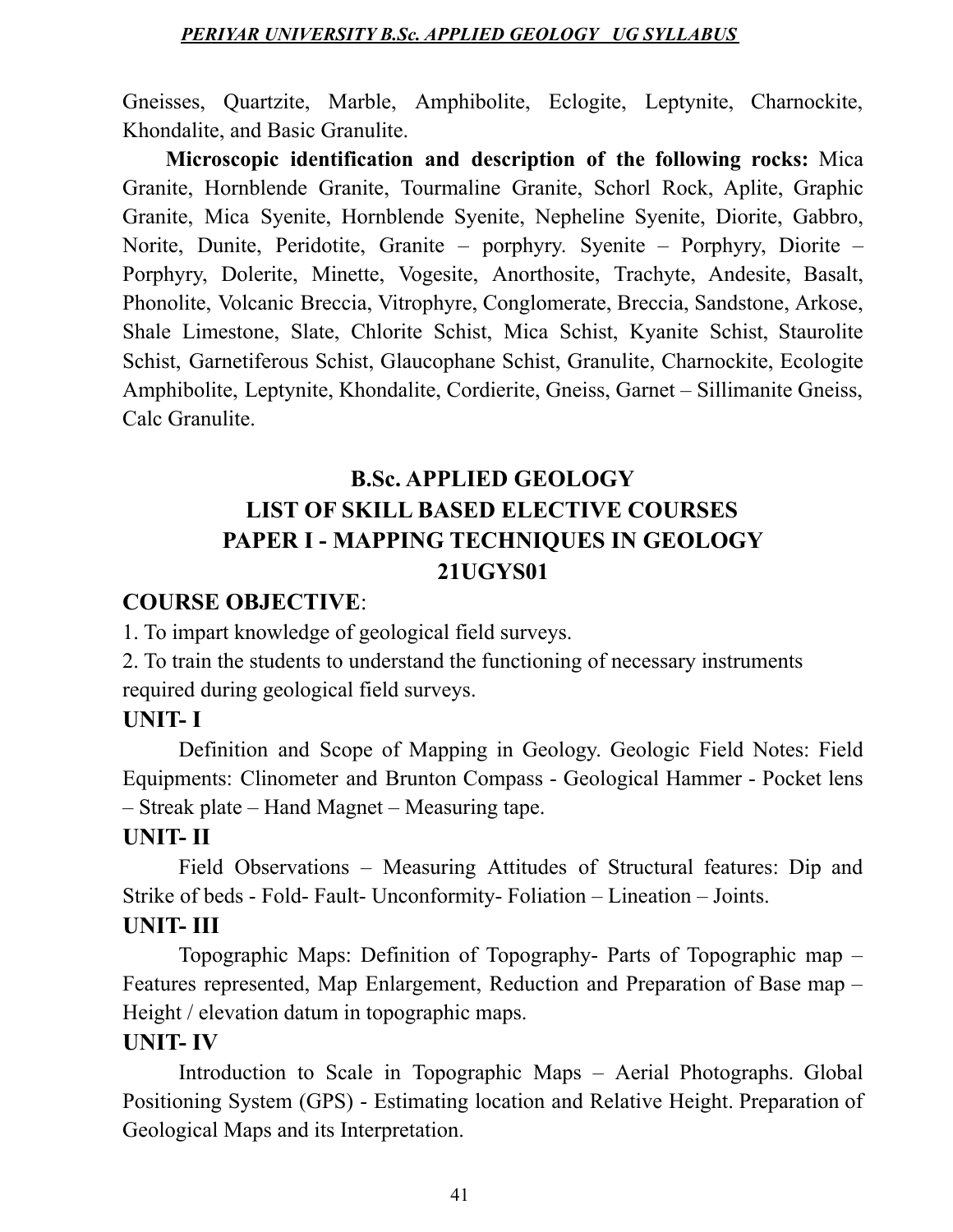# **UNIT- V**

Sampling and Collection – Minerals, rocks, fossils. Geological Report – Cross Section – order of superposition.

# **REFERENCE BOOKS**

- 1. Compton, R.R. (1962), Manual of Field Geology, Wiley, New York
- 2. Mathur, S.M. (2001), Guides to Field Geology, Prentice Hall of India, Delhi.
- 3. Freeman, T. (1999), Procedures in Field geology, Blackwell science Oxford, U.K.
- 4. Dutro, T.J. (1989), AGI data sheet, American Geological institute, Alexandria Virginia U.S.
- 5. Lahee, F.H. (1961), Field Geology, CBS, Delhi.
- 6. Davis, G.H. (1985), Structural Geology of rocks and regions, Wiley, New York.
- 7. McClay, (1995), Mapping of Geological Structures, Geological Soc. Publication House Barth, U.K.

# **B.Sc. APPLIED GEOLOGY LIST OF SKILL BASED ELECTIVE COURSES PAPER-II GEMOLOGY AND GEMSTONE EVALUATION 21UGYS02**

# **COURSE OBJECTIVES:**

**1.**To learn and to examine the nature, quality, rarity of gemstones. To understand the physical and optical properties of gemstones.

**2.**To summarize the origin, classification of gems.

**3.**To give an idea about the gem testing instruments.

**4.**To gain knowledge and to provide skills to become a successful gemologist.

# **UNIT- I**

Definition and Scope of Gemology – Minerals as Gemstones – Classification of Gemstones – Characteristic and Desirable Features of Gemstones. Basic Physical and Optical properties of Gemstones– Optical Classification of Gemstones. **UNIT- II**

Gem Testing: Introduction to Gem Mineral Equipment and Instruments: polarizer – Refractometer – Pycnometer – Use of Heavy liquids. Nondestructive methods in gem Identification. Gem Simulants and Proxies. Artificial Gemstones and Substitutes.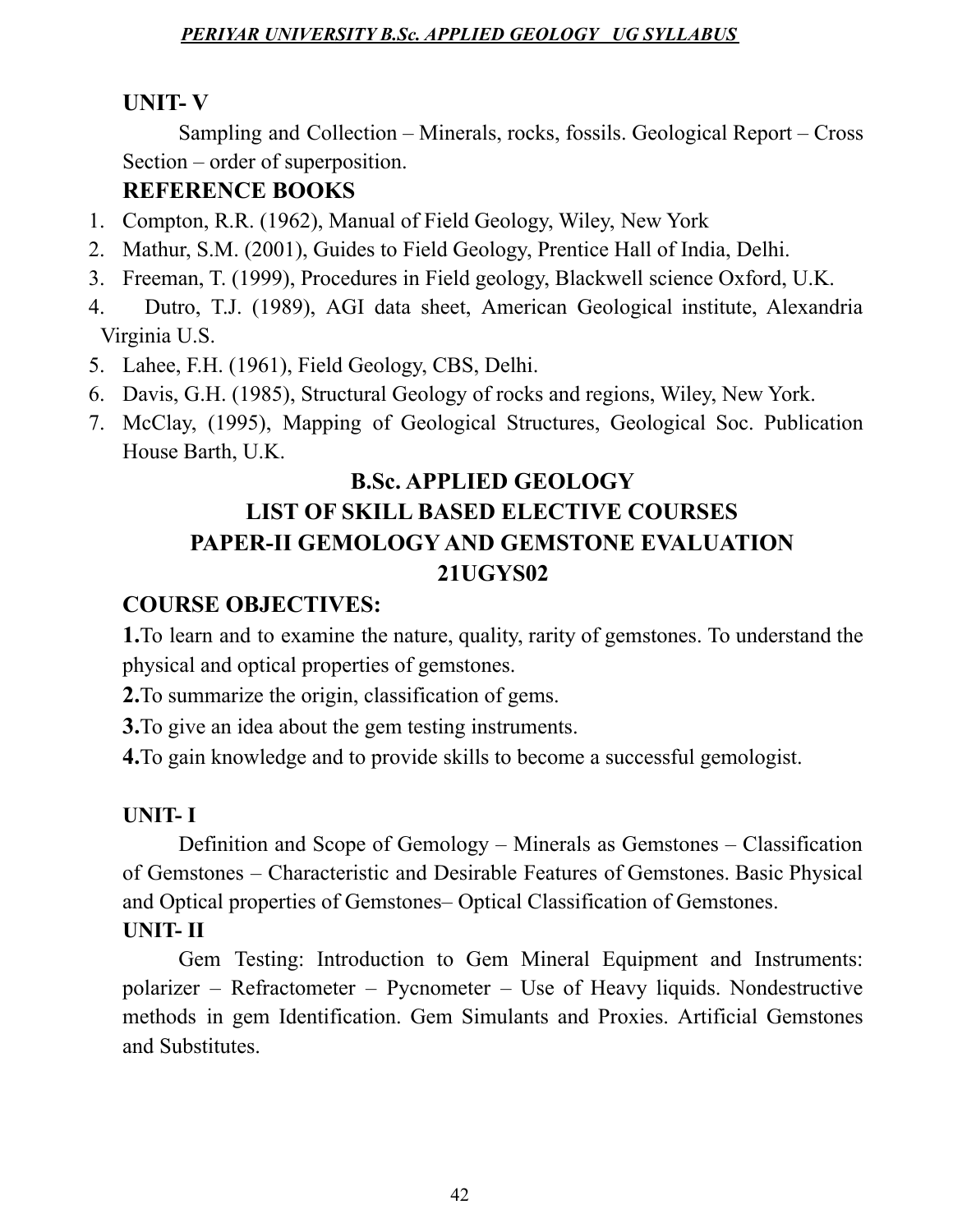#### **UNIT- III**

Gemstone Cutting: Cutting Instruments: Diamond Saw – Blade. Preliminary Observations – Rough Cutting of Gemstones – Sizing and Shaping of Raw stones – Styles of Cutting: Rounding, Cabochon, Flat, Square, Rectangle, Crown, Brilliant, and Laser Sculpting.

#### **UNIT- IV**

Weight Standard Schemes used in Gemology – 4Cs Scheme for Diamonds. Polishing of Gemstones – Polishing Angles and limits. Polishing Equipments. Feasibility and Economics of Gem Industries in India with special reference to Tamil Nadu. Grading, Valuation and Pricing of Gems.

#### **UNIT- V**

Gemstone Prospecting: Host rocks – Gemstone Mineralization – Deposits. Exploration Techniques and Exploitation. Gemstone Occurrences in India and with special references to Tamil Nadu.

#### **REFERANCE AND TEXTBOOKS**

- 1. Karanth, K.V. (2000), Gem and gem industry in India, Memoir 45, Geological Society of India, Bangalore.
- 2. Anderson, B.W. (1990), Gem testing (10th edition), Butterworth Scientific, London. Babu, T.M. (1998), Diamonds in India, Geological Society of India, Bangalore.
- 3. Hall, C. (1994), Gemstone, Dorling Kindesley, London, Deer, W.A., Houre, R., Aabdzussman, S. (1992), An introduction to rock forming minerals, ELBS, London.
- 4. Kerr, P.F. (1997), Optical mineralogy, 4th Ed. McGraw Hill Book & Co New York.

# **B.Sc. APPLIED GEOLOGY LIST OF SKILL BASED ELECTIVE COURSES PAPER III – FIELD HYDROGEOLOGY AND TECHNIQUES 21UGYS03**

#### **COURSE OBJECTIVE:**

1. To impart knowledge of basic field hydrogeology including groundwater origin, occurrence and distribution.

2. To train students on basics of Calculation of Porosity and Permeability, Pump Test data, Calculation of Groundwater Fluctuations.

#### **UNIT-I**

**Importance of Hydrology** – Difference between Hydrogeology and Hydrology, Water Bearing Geologic formations. Ground water Provinces of Tamil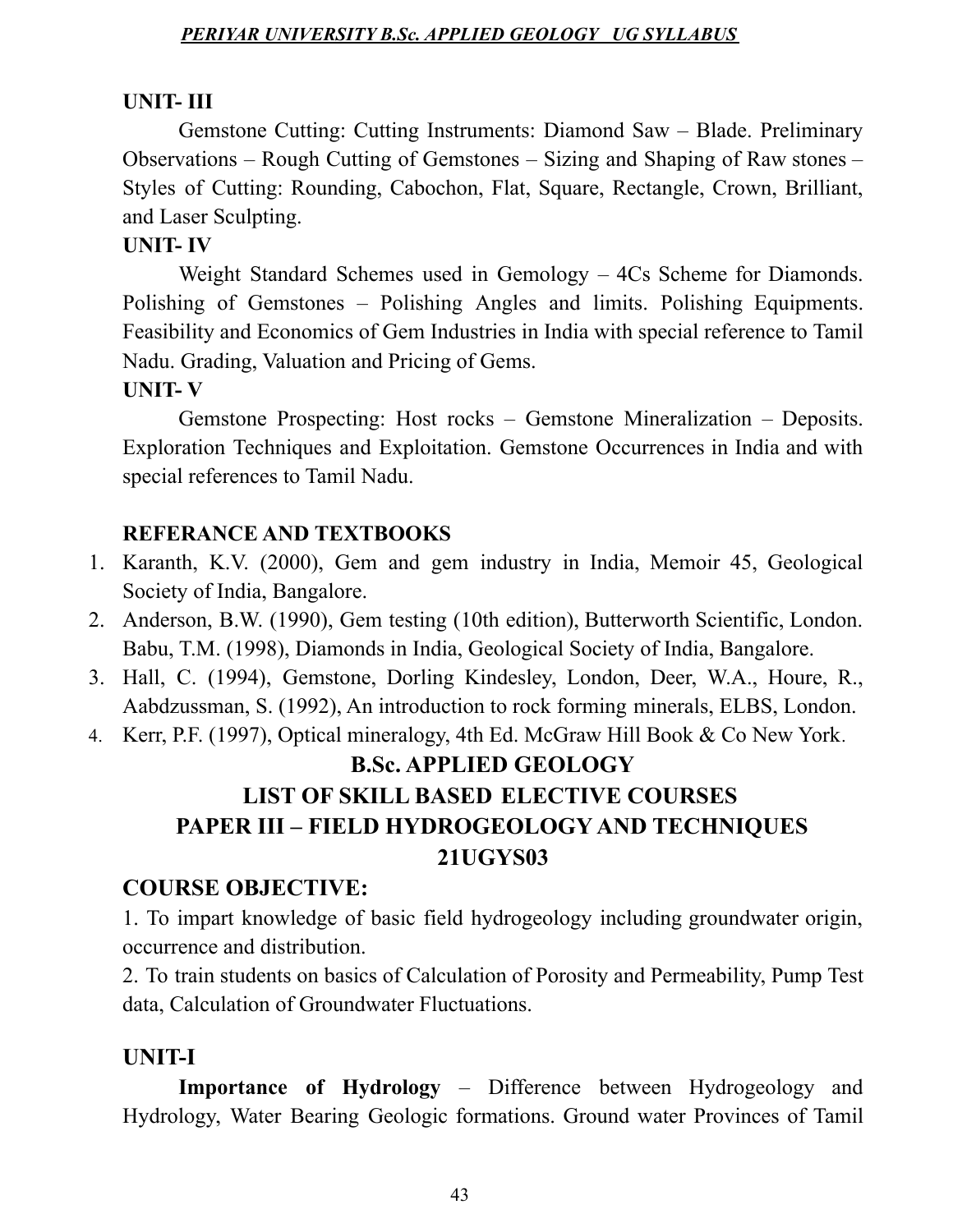Nadu. Collection of Rainfall data. Short account on Thiessen Polygon Isohyetal maps.

# **UNIT-II**

**Hydro geologic parameters:** Calculation of Porosity and Permeability, Pump Test data, Calculation of Groundwater Fluctuations.

# **UNIT- III**

Wells – Well Inventory Survey: Water level, Water level Fluctuation, Subsurface Layers (Soil thickness, Weathered zone, Fractured zone, Bedrock) - Well construction - Well logging - Sedimentary aquifers: Sandstone, limestone.

### **UNIT- IV**

**Hard rock aquifers:** Charnockites, Gneiss, Granite formation - Field observation and Measurement of Soil moisture zone, Zone of Aeration, Zone of saturation.

### **UNIT- V**

**Pumping Test:** Yield, Drawdown, Recuperation, Transmissivity, Permeability. Case studies: Rainfall in Salem district, Groundwater condition in Salem district. Rain Water Harvesting.

# **TEXT BOOKS**

1. A Text book of Groundwater – 2000 – P. Arul, Dhanam Agency, 99D, Bazaar Street, Virudachalam– 606 001.

2. Groundwater Hydrology – 1959 – David K. Todd – John Willey & Sons, New York.

3. Ragunath, H.M. 1987, Groundwater, Wiley Eastern Ltd., New Delhi.

# **B.Sc. APPLIED GEOLOGY LIST OF SKILL BASED ELECTIVE COURSES PAPER IV - WATER QUALITY ANALYSIS 21UGYS04**

# **COURSE OBJECTIVES:**

1. To impart knowledge of basic water quality analysis.

2. To train students on the basics of laboratory methods using quality of water.

3.Study about Recycling of water, Water borne diseases, Reverse Osmosis (RO) System and Desalination of water.

# **UNIT- I**

Physical Properties of Water: Color, Odor, Taste, Temperature, Turbidity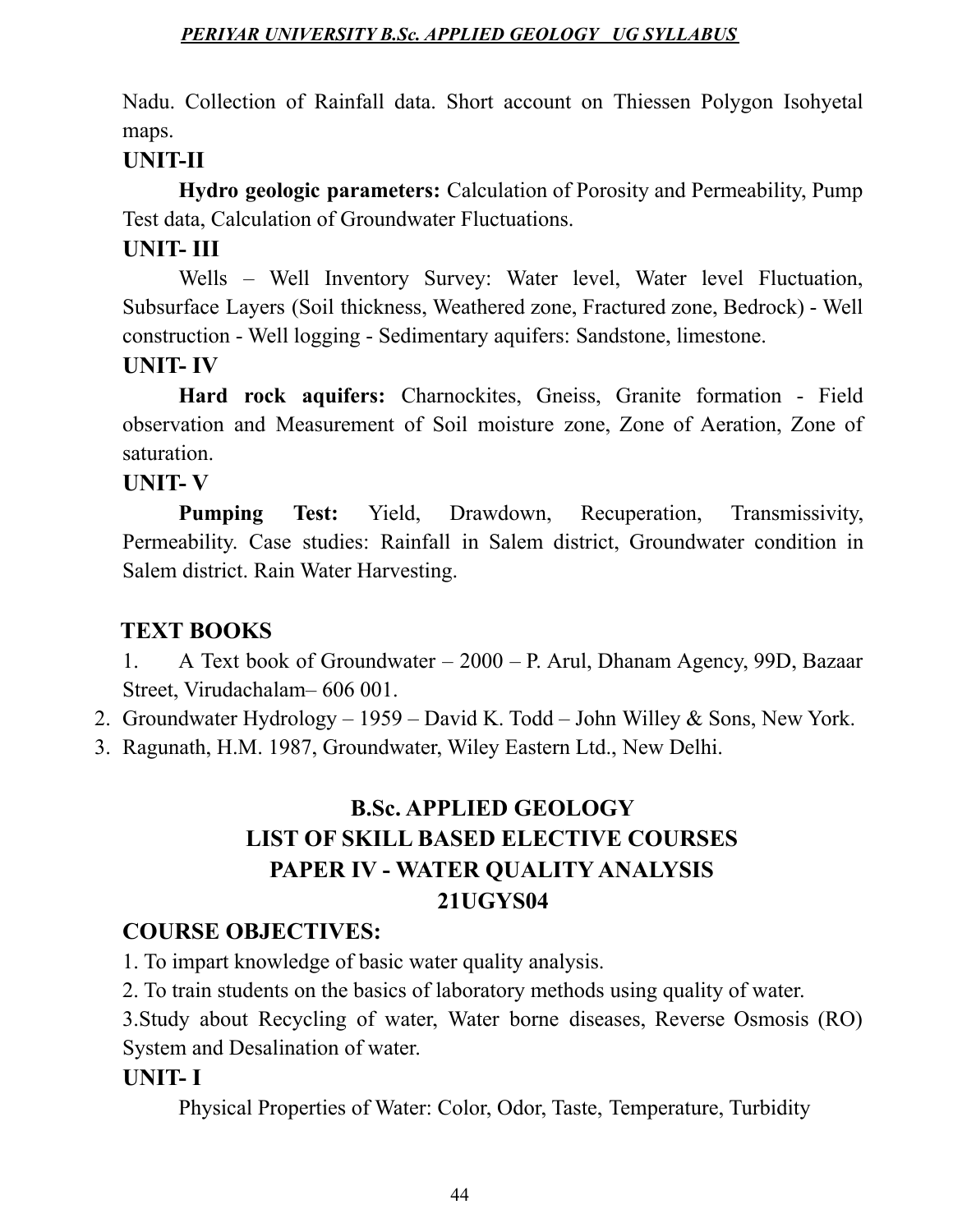&Viscosity. Methods of Analysis of Physical Properties. World Health Organization (WHO) and Bureau of Indian Standards (BIS).

# **UNIT- II**

Chemical Properties of Water: p<sup>H</sup>-Alkalinity, Acidity and their Measurements, Ionization Potential, Gas solubility, Precipitation and Dissolution of Ions, Equivalent Weight and its measurement, Colloids and Coagulation, Insoluble Components and their Measurements.

# **UNIT- III**

Laboratory Methods of Analysis: Standard Solutions – Determination of  $p^H$ – Hardness – Dissolved Oxygen – BOD – COD, TDS-TSS. Determination of F, Cl, N, P, K, Na Ca, Mg, Fe, CaCO<sub>3</sub>, HCO<sub>3</sub>& Trace metals.

# **UNIT- IV**

Utility of Standards required for Potable, Agricultural and Industrial Purposes. Tools used for assessing the quality of water.

# **UNIT-V**

Water Pollution: Urban, Industrial pollution and Remedial measures. Arsenic and Fluoride Content in water. Recycling of water, Water borne diseases, Reverse Osmosis (RO) System and Desalination of water.

# **REFERENCE BOOKS**

- 1. Davis, N.S., Dewiest, R.J.M. (1996), Hydrogeology, John Wiley, New York.
- 2. Todd, D.K., (2002), Groundwater 3<sup>rd</sup>edition, John Wiley, Singapore.
- 3. Freeze, R.A., Cherry, J.A. (1979), Ground Water, Prentice Hall, New Jersey.
- 4. Sawyer, C.N., McCarty, P.L. (1878), Chemistry for Sanitary Engineers, 3<sup>rd</sup>edition, McGraw Hill, New York.
- 5. APHA, (1980), Standard Methods for the Examination of Water and WasteWater, 15 thedition, American Water Works Association and Water Pollution Control Federation, New York.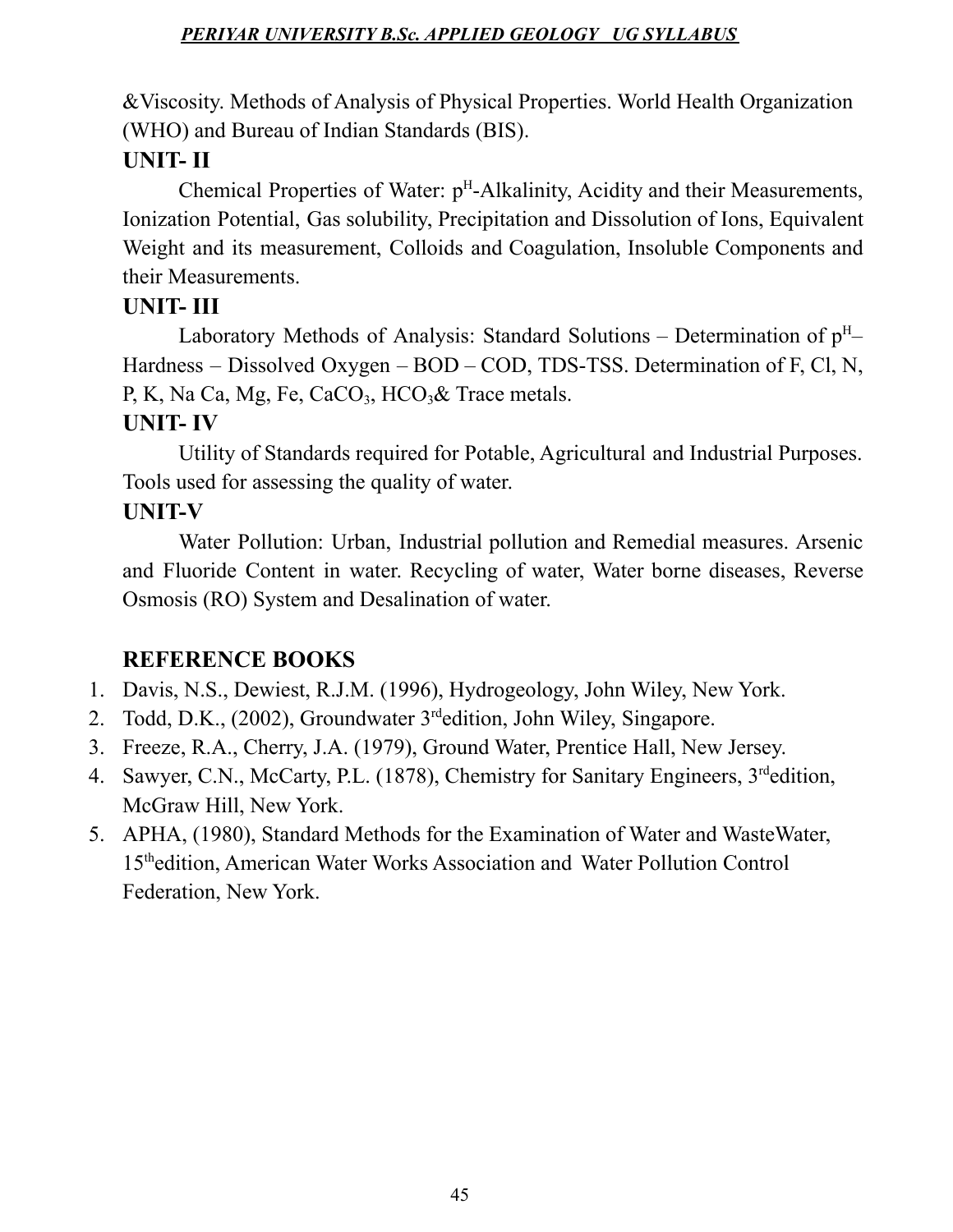# **B.Sc. APPLIED GEOLOGY LIST OF SKILL BASED ELECTIVE COURSES PAPER V - GRANITE EXPLORATION AND EXPLOITATION 21UGYS05**

# **COURSE OBJECTIVES**:

1. The objective of this course is to give hands-on experience for the students in identifying types, mining methods of granite, exploration and marketing.

# **UNIT-I**

Definition of Granite. Magma types- Granitic magma, Building Stones. Basic properties of Building and Dimensional stones. Engineering properties of granite. **UNIT-II**

Types of Granites and their Commercial Terminologies. Granite rock Exploration. Mining Methods of Granites - Marking methods. Methods of Cutting and Polishing of Granites.

# **UNIT- III**

Methods of Exploration: Geological and Geophysical methods. Important rocks of Granite Industries– Granites and Marbles.

# **UNIT- IV**

Machineries used in Granite Industries – Wire Saw Machine, Cutting and Polishing Machines.

# **UNIT-V**

Marketing, Pricing and Export of Granites. Granites and Granite Industries of India and Tamil Nadu. End uses of Granite wastes. Manufacture Sand.

# **REFERENCE BOOKS**

- 1. Courses in Mining geology –RPN Arogyasamy- John Wiley Eastern Pub
- 2. Economic minerals–U. Prasad-CBS
- 3. An introduction to Mineral Economics-KK Chatterjee -John Wiley Eastern Pub
- 4. Mineral Economics-RK Sinha & NL Sharma-Oxford &IBH
- 5. Field Geology-Mathur.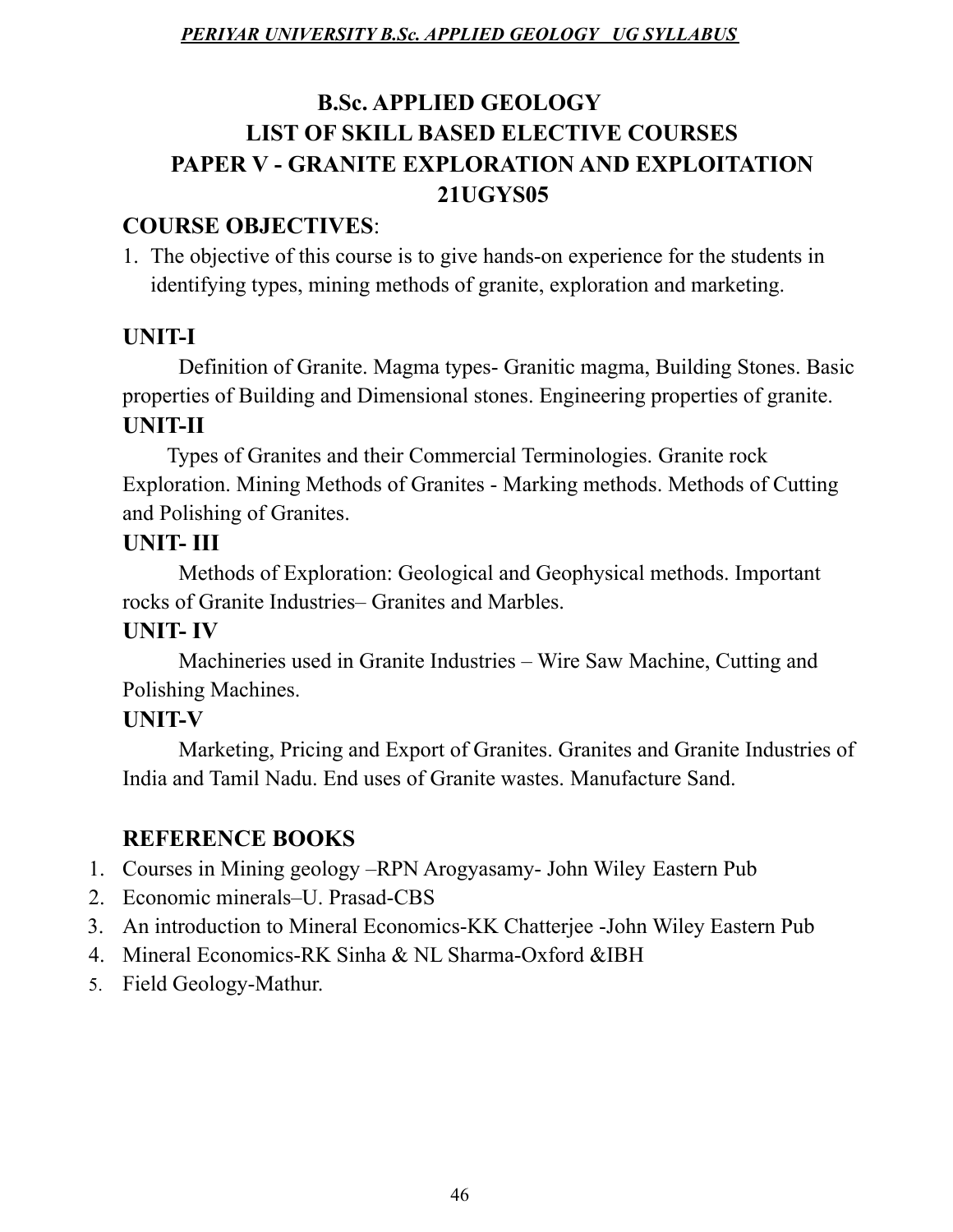# **B.Sc. APPLIED GEOLOGY LIST OF SKILL BASED ELECTIVE COURSES PAPER -VI GEOSTATISTICS AND COMPUTER APPLICATIONS 21UGYS06**

# **COURSE OBJECTIVE:**

**1.**To understand the description of statistical parameters employed to analyse. 2.To synthesize geological data for accurate and authentic interpretation.

# **GEOSTATISTICS:**

# **UNIT- I**

Geoscience systems and Statistics: Numerical data in Geoscience. Frequency distribution: Mean Median, Mode, Dispersion and Measures of Central tendency: Merits and Demerits. Measures of Dispersion: Skewness and Kurtosis, Addition, Multiplication and Division.

# **UNIT- II**

Sampling and Sampling plan in Geoscience: Theoretical basis and sampling: Sample Random Sampling Systematic and Stratified and Cluster sampling: Standard Errors. Null Hypothesis. Correlation and Regression Analysis in Geoscience

# **COMPUTER APPLICATIONS:**

# **UNIT- III**

Introduction to Computer – Elements of Computer: Hardware and Software. Hardware: Input devices: Keyboard, Mouse – Output devices: Monitor, Printer – Memory – Primary: - RA, RAM and Secondary Memory: Hard Disk, Floppy & CD. **UNIT- IV**

A short account on: Algorithm – Flowcharts, Programming languages – Operating Systems – DOS – Windows – DBMS. Computer applications in Geology: Flowcharts for simple Programmes – Geological Aspects in Windows. **UNIT- V**

# Introduction to GIS Software in GIS, Utility of computer Software in Geological studies – Bar diagram, Pie diagram, Role diagrams, Scatter diagram, X-Y plots.

# **TEXT BOOKS**

- 1. Balagurusamy, Introduction to Computers.
- 2. Saroj K. Pal (1985) Statistics for Geoscientists: Techniques and applications, concept publishing Co., New Delhi.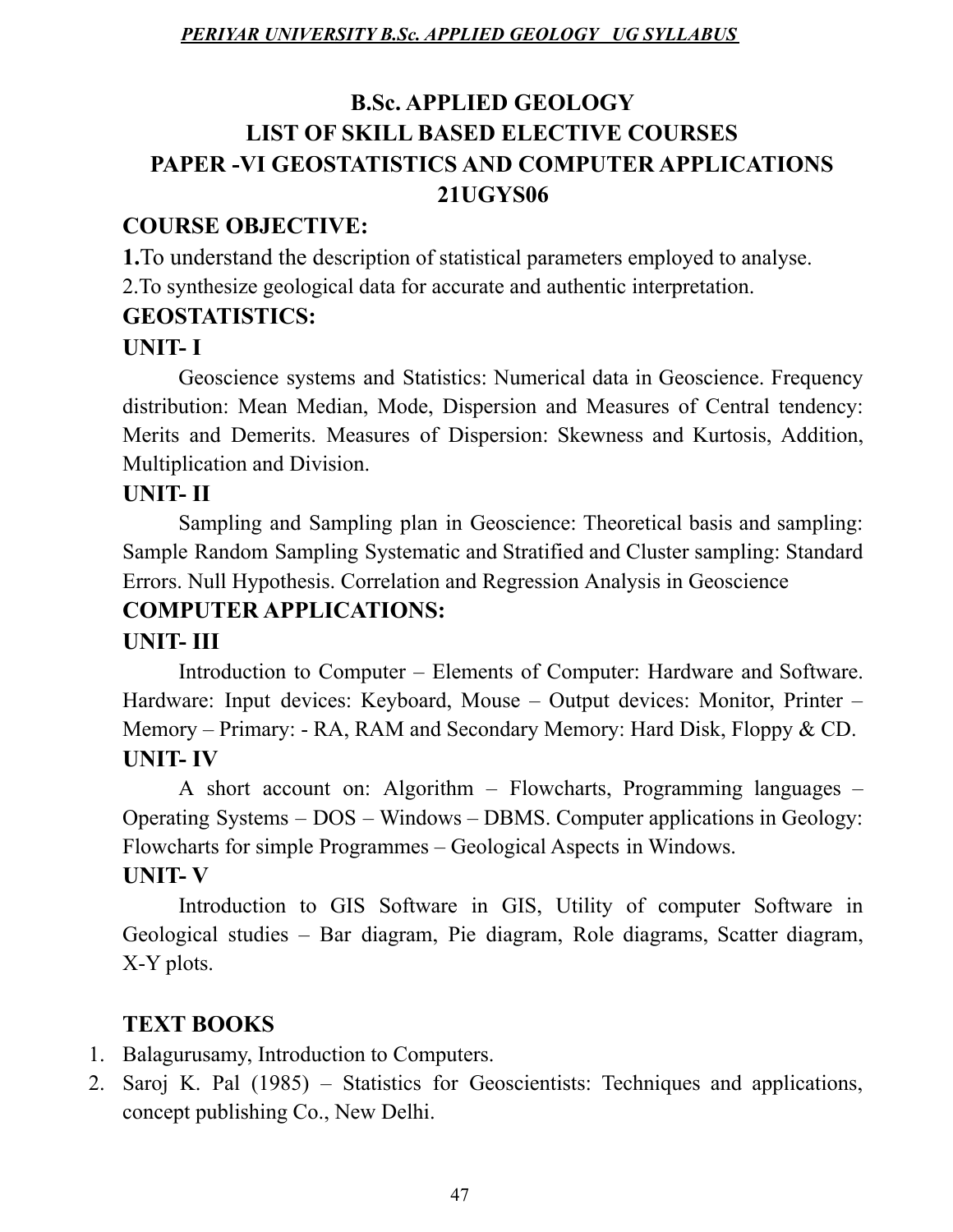- 3. C. Davis (1975), Statistics and data analysis in Geology, John Wiley &Sons.
- 4. Gupta, G.V. (1995), Basic Statistics, Chand.
- 5. Ravichandran, D. (2001), Introduction to Computers and communication, Tata McGraw Hill Publication Ltd., **REFERENCE BOOKS**

# 1. D.F. Merriam (1989), Edited Statistical Analysis: A Computer Oriented Approach, Computer Application in the Earth Sciences, A.A. Affi. An International Symposium Pienum Press, New York.

- 2. Robert L. Miller (1982), Statistical analysis in the Geological Sciences, John Wiley and Sons, New York.
- 3. Palk, S.K. (1998), Statistics for Geoscientist Techniques and Applications.
- 4. Gregory, S. (1963), Statistical Methods and the geographer Long man &London.

# **B.Sc. APPLIED GEOLOGY LIST OF SKILL BASED ELECTIVE COURSES PAPER VII -REMOTE SENSING AND GIS 21UGYS07**

# **COURSE OBJECTIVE**:

1.To impart knowledge and applications of remote sensing and GIS in Geology.

2.To learn the basics of aerial remote sensing and its applications.

3.To understand the physics of the electromagnetic spectrum and learn satellite remote sensing.

4. To have training in GIS components, models and applications

# **REMOTE SENSING:**

# **UNIT- I**

Definition and Types: Aerial, Satellite and Radar, Development of Space Programmes - History and Organization Associated with Remote Sensing in India and in other Countries.

# **UNIT- II**

Remote Sensing: Sources of Energy, Electromagnetic Radiations (EMR) Atmospheric Windows, Energy Interaction with Atmosphere and Earth. Types of Platforms: Active and Passive. Remote Sensing Methods, Ideal Remote Sensing Systems.

# **UNIT- III**

Fundamentals of Aerial Remote Sensing: Components of Aerial Camera,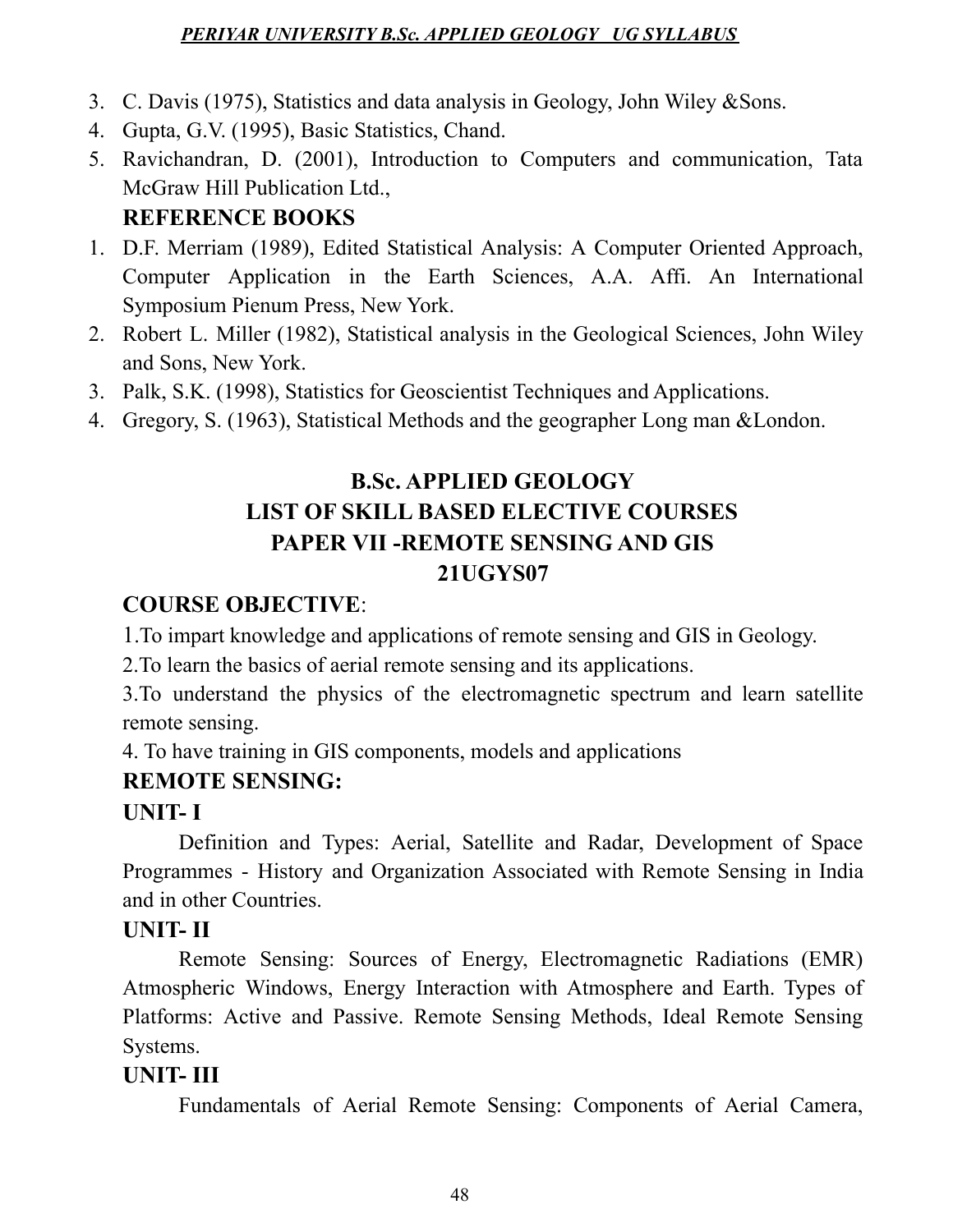Types of Aerial Photographs, Marginal Information of Aerial Photographs, Elements of Photo Interpretation.

#### **GIS:**

### **UNIT -IV**

Fundamentals of Satellite Remote Sensing: Types of Satellites: Geo-Stationary and Sun-Synchronous Satellites, Resolution: Spatial, Spectral, Radiometric and Temporal, Types of Data Products, Marginal Information of Satellite Images.

### **UNIT- V**

Geographical Information Systems (GIS) Meaning- Developments-Raster and Vector Data-Data Integration-Global Positioning System (GPS) Advantages and Limitations of GIS and GPS.

# **REFERENCE BOOKS**

- 1. Barret, E.C. and Curtie, L.F. (1990), Introduction to Environmental Remote Sensing, Chapman and Hall, London.
- 2. Cambell, James B. (1987), Introduction to Remote Sensing, The Guilford Press, New York.
- 3. Lillesand, T. M. and Kieper (1987), Remote Sensing and Image Interpretation, John Willyand Sons, New York.
- 4. Lueder, D.R. (1959), Aerial Photographic Interpretation, McGraw Hill Book, ce., New York.
- 5. Wolf, P.R. (1974), Elements of Photogrammetry me try, McGraw Hill, New York.

# **B.Sc. APPLIED GEOLOGY LIST OF SKILL BASED ELECTIVE COURSES PAPER VIII - MINES AND MINERALS LEGISLATION OF INDIA 21UGYS08**

# **COURSE OBJECTIVES:**

**1.**The course aims to provide an overview of the legal and policy framework on the mining sector in India.

**2.**To understand the procedure for obtaining mineral concession of regulation and development.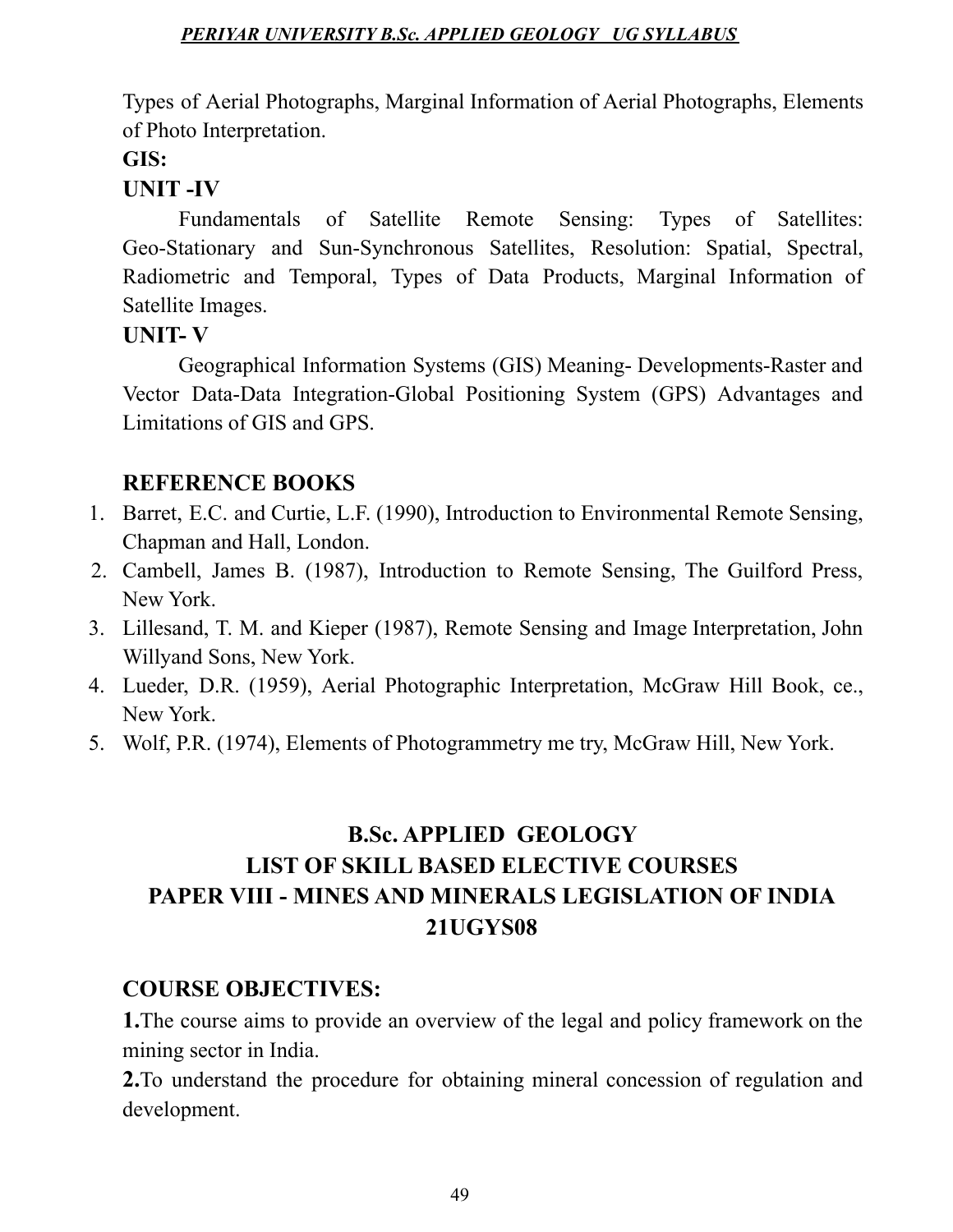### **UNIT- I**

Introduction to Mineral Economics; Essential, Critical and Strategies minerals - Demand and Supply- National Mineral Policy – Problems and Prospects – Industrial policy Resolutions,  $1956$  – Schedule – A, Schedule – B, Ene0rgy policy, Forest policy.

# **UNIT-II**

Essential - Strategic and Critical minerals – Minor minerals – Major minerals. Evolution of National Mineral policy – Ideal Scope of a Mineral Policy – Categories of Minerals for Grant of Concessions.

# **UNIT- III**

Procedure for Obtaining Mineral Concession – Termination, Surrender and Determination of Mining Lease – The Oil fields (Regulation & Development) Act, 1948 – The Mines & Minerals (Regulation & Development) Act, 1957.

# **UNIT- IV**

Mineral Concession Rules, 1960 – The Mining leases (Modification of terms) Rules, 1956 – Minerals Conservation and Development Rules, 1958. The Coal mines Act, 1974 - Coal mines Regulation, 1957.

### **UNIT- V**

The Atomic Energy Act, 1957 – The Atomic Energy Act, 1962 – The Mines Act, 1952 – Mines Rules, 1955 –– Metalliferous Mines Regulation, 1961 – Mineral Taxation and Incentive measures – Incidence of Taxes – Depletion Allowance – Simplification of Taxation laws.

# **REFERENCE BOOKS**

- 1. An Introduction to Mineral Economics K.K. Chatterjee.
- 2. Mineral Economics R.K. Sinha &N.L. Sharma.
- 3. Industrial Minerals and Rocks of India (1980) S. Deb, Allied Publishers.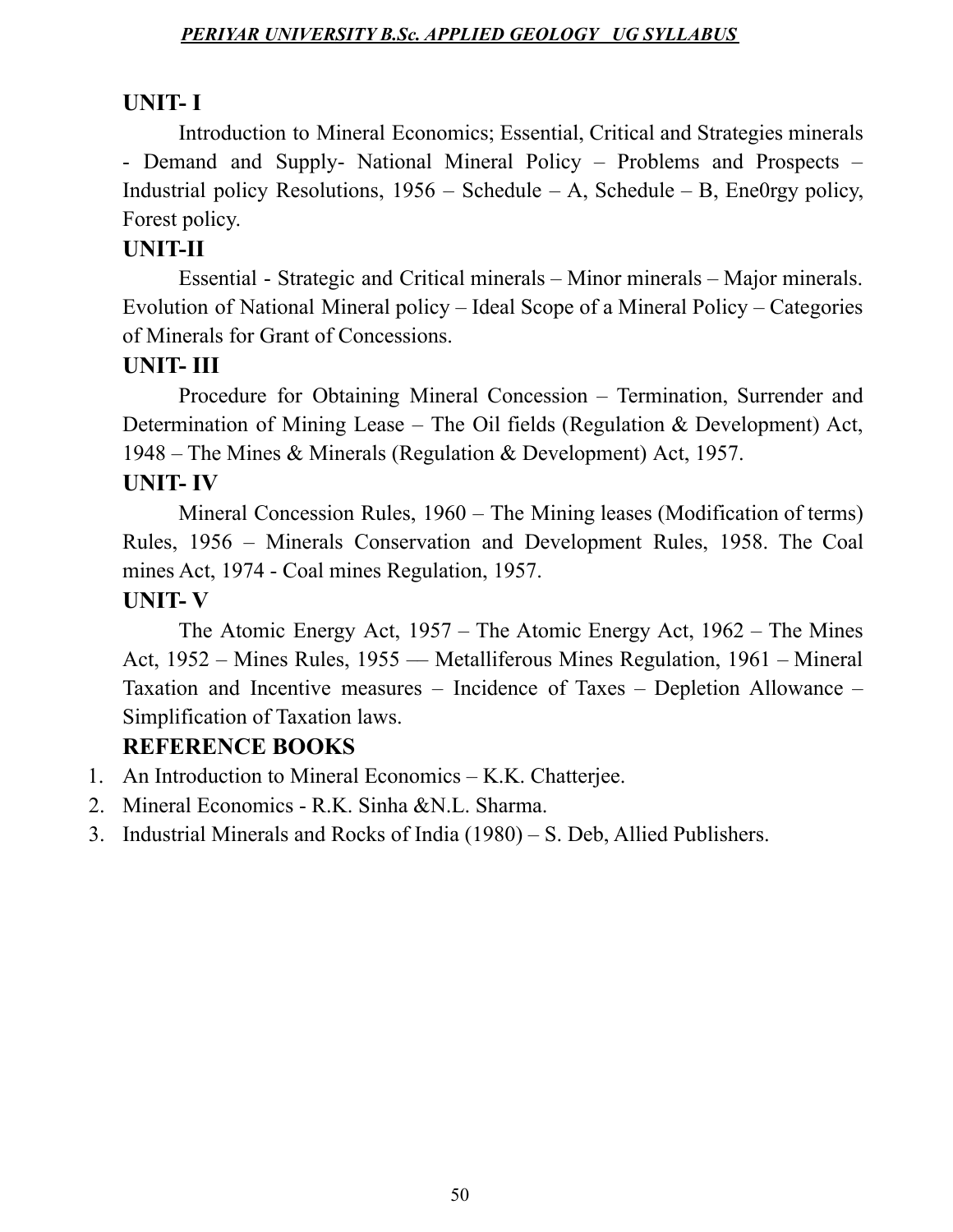# **B.Sc. APPLIED GEOLOGY LIST OF SKILL BASED ELECTIVE COURSES PAPER- IX-INTRODUCTION TO GEOINSTRUMENTATION 21UGYS09**

# **COURSE OBJECTIVE:**

**1.**To train the students to understand the functioning of necessary instruments required during geological field surveys.

**2.**To impart knowledge and applications of field photographic techniques and GIS in Geology.

**3.**To train the students description handling and application of the following equipment.

# **UNIT- I**

Basic equipments: Description, Handling and Applications of the following equipments: Hammers, Chisels, Hand lenses, Clinometer, Brunton Compass, Jacob's staff, Pedometer.

# **UNIT- II**

Survey equipments: Chain survey, Plane Table, Prismatic Compass, Theodolite, GPS. Field Photographic Techniques, Spot Analysis Kit for water and Soil test.

# **UNIT- III**

Geophysical Survey Equipment: Gravimeters, Magnetometers, Resistivity Survey Equipments, Seismic Survey Equipments, Scintillation counter, Well logging Instruments.

# **UNIT- IV**

Pocket Stereoscope, Mirror Stereoscope, Stereometer, Pantograph, Rotometer, Plotting Equipments. Petrological Microscope, Ore Microscope, Photomicrograph Equipment, Stereomicroscope.

# **UNIT-V**

Geochemical Equipment:  $p^H$ & Eh meters, Potentiometers, TDS determination, Chromatographic Techniques, AA Spectrometer, ICP – MS, XRF – XRD.

# **REFERENCE BOOKS**

- 1. Field Geology S.M. Mathur
- 2. Field Geology -Gokhale
- 3. Field Geology F. Lahee 4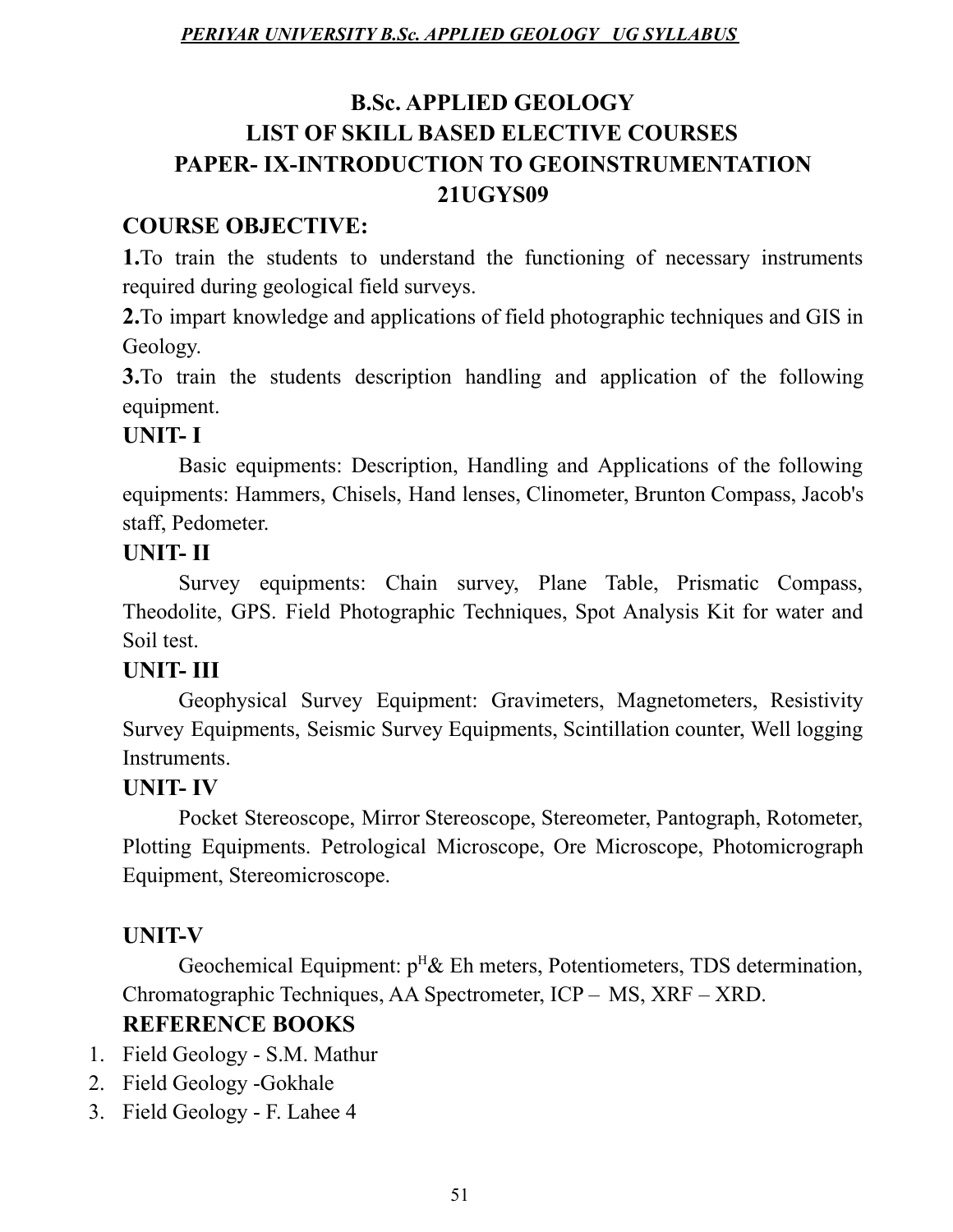- 4. Field Geology R. Compton
- 5. Surveying -Punmia
- 6. Geophysics -Telford
- 7. Geophysics Ramachandra Rao
- 8. Mineralogy -Dennan
- 9. Text Book of Surveying S.K. Husain and M.S. Nagaraj

# **B.Sc. APPLIED GEOLOGY LIST OF SKILL BASED ELECTIVE COURSES PAPER X – CARTOGRAPHY 21UGYS10**

# **COURSE OBJECTIVE:**

**1.**To understand the various purposes, roles and representation of cartography. To gain and practice language in the creative design process.

**2.**To gain and practice skills in cartographic design, representation and produced in a GIS environment.

**3.**To be able to create digital maps in formats reflecting the purpose, content and function of input data.

# **UNIT- I**

Cartography - Nature, Scope and Content of Cartography - Arts and Science of Cartography - Cartography as a system of communication - Maps - Classification and their uses - Growth, Development and Modem trends in cartography.

#### **UNIT- II**

Map Drawing and Measuring Techniques - Map Setting – The Earth and System of Coordinates - Base Map - Compilation and Generalization of Maps.

# **UNIT- III**

Symbolization: Types of Cartographic Symbols - Point, Line, and Area symbols - Qualitative and Quantitative Data Generalization.

# **UNIT- IV**

Map Design and Layout: General Design Problems - Principles of Cartographic design and Design of Map Symbols - Lettering – Lettering Methods, Positioning of letters - Geographical names.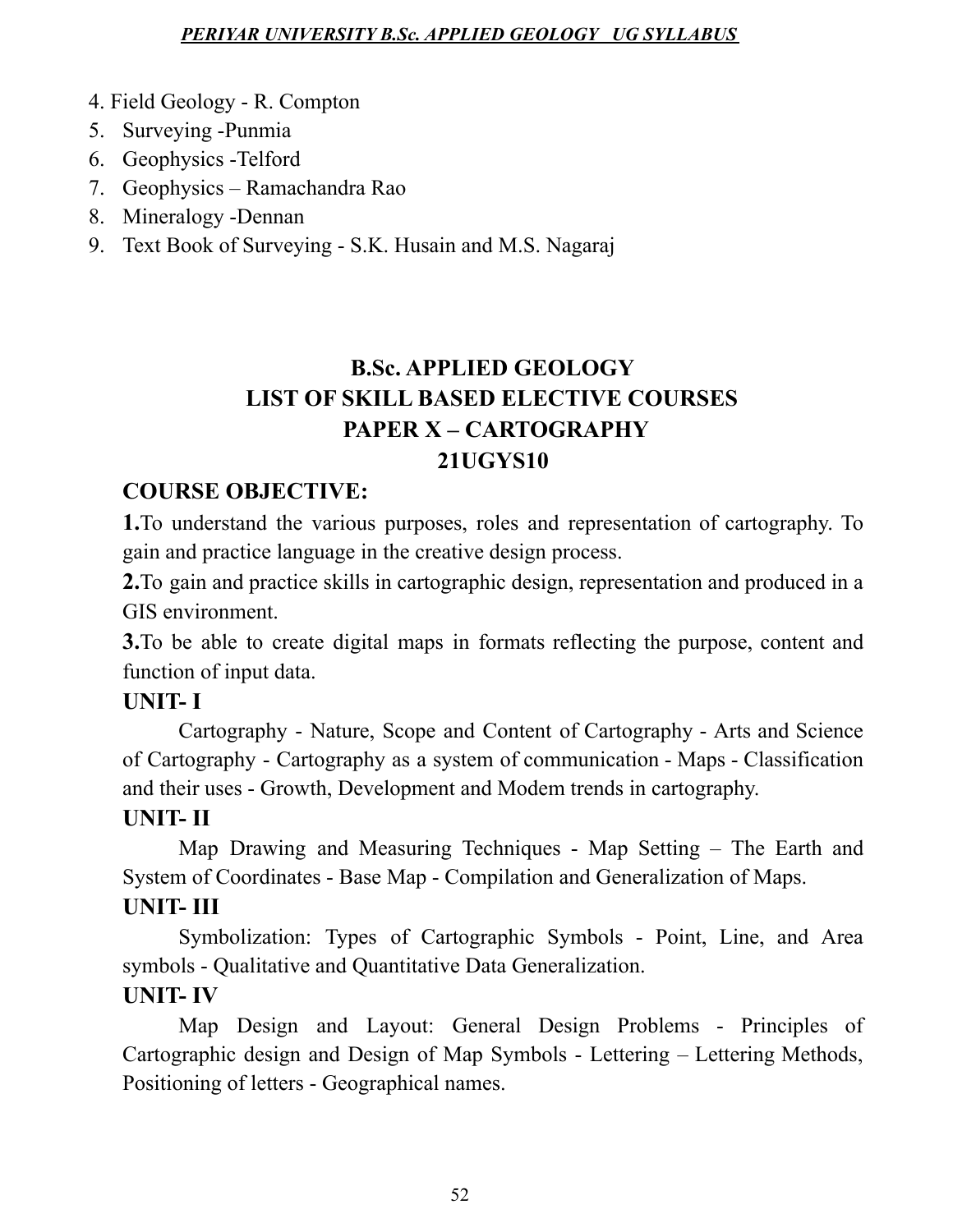#### **UNIT- V**

Map Reproduction - Process of Map Production –Photographic Systems - Multiple Reproduction Processes - Computer Application in Cartography - Computer Mapping - Remote Sensing and Cartography - Uses of Air photographs and Satellite images in Cartography.

### **REFERENCE BOOKS**

- 1. Misra, R.P. and A.P. Ramesh Fundamentals of Cartography
- 2. Robinson Elements of Cartography
- 3. Keats, J.S Cartographic Design and Production.
- 4. Raiz Principles of Cartography.

# **B.Sc. APPLIED GEOLOGY LIST OF SKILL BASED ELECTIVE COURSES PAPER XI - GEOLOGY FOR COMPETITIVE EXAMINATIONS 21UGYS11**

# **COURSE OBJECTIVE:**

**1.**To impart knowledge of objective geology for various competitive examinations, know about various question paper pattern information.

#### **UNIT-I**

Types of Competitive examinations: State and Central Competitive examinations – TNPSC, UPSC (Civil Services, GSI, IFS), UGC-CSIR, ONGC, AMD, Coal India Ltd etc.

#### **UNIT-II**

Awareness of syllabus prescribed for various competitive examinations. Objective and descriptive type of questions. Preparation strategies - Collection of previous question papers - Internet and library search for information.

#### **UNIT- III**

Scope and limits of Objective type examinations - Pattern and Style of Objective type Questions - Level of difficulty and Standard Expected - Long Term study and Planning. Preparation strategies for short answer and short essay type examination.

#### **UNIT- IV**

Study methods - Objective type - Short essay type. Examination techniques: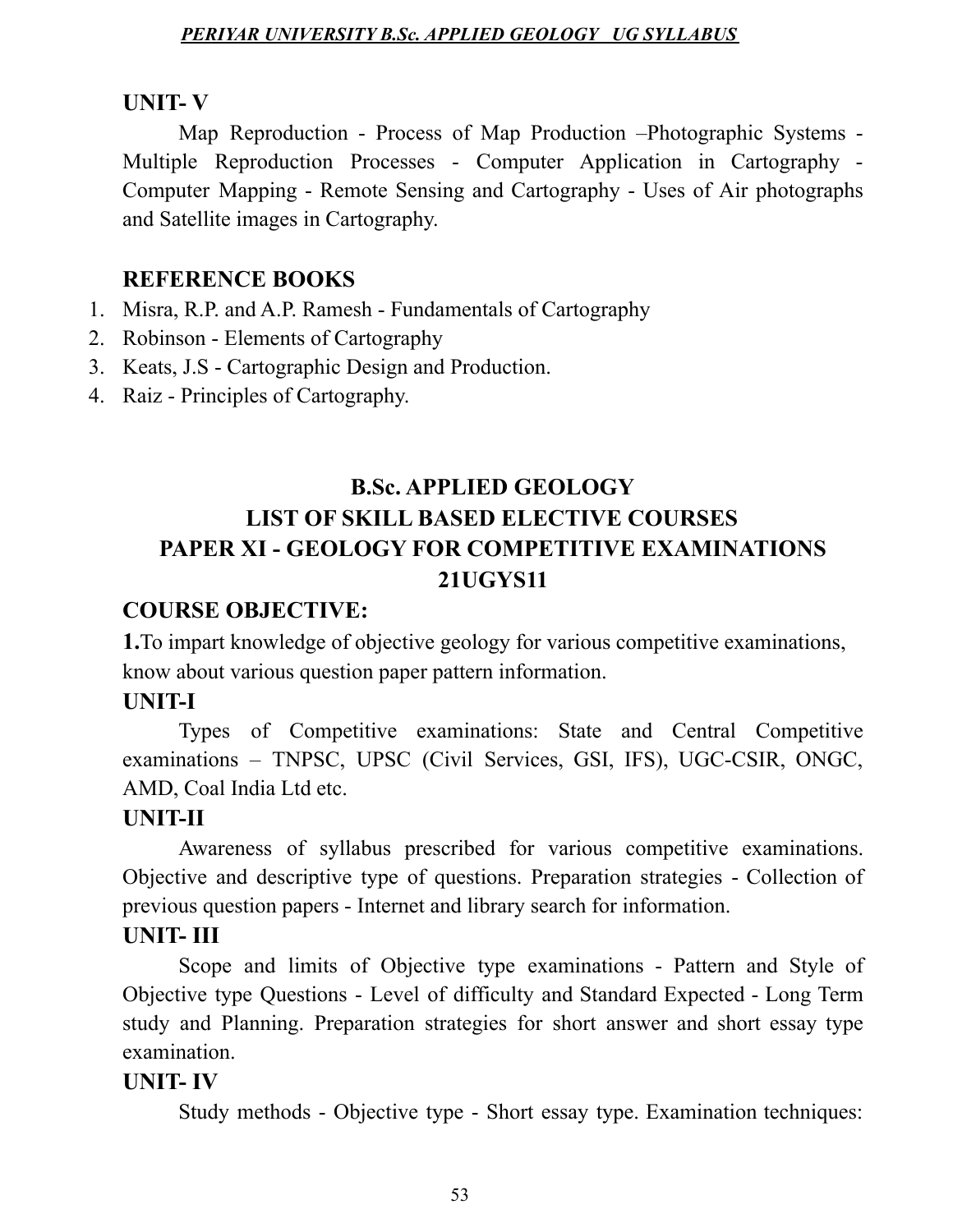-Pre- Exam preparation - Writing / Choosing Questions from Simple to Complex (or) vem known to partly known before Answering/ writing Answers –Time Concept and Examination Ethics.

### **UNIT- V**

Interview - Basic English, Mathematical Ability, Logical Reasoning and Mental Aptitude - Group Discussion, Technical Interview and Management Round. Dress Code and Physical Fitness.

# **REFERENCES BOOKS**

- 1. Julka and Ravi Misra (2003), Geo informa for the cause of promoting Geoscience, Technology Publications, Dehradun.
- 2. Maddox, H. (1985), How to study, Rupa publications, Delhi
- 3. Barrass, R.C. 2001, Study, Routledge study guides, chapman & Hall,4. Srivastava A.P. (1994), Scoring high in examinations, hearting laboratory publications, Delhi.
- 5. Barles Rob, (1992), Successful study for degrees, Routledge, London.
- 6. Sayeed, A. (2002), Trends in objective Geology, CBS, Delhi
- 7. Jhulka, A. (1992), Objective Geology, CBCS, Delhi,
- 8. Bopche, A. (1999), Objective Geology, Dhanpat Rai, Delhi.

# **B.Sc.APPLIED GEOLOGY LIST OF SKILL BASED ELECTIVE COURSES PAPER I - PRINCIPLES OF SURVEYING 21UGYS12**

# **COURSE OBJECTIVES:**

**1.**The systematic investigation of geology the purpose of creating a geological map. And contour and cross section.

- **2.**To know about survey types and methods for field and ground.
- **3.**To train the students to understand the survey equipments.

# **UNIT- I**

Surveying - Definition - Scope and Content - Types of Surveying - Area measurement - Height determination - Advantages of Survey.

# **UNIT-II**

Chain Survey - Accessibility -FMB -Methods of Chain Survey - Triangulation - Open and Closed traverse - Plotting of chain Survey and Results.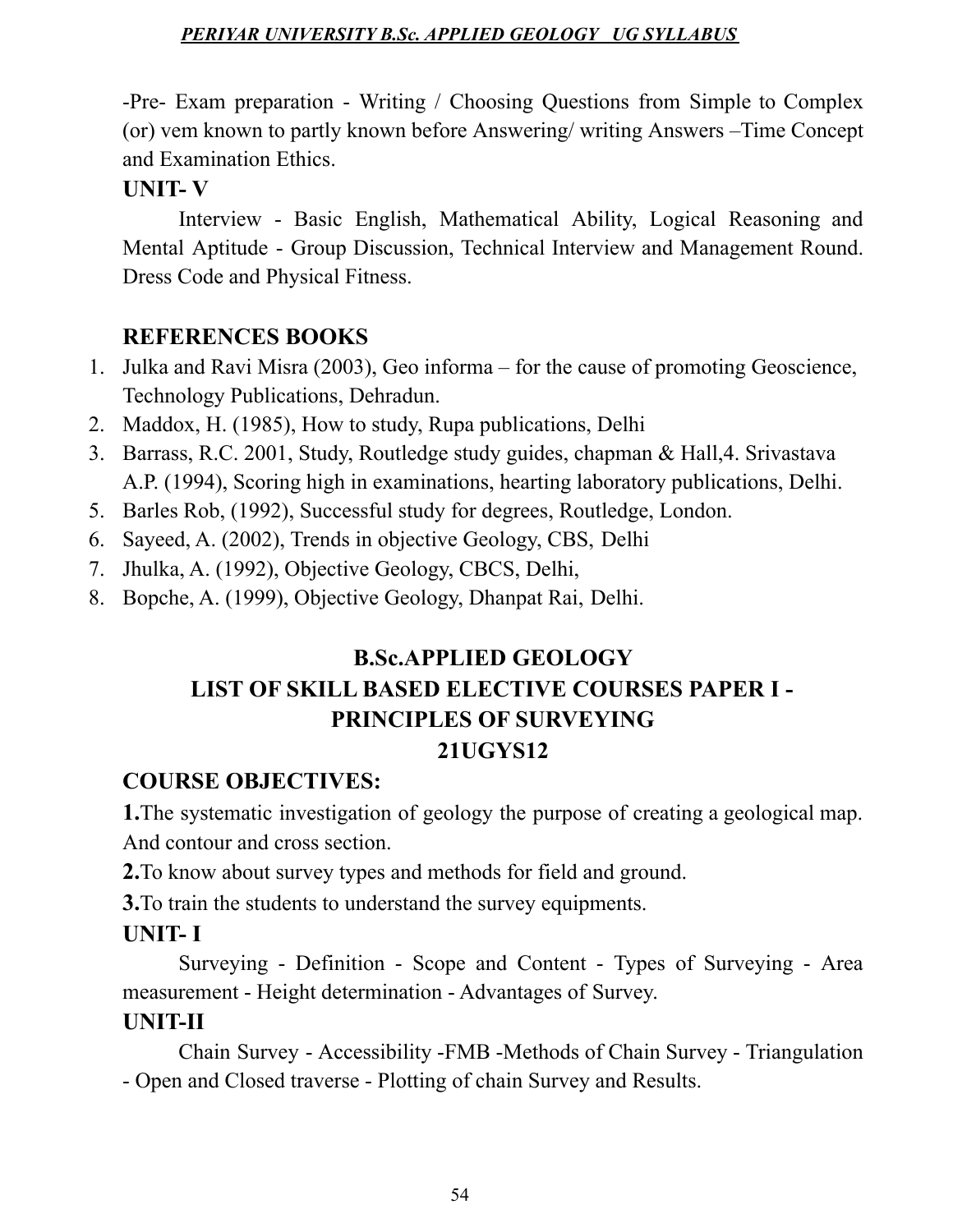### **UNIT- III**

Prismatic Compass - Parts of Prismatic Compass - Accessories - Traverse - Plotting of Prismatic Compass - Errors and its Corrections – Bowditch's method of correction - Calculation of bearings from included Angles.

# **UNIT- IV**

Plane Table - Equipments - Methods of Plane Table Survey - Preparation work for the Plane Table Survey - Leveling and Orienting the Table - Resection Points - Trial and Error Method - Tracing Paper Method - Advantages and Disadvantages of Plane Table Survey.

### **UNIT- V**

Height measurement - Determination of Height - By Dumpy level- Parts of Dumpy level- Methods of dumpy level survey - Height measurement by Indian Clinometer and Abney level.

# **REFERENCE BOOKS**

- 1. Lekh Raj & Raghunandan Singh Map work and practical geography.
- 2. Jayachandran Practical Geography.
- 3. ZamirAlvi A Text book of Practical Geography.
- 4. PijushkantiSaha and ParthaBasu Advanced Practical Geography.

# **B.Sc. APPLIED GEOLOGY LIST OF NON-MAJOR ELECTIVE COURSES PAPER-1 OCEANOGRAPHY 21UGYN01**

# **COURSE OBJECTIVE:**

1. To impart basic knowledge of morphological and structural features, and operating processes in sea and ocean basins.

2. To train the students in understanding the marine economic resources.

# **UNIT-I**

Oceanography: Scope, Content, Significance, Distribution of Land and Sea - Hypsometric Curve, Surface Configuration of the Ocean Floor: Continental Shelf, Continental Slope, Deep Sea Plain, Oceanic Deeps and Submarine Canyons. **UNIT- II**

Relief Features of the Major Oceans: Atlantic, Pacific and Indian Ocean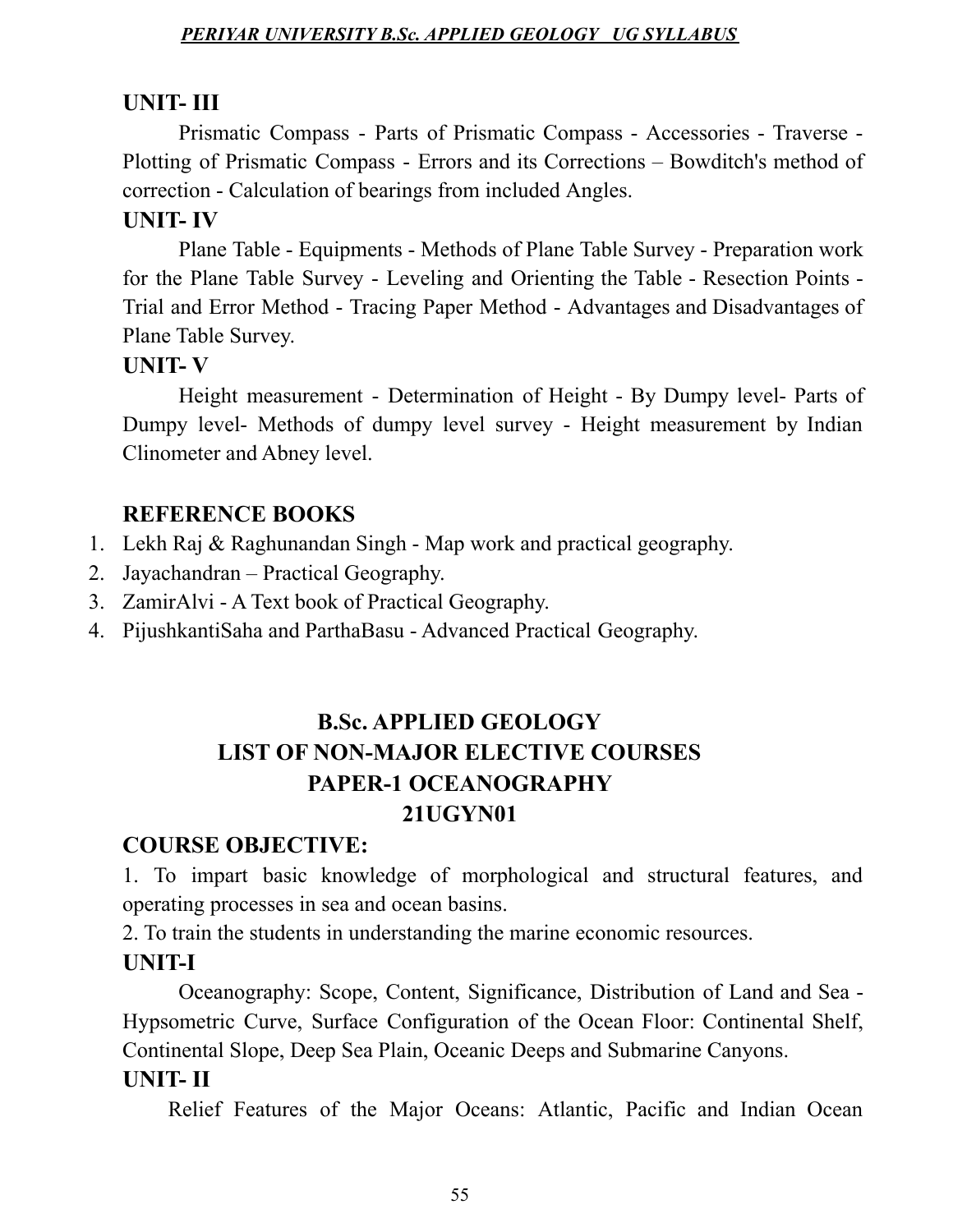–Horizontal and Vertical Distribution of Seawater Temperature. Salinity: Factors Affecting Salinity and Distribution.

# **UNIT- III**

Ocean Water Circulation: Factors Influencing Ocean Circulation General Circulation of Ocean Currents, Currents of the Atlantic, Pacific and Indian Ocean, Waves and Tides: Definition and Types, Tsunamis: Origin and Effects.

# **UNIT- IV**

Marine Deposits: Classification and Distribution - Coral Reefs types - Conditions for the Growth.

# **UNIT- V**

Marine Resources: Types - Distribution and Uses - Tidal Energy - Role of National Institute of Oceanography in India.

# **REFERENCE BOOKS**

- 1. Anikouchine, W. A. and Sternberg, R.W. (1973), The World Oceans An Introduction to Oceanography, Englewood Cliffs.
- 2. Garrison, T. (1998), Oceanography, Wadsworth Co, USA.
- 3. Gerald, S. (1980), General Oceanography: An Introduction, John Wiley & Sons, New York.
- 4. King, C. A. M. (1972), Beaches and Coasts, E. Arnold, London: King, C. A. M. (1975), Oceanography for Geographers, E. Arnold, London.
- 5. Ramasamy, G. (1970), Oceanography (Tamil Edition), Tamil Nadu Text Book Society, Chennai.
- 6. Sharma, R. C. and Vatel, M. (1970), Oceanography for Geographers, Chaitanya Publishing House, Allahabad.

# **B.Sc. APPLIED GEOLOGY LIST OF NON-MAJOR ELECTIVE COURSES PAPER II–CLIMATOLOGY 21UGYN02**

# **COURSE OBJECTIVES:**

**1.**To understand the meteorology and earth radiation balance.

- **2.**To know the behaviour of meteorological parameters.
- **3.**To learn the concept of EL Nino impact and weather forecasting.
- **4.**To study the climate changes over the geological period and its impact.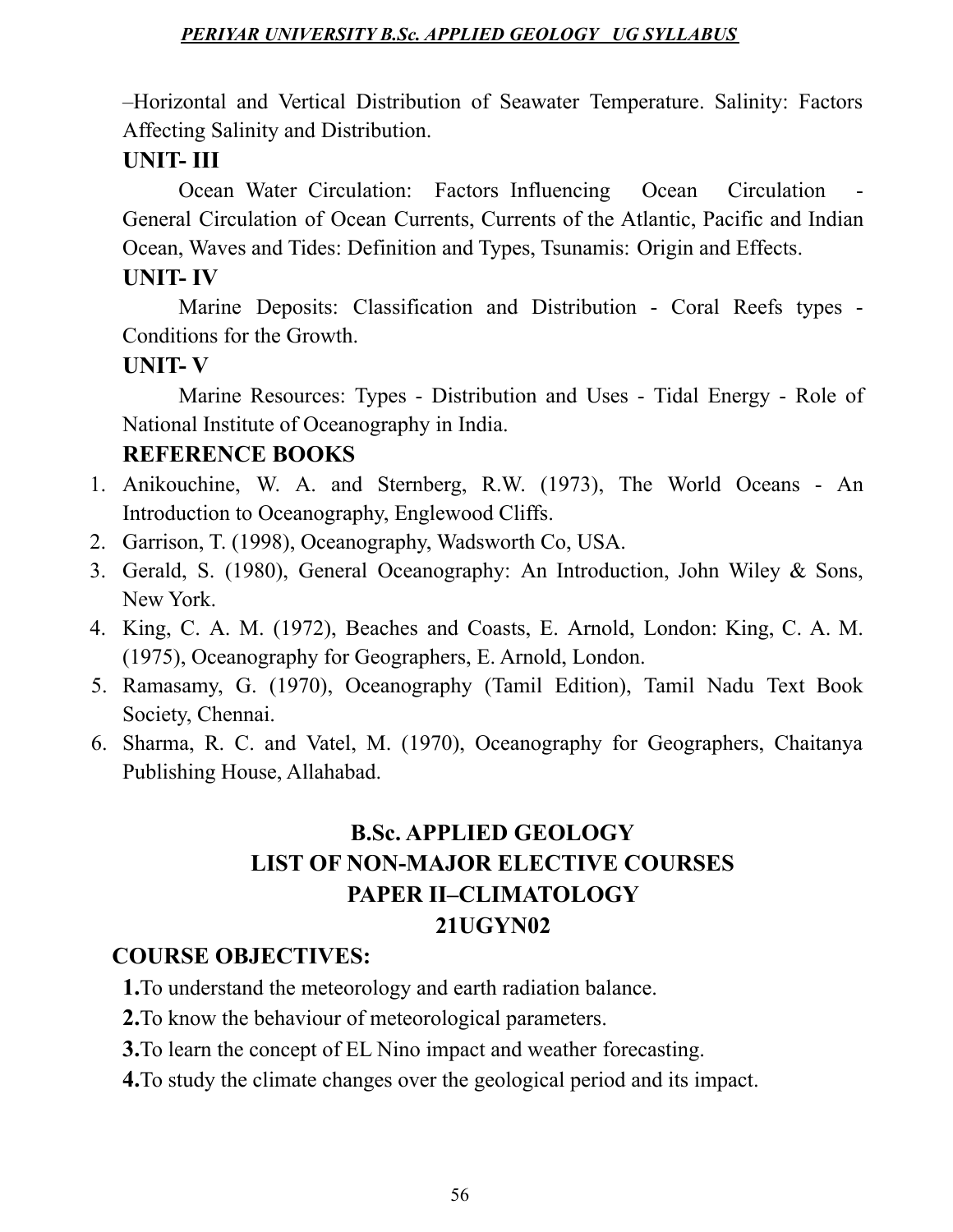### **UNIT-I**

Definition and Significances of Climatology - Rotation and Revolution of the Earth, Solstice, Equinox and Seasons, Elements of Weather and Climate, Composition and Structure of the Atmosphere, Isolation: factors affecting Isolation, Global energy budget, Horizontal and Vertical Distribution Inversion of Temperature and factors affecting them.

# **UNIT- II**

Atmospheric Pressure: Diurnal and Seasonal Variations – Vertical and Horizontal distribution and factors affecting - Pressure Gradient - Coriolis force and Deflection. Winds: Causes and Types - Jet stream, planetary winds, Monsoon and Local winds.

### **UNIT- III**

Atmospheric moisture and Precipitation: Humidity types - Condensation - Cloud types - Precipitation and Rainfall: Types and measurements. **UNIT- IV**

Air Masses and Fronts: types, Classification and Properties - Atmospheric Disturbances: Tropical, Temperate Cyclones, Thunderstorms and Tornadoes - Origin, Development and associated weather conditions.

#### **UNIT- V**

Climatic Classification: Need and Basis of Climatic Classification- Koppen's Climatic Classification -Weather forecasting: Observation, Types and Uses.

# **REFERENCE BOOKS**

- 1. Critchfield, H. (1975), General Climatology, Prentice-Hall, New York.
- 2. Das,R. K. (1968), The Monsoons, National Book Trust, New Delhi.
- 3. Mather, J. R. (1974), Climatology, McGraw Hill, New York.
- 4. Patterson, S. (1969), Introduction of Meteorology, McGraw Hill Book Co., London.
- 5. Stringer, E. T. (1982), Foundation of Climatology, Surjeet Publications, New Delhi.
- 6. Trewartha, G. T. (198), An Introduction to Climate, International Students Edition, McGraw Hill, New York.
- 7. Kumaraswamy, K., et al. (2003), Climatology (Tamil Edition), Grace Publishers, Kumbakonam.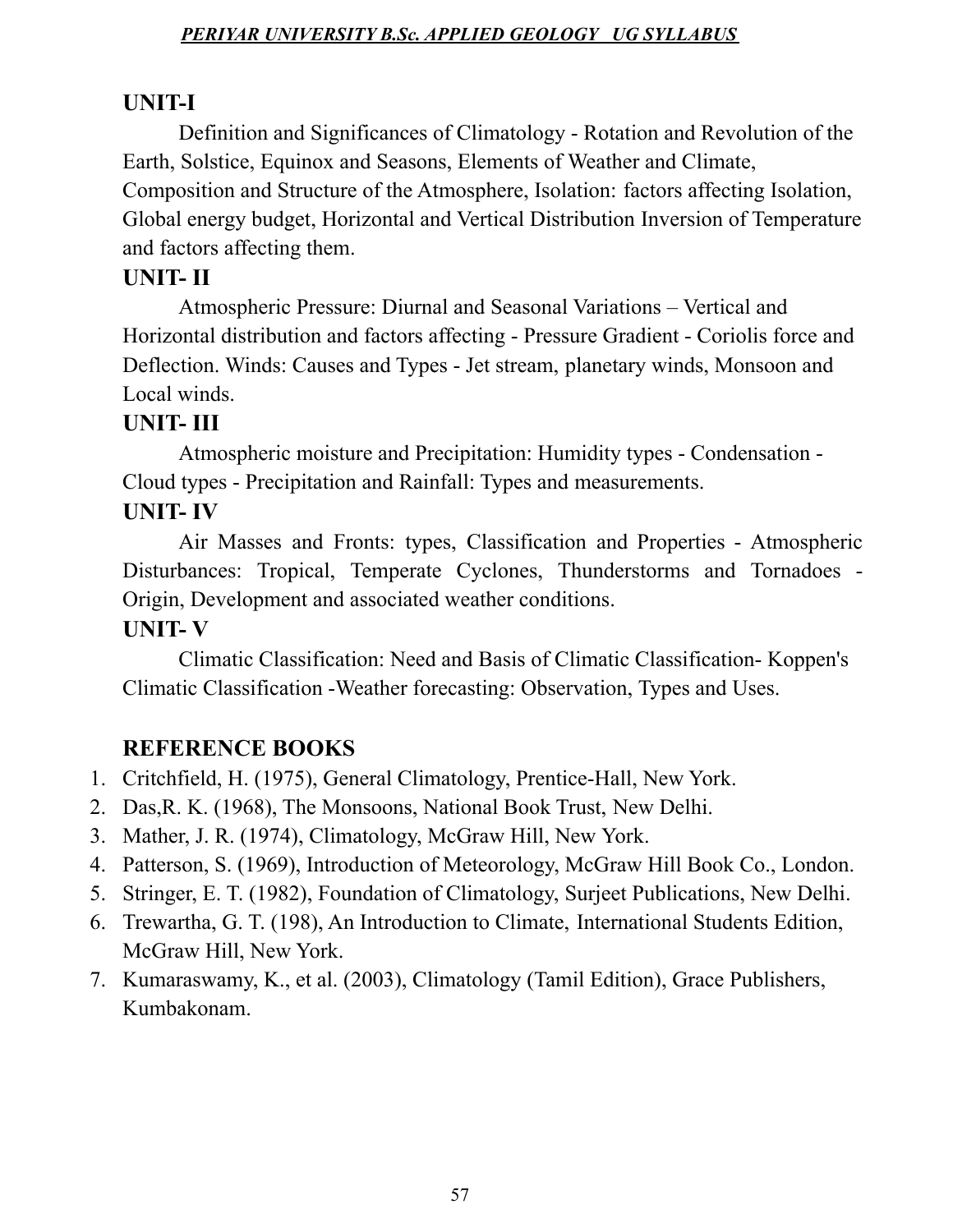# **B.Sc. APPLIED GEOLOGY LIST OF NON-MAJOR ELECTIVE COURSES PAPER-III BASIC GEOCHEMISTRY 21UGYN03**

# **COURSE OBJECTIVE:**

1. To impart basic knowledge of elemental and isotopic concentrations, classification and behaviour of elements in the crust, continental lithospheric mantle and mantle. 2. To train the students to understand the behaviour of geochemical elements in different igneous rock types.

# **UNIT-I**

Origin, Abundance and Distribution of elements in the Universe Solar System and Earth –composition of Crust, Mantle, Core, Hydrosphere and Atmosphere: Geochemical classification of Elements.

# **UNIT- II**

Basic Crystal Chemistry: Minerals as chemical compounds-bonding –Ionization Potential-Electronegativity-Periodic Table of elements: periodic law and its utility.

# **UNIT-III**

Geochemical processes and their geochemical signatures - Processes controlling chemical composition of Igneous, Metamorphic, and Sedimentary rocks. **UNIT- IV**

Geochemistry of REE, Trace elements, stable and radiogenic isotope and their applications.

# **UNIT- V**

Geochemistry to mineral exploration: Elements, dispersion and halos around an ore body- sampling methodology-analytical techniques: AAS-ICP-MS-Gravimetry – Chromatography flame photometry-DTA.

# **REFERENCE BOOKS**

- 1. Krouskoph, K.C. and D.K. Bird (1995) Introduction to Geochemistry, 3<sup>rd</sup> Ed Wiley, New York.
- 2. Mason, B. and C.B Moore, (1992), Principles of Geochemistry, 4<sup>rd</sup>EdWiley, New York.
- 3. Rollinson, H. (1993), Using Geochemical Data evaluation, preparation and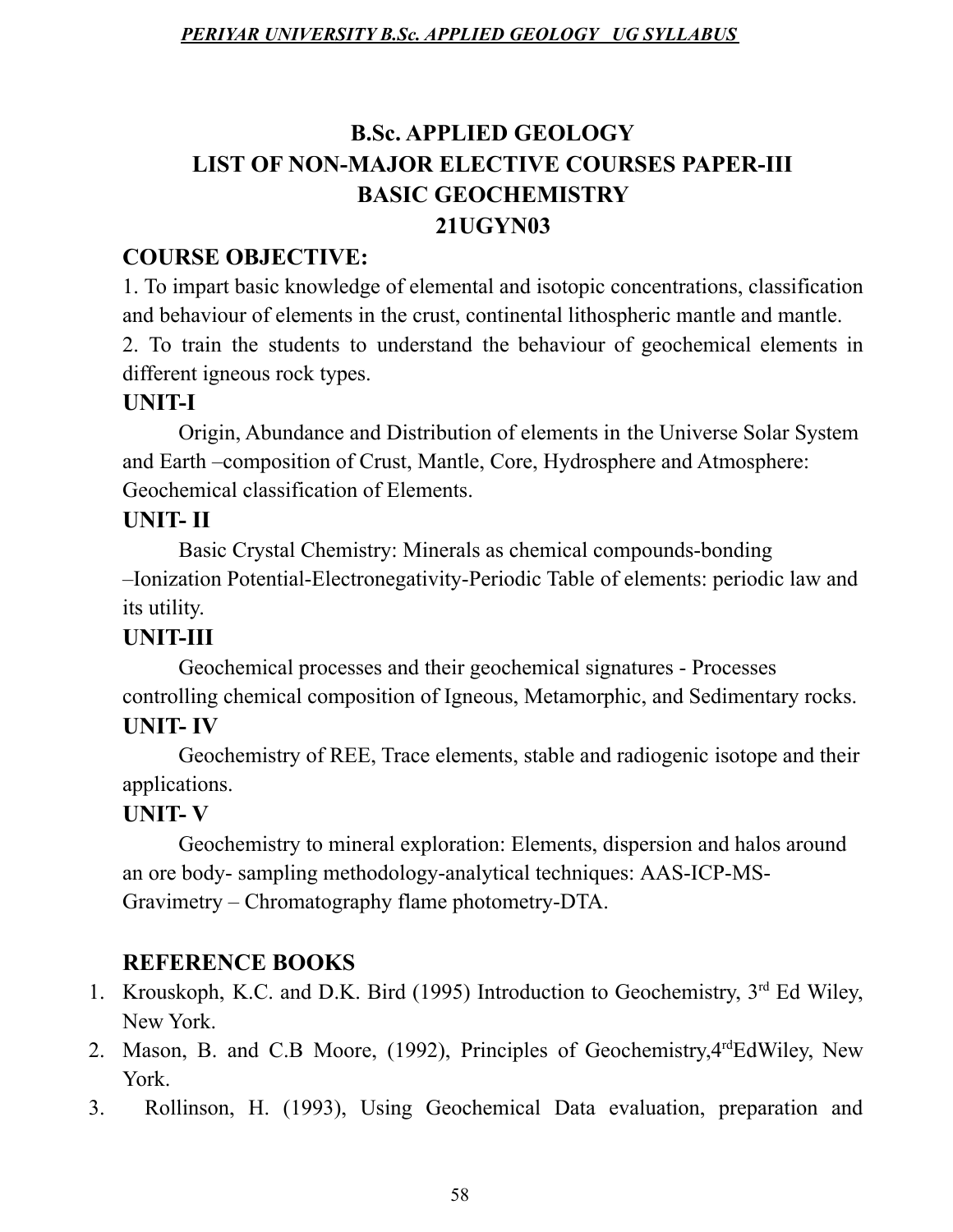interpretation, Longman, Singapore.

4. Gill, R.C. (1997), Chemical fundamentals of Geology, Chapman & Hall, U.K.

# **B.Sc. APPLIED GEOLOGY LIST OF NON-MAJOR ELECTIVE COURSES PAPER IV BASIC GEOPHYSICS 21UGYN04**

#### **COURSE OBJECTIVE:**

1. To impart knowledge of Geophysics and applications of physics in geology

2. To enhance knowledge and applications of geophysics in exploration of earth resources**.**

#### **UNIT-I**

Definition and scope of Geophysics. Resistivity, Electrical conduction through rocks, Range of Resistivity for Rock Sand Minerals. Measurement of Earth Resistivity: Measurement of Earth Resistance, Potential Distribution, Electrode Configuration, Configuration factor, Wenner Array, Lee Partitioning Array, Schlumberger Array, Dipole Arrays, Gradient Array.

### **UNIT- II**

Seismic properties of rocks, Densities of various layers of earth (Lithosphere). Distribution of density and pressure within Earth. Survey Procedure: Electrical Profiling, Resistivity Sounding (VES), Precautions.

# **UNIT- III**

Heat flow: Definition – Units – Origin – Causes. Geo therms: Continental and Oceanic. Heat flow measurements. Earth's magnetism: Definition – Parts of earth's magnetic field – Variation of Earth's field – Magnetic properties of rocks and minerals – Basic outline of Palaeomagnetism.

#### **UNIT- IV**

Geochronology: Definition – Methods – Limitations – Radioactivity schemes – Concordia and Discordia ages.

#### **UNIT -V**

Isostasy: Definition – Scope – Different Theories and limitations of Isostasy. Introduction to Geophysical tools.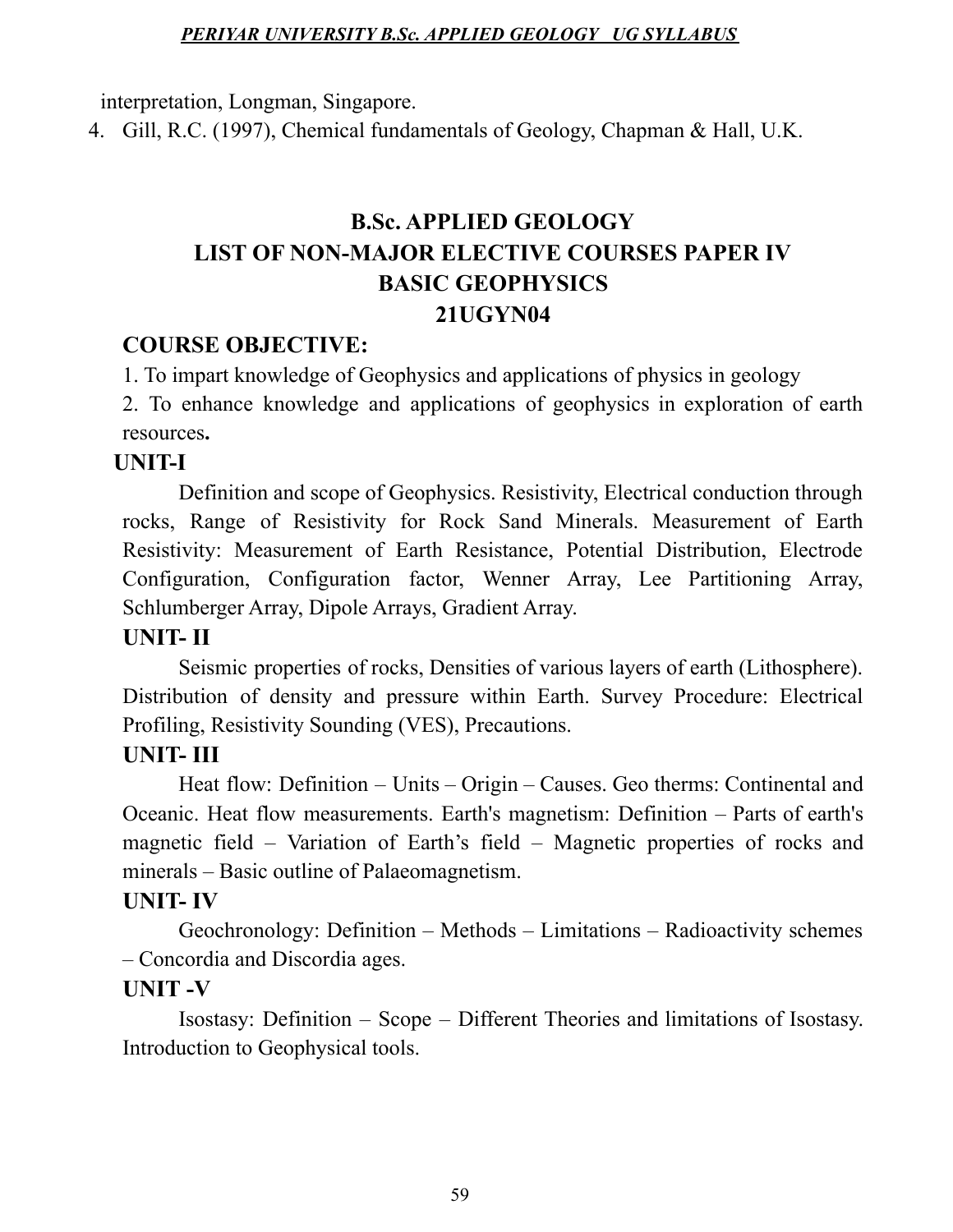### **REFERENCE BOOKS**

- 1. Lowrie, W.F. (2008) Fundamentals of Geophysics, 2<sup>nd</sup>edition, Cambridge University Press, Cambridge U.K.
- 2. Anderson, D.L. (2007) Theory of Earth, 2<sup>nd</sup>edition, Cambridge University Press, Cambridge U.K., Holmes A.L. (revised by Duff & Others), (1995) Physical Geology, 5<sup>th</sup>edition ELBS, London.

# **B.Sc. APPLIED GEOLOGY LIST OF NON-MAJOR ELECTIVE COURSES PAPER V GEOHAZARDS 21UGYN05**

# **COURSE OBJECTIVES:**

**1.**To explain to students about the physical and geological processes causing geohazards. To discuss the methods for quantifying geohazards.

**2.**To understand the possible consequences as well as risk and disaster management. 3.To make them aware about landslides, floods, tsunamis and earthquakes, for which the geological and physical process were to be discussed.

**4.**To discuss potential interlinkages between different types of geohazards, disaster prevention and management and quantification and communication of uncertainties. **UNIT-I**

Geological Hazards: Introduction to Natural Hazards. Earthquakes: Causes and Measurements – Earthquake Hazards and Risks – Earthquake Prediction and Control – Earthquake Case Histories – Tsunami.

#### **UNIT- II**

Volcanoes, Magma, and Volcanic Eruptions- Volcanic Landforms, Volcanoes and Plate Tectonics – Volcanic Hazards, Beneficial Aspects, and Predicting Eruptions- Volcanic Case Histories.

#### **UNIT- III**

Landslides – Mass Wasting and Mass – Wasting Processes – Slope Stability, Triggering Events, Mass Wasting Hazards – Subsidence: Dissolution & Human Related Causes.

#### **UNIT- IV**

The Ocean-Atmosphere System – Thunderstorms & Tornadoes – Tropical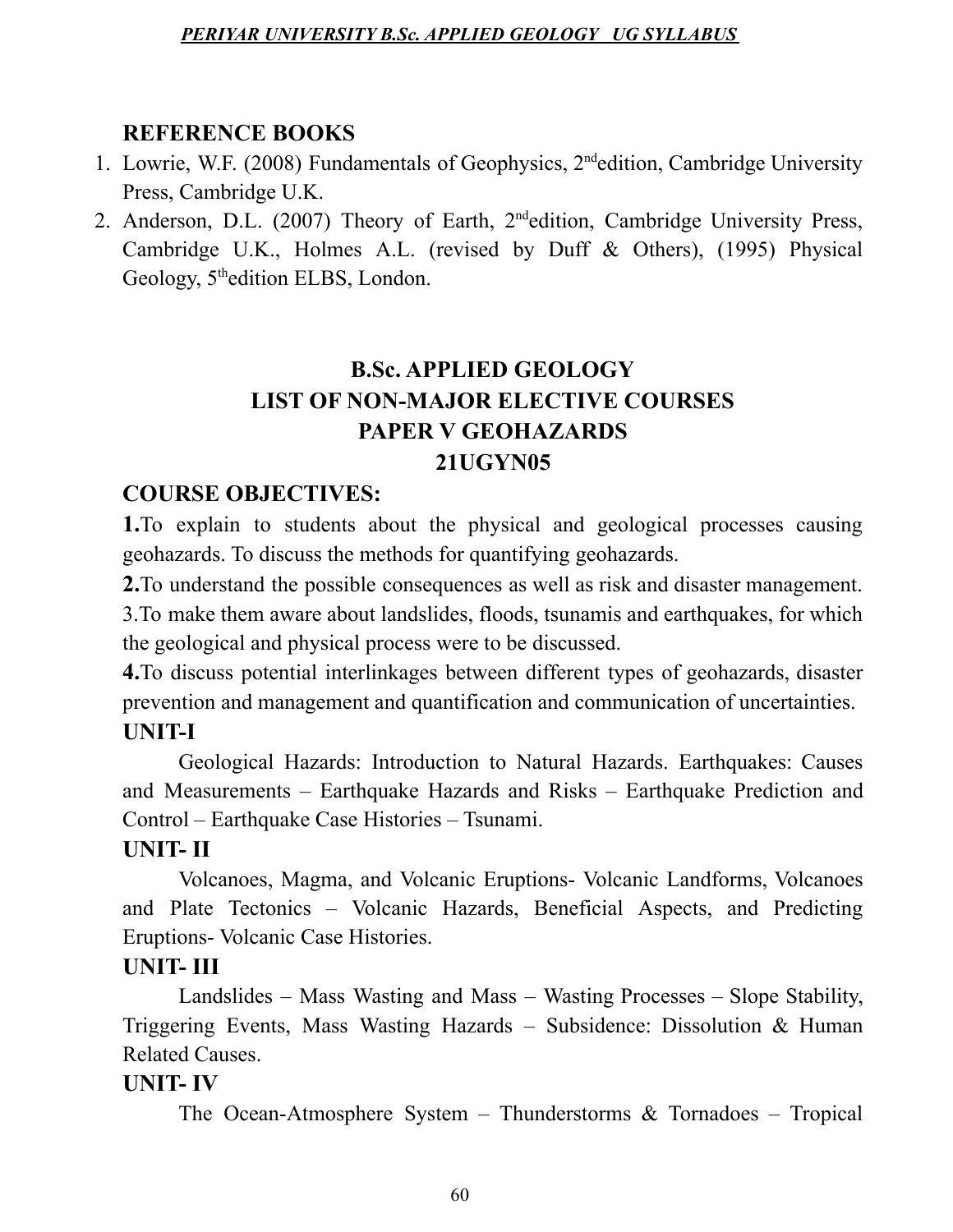Cyclones – Hurricane – Tornadoes – Windstorms – Lightening – Drought – Frost and Freezes – WildFire.

#### **UNIT- V**

Coastal Zones – Coastal Erosion – River Systems & Causes of Flooding – River Flooding – Flooding Hazards, Prediction and Human Intervention. Extra-terrestrial Hazards. Meteorites & Impacting Events.

### **REFERENCE BOOKS**

- 1. Montgomery, C.W. (2008), Environmental Geology, McGraw Hill 8<sup>th</sup>Edition.
- 2. Abbott Patrick, L. (2006), Natural Disasters, McGraw Hill, Boston, MA.
- 3. Bryant, E. (2005), Natural Hazards, Cambridge University Press, Cambridge, U.K.

# **B.Sc. APPLIED GEOLOGY LIST OF NON-MAJOR ELECTIVE COURSES PAPER V - GROUNDWATER MANAGEMENT AND RAINWATER HARVESTING 21UGYN06**

# **COURSE OBJECTIVE**:

1. To impart knowledge of global and national scenarios of water resources and associated challenges.

2. To familiarize about occurrence and movement of sub-surface water. Also to train students about various groundwater management techniques.

3.To understand the importance of rainwater harvesting for water supply and will learn about different types of rainwater harvesting systems.

4.To get familiar with different potential uses of rainwater and understand the advantages and limitations.

#### **UNIT- I**

Groundwater development – Dynamic Equilibrium in Natural Aquifers – Groundwater budget – management Potential of Aquifers – Safe yield – Water law – Legal concepts.

#### **UNIT- II**

Parameters of groundwater balance – Conjunctive and Consumptive use.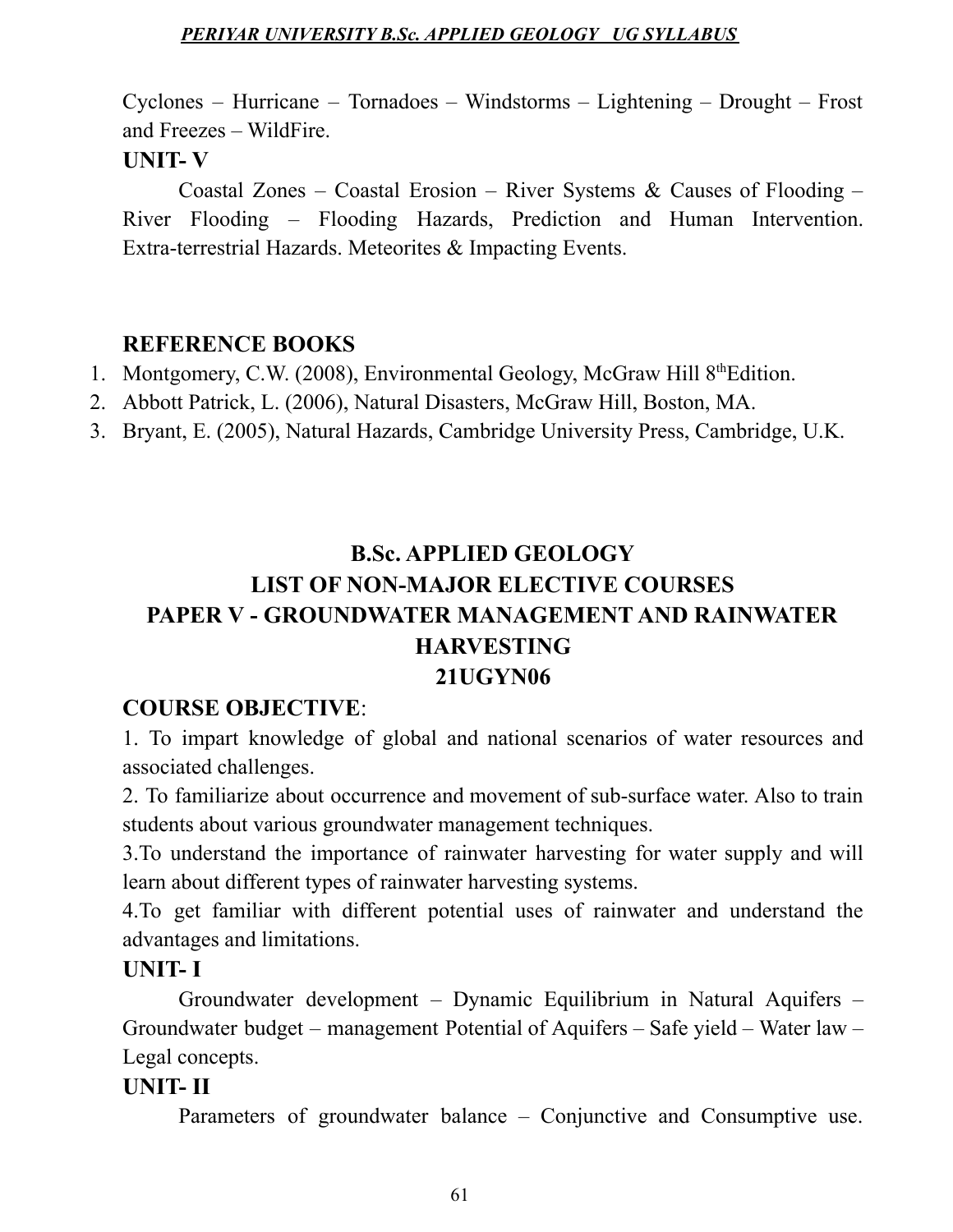Modeling Techniques in groundwater management. Groundwater resources evaluation in India. Estimation of recharge components.

### **UNIT- III**

Sampling of Geological material: Types of geological samples – Precaution – Collection and marking of samples and their location – Storage of samples – Outline of Methodology - followed in Mineral, Core, Rocks and Fossil sampling. Report writing: (purpose and scope) – Style – Clarity – Drawings and Diagram – Section. **UNIT- IV**

Groundwater Mining and Cyclic storage. Rainwater, Surface water and groundwater interactions. Problems and remedial methods. Watershed management. **UNIT-V**

Rain water harvesting: Definition and types – stormwater harvesting – rooftop harvesting – groundwater recharge - storage tanks – check dams - quality developments. Consumptive and Conjunctive use of water.

# **REFERENCE BOOKS**

- 1. Todd, D.K., (2002), Ground Water, 3 rdedition, John Wiley, Singapore.
- 2. Fetter, C.W. (1990), Applied Hydrogeology, 2<sup>nd</sup>edition, CBS, New Delhi.
- 3. Karanth, K.R. (1980), Ground Water Assessment Development and Management, Tata McGraw Hill, New Delhi.
- 4. Chaturvedi, M.C. (1987), Water Resources Systems Planning and Management, Tata McGraw Hill, New Delhi.
- 5. Davis, N.S., De Wiest, R.J.M. (1979), Hydrogeology, John Wiley, New York.
- 6. Freeze, R.A., Cherry, J.A. (1979), Ground Water, Prentice Hall, New Jersey.

# **B.Sc. APPLIED GEOLOGY**

# **GEOLOGICAL FIELD WORK**

It is an integral part of the course students should be taken to a field training course during the academic year.

#### **FIRST YEAR**

Students should be taken to the local area for studying geomorphological, structural aspects of geology. The duration of the trip may be a week and submit a report to the department.

# **SECOND YEAR**

Students should be taken to nearby areas and familiarize with Paleontological and Stratigraphical aspects, collect geological samples from the field and display at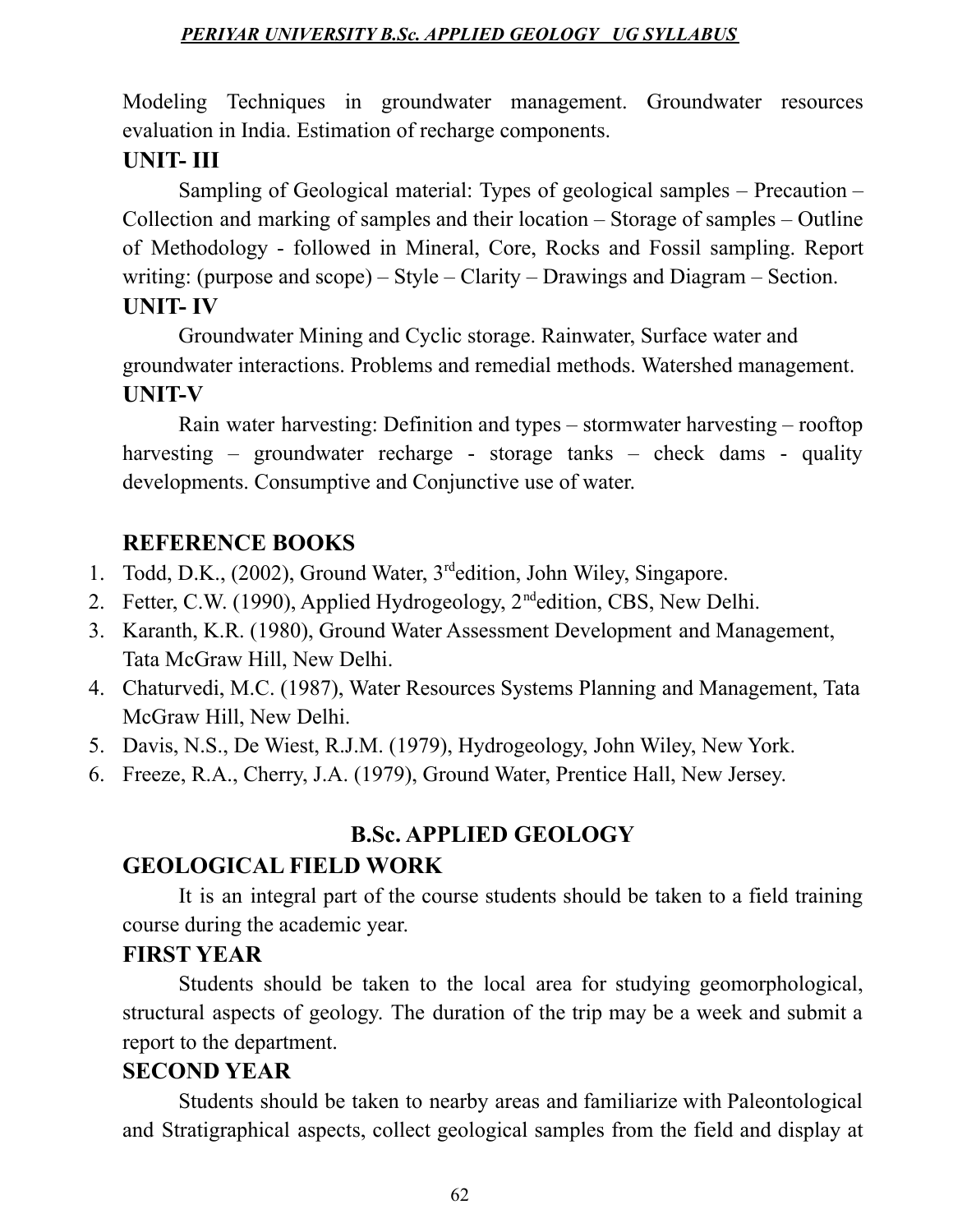the time of their practical examination for internal evaluation. The duration may be a week.

# **THIRD YEAR**

A visit to geologically interested and mineralized zones within Tamil Nadu includes mine visit, geological mapping, minerals, rocks collection and display at the time of their practical examination for internal evaluation. The duration may be for two weeks.

# **B.Sc. APPLIED GEOLOGY ALLIED GEOLOGY PAPERS ALLIED GEOLOGY–I 21UGYA01**

# **UNIT- I**

**General Geology**: Definition and scope of Geology. Origin of solar system: Nebular and Planetesimal hypothesis. Introduction and outline of constitution and composition of earth's interior. Brief account of the important methods of determining the age of the earth. Earthquakes and their effects. Short note on seismograph and seismogram. Richter's scale of earthquake intensity. Brief account of volcanoes.

# **UNIT-II**

**Structural Geology:** Definition and scope of Structural Geology. Concept of rock Outcrop -Definition of Dip and Strike of Rock formations. Folds: definition and parts of a fold. Brief description of the following fold types: Anticline, Syncline, Symmetrical, Asymmetrical, Isoclinal and Recumbent folds. Brief description of the following fold systems: Anticlinorium and Synclinorium. Faults: definition and parts of a fault. Brief description of the following types faults: Normal, Reverse, Strike, Dip, Oblique, Parallel and Step Faults, Brief outline of Joints and Unconformities. **UNIT- III**

**Crystallography:** Definition of crystallography and crystals. Morphological characters of crystals: Faces – Forms – Edges. Symmetry elements of crystals: Axis, Plane and Centre of symmetry. Miller's Indices. Study of the following Crystal Systems: Normal Classes of the Cubic, Tetragonal, Hexagonal, Orthorhombic, Monoclinic and Triclinic systems.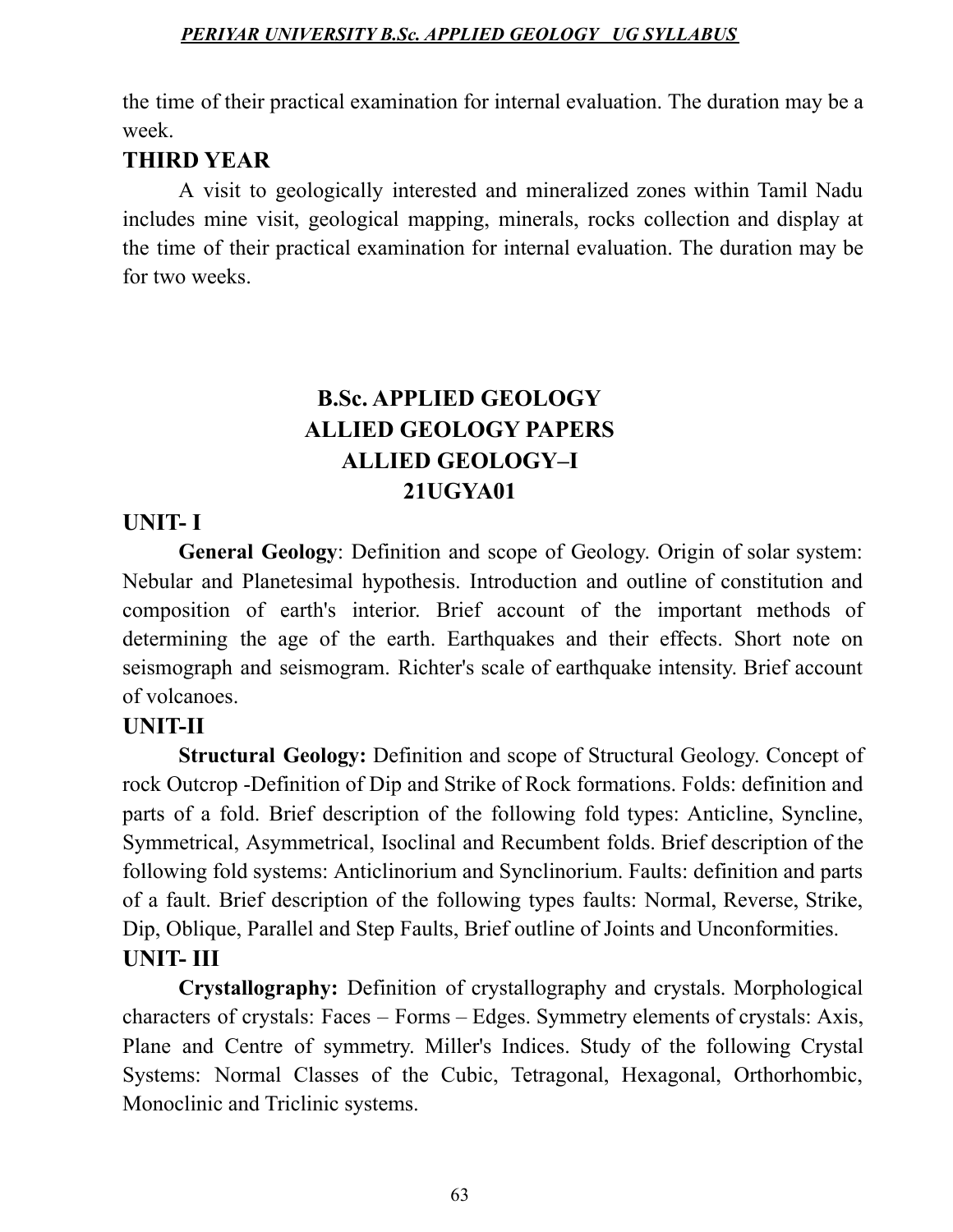#### **UNIT- IV**

**Mineralogy I:** Definition of Mineralogy and Mineral. Outline of physical properties of minerals: Color, form, luster, Hardness, Cleavage, fracture andSpecific gravity. Description of the following minerals: Quartz. Orthoclase – Microcline – Albite – Labradorite - Anorthite. Nepheline – Leucite-Sodalite. Enstatite -Hypersthene – Augite – Diopside.

#### **UNIT-V**

**Mineralogy II:** Description of the following minerals: Hornblende – Actinolite – Tremolite. Muscovite – Biotite – Chlorite. Topaz-Olivine – Serpentine – Talc. Tourmaline – Beryl – Apatite – Corundum. Garnet-Diamond. Garnet – Beryl – Topaz – Apatite – Staurolite – Sillimanite – Epidote – Tourmaline - Corundum –Diamond.

#### **REFERENCE AND TEXTBOOKS**

- 1. Parbin Singh, B. (2005), A Textbook of Engineering and General Geology S.K. Kataria & Sons, Delhi.
- 2. Mukherjee, P.K. (1984), A Textbook of Geology, World Press, Kolkata.
- 3. Mahapatra, G.B. (1994), Textbook of Physical Geology, CBS Publishers, Delhi.
- 4. Mahapatra, G.B. (2000), General Geology, CBS Publishers, Delhi.

# **B.Sc.APPLIED GEOLOGY ALLIED GEOLOGY PAPERS ALLIED GEOLOGY 21UGYA02**

#### **UNIT-I**

**Palaeontology**: Definition of Palaeontology and fossils. Outlines of modes of preservation in sedimentary rocks. Brief account of the uses of fossils. Study of the morphological characters and geological age of the following fossil groups: Pelecypods, Gastropods, Cephalopods, Brachiopods, Corals, and Trilobites.

#### **UNIT-II**

**Stratigraphy:** Definition and scope of Stratigraphy. Outline of the Geological Time Scale. Brief account of the following geological formations in India: Dharwar Group, Cuddapah Group, Vindhyan Group, Gondwana Group, Cretaceous formations of Tiruchirappalli and Karewa Formation.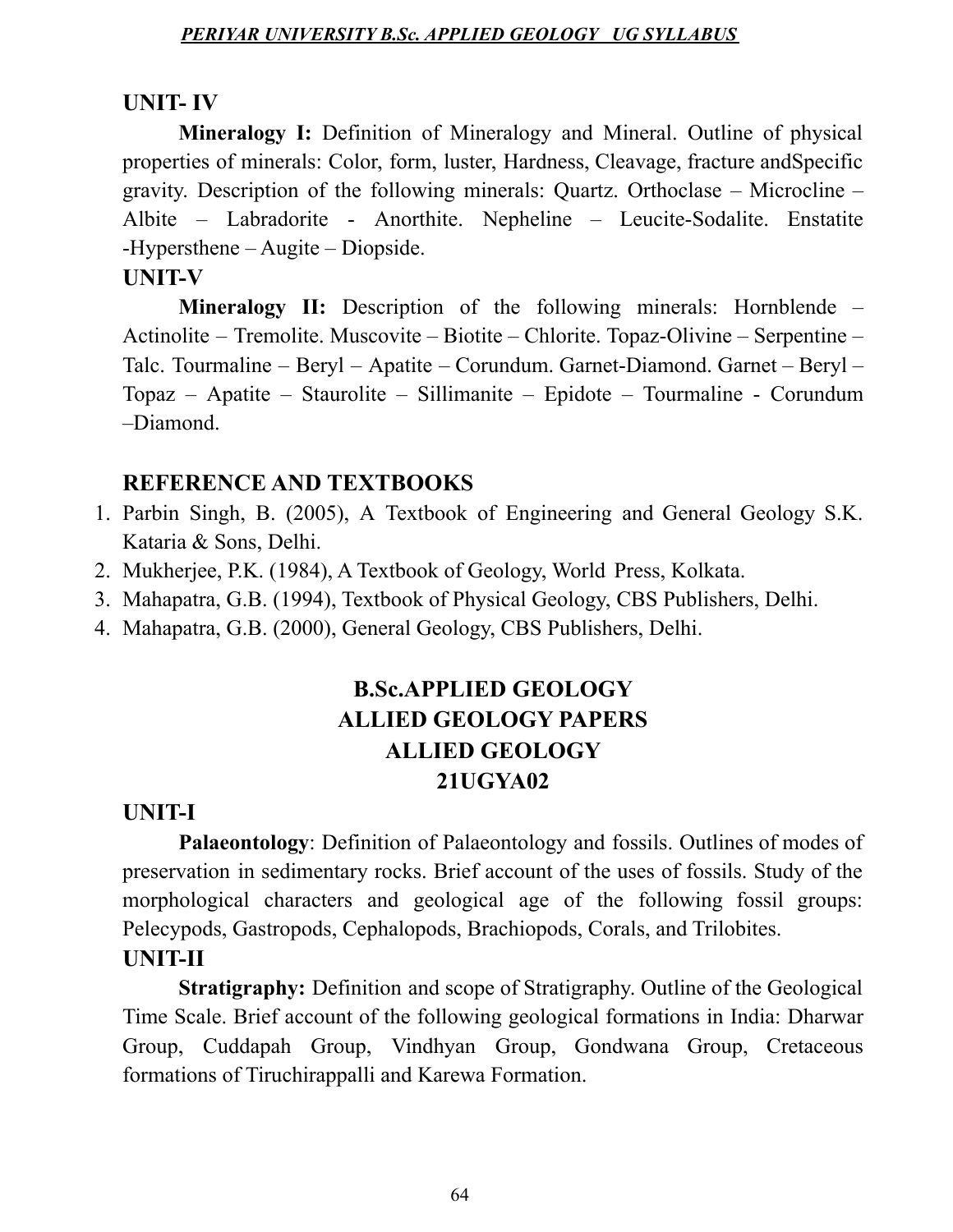#### **UNIT- III**

**Igneous Petrology:** Definition of Igneous Petrology and Igneous rocks. Forms of Igneous rocks: Sill, Lopolith, laccolith, Phacolith, Dyke, and Batholith. Brief description of the following igneous rocks: Dunite, Pyroxenite, Gabbro, Dolerite, Syenite, Granite, Pegmatite, Aplite, Andesite, and Basalt.

# **UNIT- IV**

**Sedimentary Petrology:** Definition of sedimentary rocks and sedimentary petrology. Primary structures of sedimentary rocks: Common bedding, cross-bedding, current- Bedding, graded-bedding. Surface structures: Ripple marks, Mud-cracks, and Rain prints. Brief description of the following sedimentary rocks: Sandstone, Arkose, Grit, Shale, and Limestone.

**Metamorphic Petrology:** Definition of metamorphic rocks. Metamorphism and metamorphic process. Agents of metamorphism. Brief description of the following sedimentary rocks: Sandstone, Arkose, Grit, Shale, and Limestone. Brief description of the following metamorphic rocks: Slate, Phyllite, Schist, Gneiss, Marble, Quartzite, Granulite, and Amphibolite.

#### **UNIT- V**

**Economic Geology:** An outline of the following processes of ore formation: Magmatic – Hydrothermal – Placer – Marine Evaporites. Brief description of the physical properties and Indian occurrences of the following ore and industrial minerals: Graphite, Bauxite, Magnesite, Hematite, Magnetite, Chromite, Gold, pyrolusite, pyrite, Galena, Asbestos, Gypsum, Chalk, Calcite, Dolomite, Barite, and Kaolin. Brief description of the following coal types: Peat, Lignite, Bituminous, and Anthracite. Brief introduction to petroleum, its origin and occurrence in India.

#### **REFERENCE AND TEXTBOOKS**

- 1. Parbin Singh, B. (2005), A Textbook of Engineering and General Geology, S.K. Kataria &Sons, Delhi.
- 2. Mukherjee, P.K. (1984), A Textbook of Geology, World Press, Kolkata.
- 3. Mahapatra, G.B. (1994), Textbook of Physical Geology, CBS Publishers, Delhi.
- 4. Mahapatra, G.B. (2000), General Geology CBS Publishers, Delhi.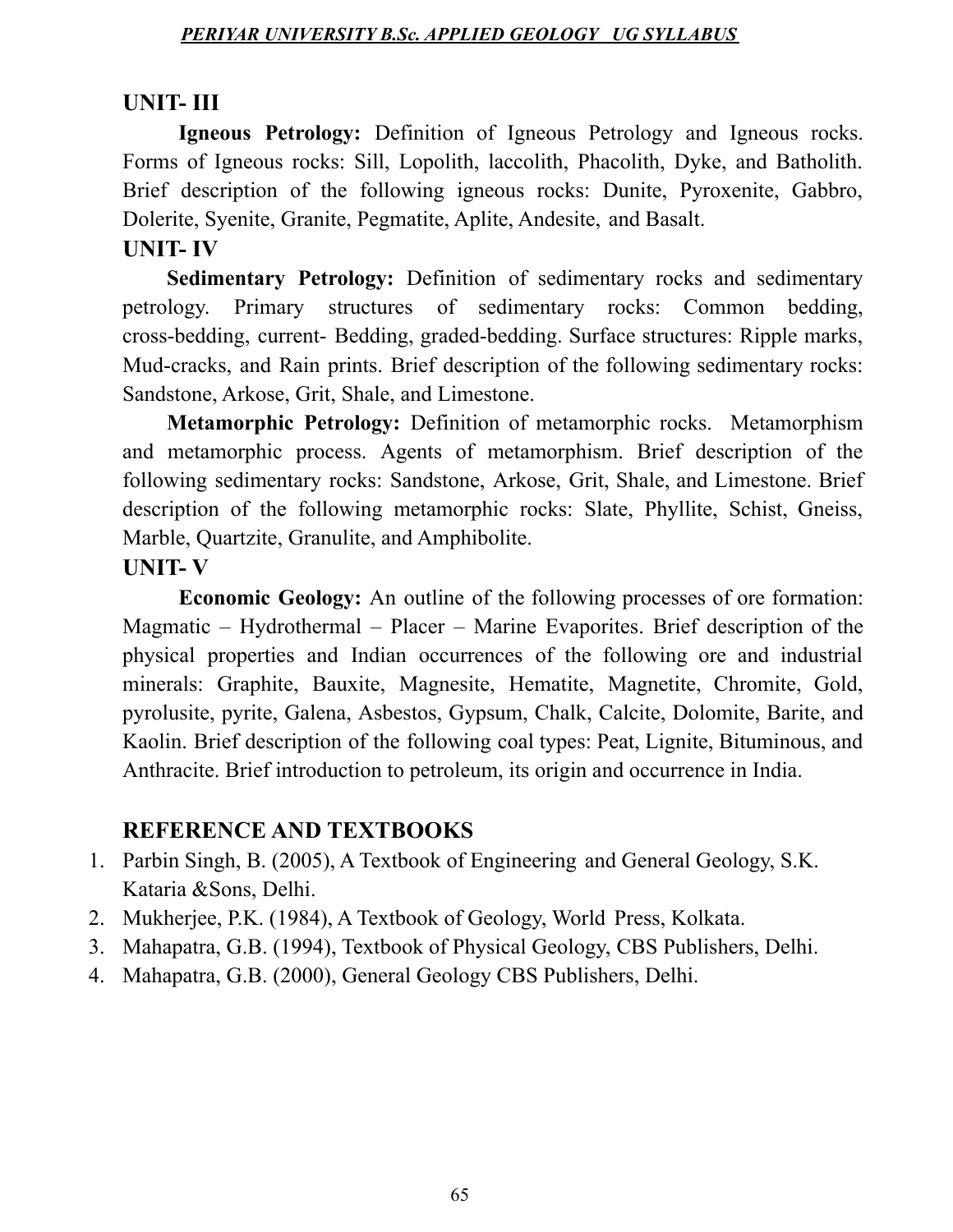# **B.Sc. APPLIED GEOLOGY ALLIED GEOLOGY PAPERS ALLIED GEOLOGY PRACTICAL**

**Crystallography:** Simple forms of the Normal classes of the different crystal systems and models representing the following minerals: Cubic system: Galena, Fluorite, and Garnet. Tetragonal system: Zircon, Cassiterite. Hexagonal system: Beryl. Orthorhombic system: Barite, Sulfur, Staurolite. Monoclinic system: Gypsum. Triclinic system: Axinite.

**Mineralogy:** Identification and physical description of the following minerals: Quartz Group: Rock crystal, Chalcedony, Agate, Jasper, Flint. Feldspar Group: Orthoclase, Microcline, Albite, Perthite. Pyroxene Group: Augite, Hypersthene. Amphibole Group: Hornblende, Tremolite, Actinolite. Mica Group: Muscovite, Biotite, Chlorite. Other silicate minerals: Olivine, Garnet, Beryl, Tourmaline, Staurolite. Non silicates: Corundum, Apatite. Ore minerals: Magnetite, Chromite, Bauxite, Pyrolusite, Pyrite, Galena, Hematite. Industrial Minerals: Talc, Asbestos, Magnesite, Barite, Gypsum. Coal varieties: Peat, Lignite, Bituminous, and Anthracite.

**Petrology:** Identification and physical description of the following rocks: Igneous rocks: Granite, Pegmatite, Syenite, Diorite, Gabbro, Dolerite, Dunite, Pyroxenite. Metamorphic rocks: Slate, Mica schist, Chlorite schist, Hornblende gneiss, Garnet-mica gneiss, Granulite, Marble. Sedimentary rocks: Sandstone, Conglomerate, Arkose, Grit, Shale, Limestone.

**Fossils:** Identification and Morphological description of the following fossils: Pelecypods: Meretrix, Arca, Pecten, Ostrea. Gastropods: Turritella, Natica, Turbo, Conus. Cephalopods: Nautilus, Acanthoceras. Brachiopods: Terebratula, Spirifer. Trilobites: Calymene, Paradoxides. Corals: Calceola, Lithostrotion. Plant Fossils: Glossopteris, Ptilophyllum.

**Geological Maps:** Geological map drawing exercises: drawing strike lines and determining dip amounts. Outcrop completion geological maps with conformable series of beds. Preparation of geological ph sections for conformable series of beds.